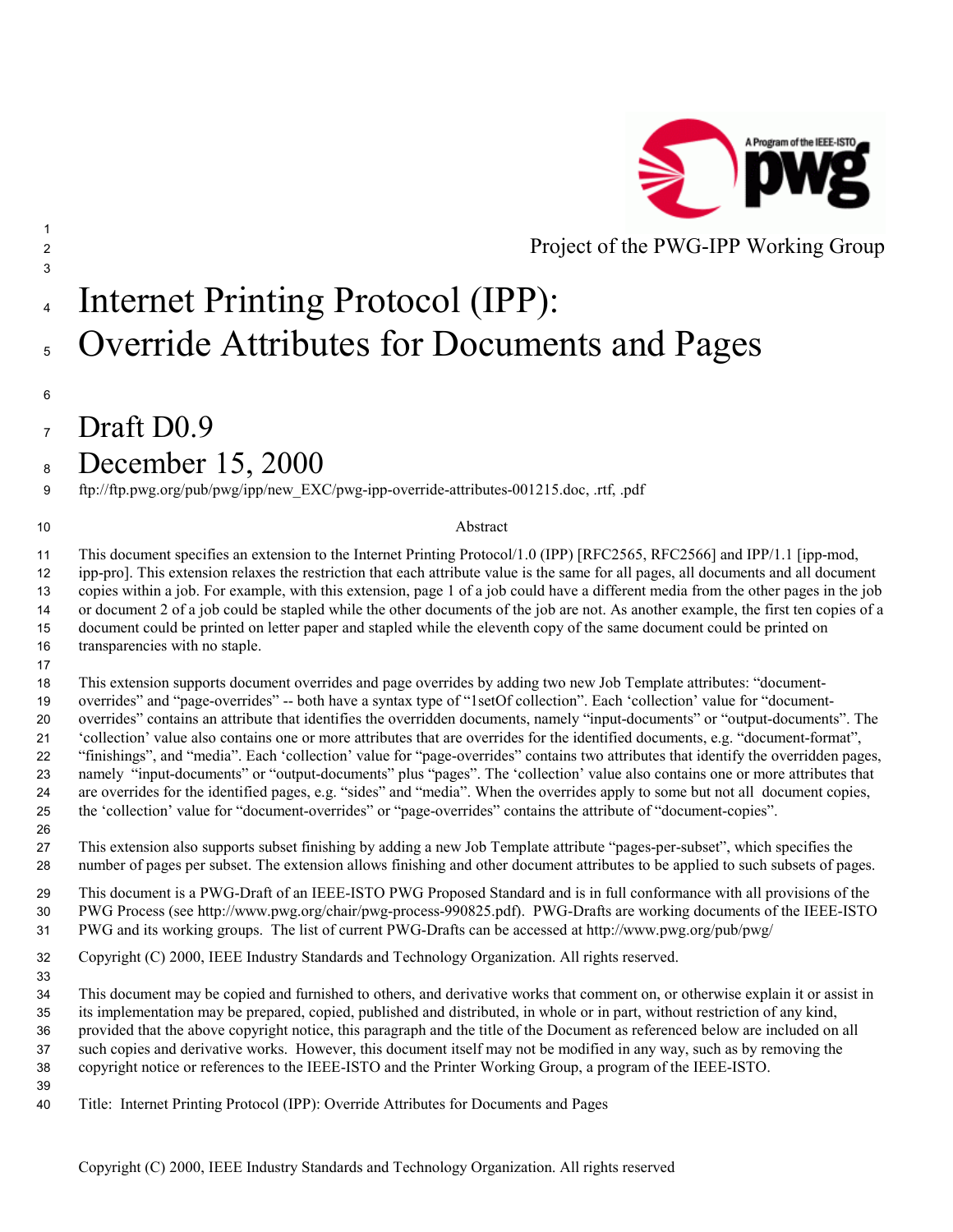#### The IEEE-ISTO and the Printer Working Group DISCLAIM ANY AND ALL WARRANTIES, WHETHER EXPRESS OR IMPLIED INCLUDING (WITHOUT LIMITATION) ANY IMPLIED WARRANTIES OF MERCHANTABILITY OR FITNESS FOR A PARTICULAR PURPOSE.

The Printer Working Group, a program of the IEEE-ISTO, reserves the right to make changes to the document without further notice. The document may be updated, replaced or made obsolete by other documents at any time.

The IEEE-ISTO takes no position regarding the validity or scope of any intellectual property or other rights that might be claimed to pertain to the implementation or use of the technology described in this document or the extent to which any license under such rights might or might not be available; neither does it represent that it has made any effort to identify any such rights. 

The IEEE-ISTO invites any interested party to bring to its attention any copyrights, patents, or patent applications, or other proprietary rights which may cover technology that may be required to implement the contents of this document. The IEEE-ISTO and its programs shall not be responsible for identifying patents for which a license may be required by a document and/or IEEE-ISTO Industry Group Standard or for conducting inquiries into the legal validity or scope of those patents that are brought to its attention. Inquiries may be submitted to the IEEE-ISTO by e-mail at:

ieee-isto $@$ ieee.org.

The Printer Working Group acknowledges that the IEEE-ISTO (acting itself or through its designees) is, and shall at all times, be the sole entity that may authorize the use of certification marks, trademarks, or other special designations to indicate compliance with these materials.

Use of this document is wholly voluntary. The existence of this document does not imply that there are no other ways to produce, test, measure, purchase, market, or provide other goods and services related to its scope.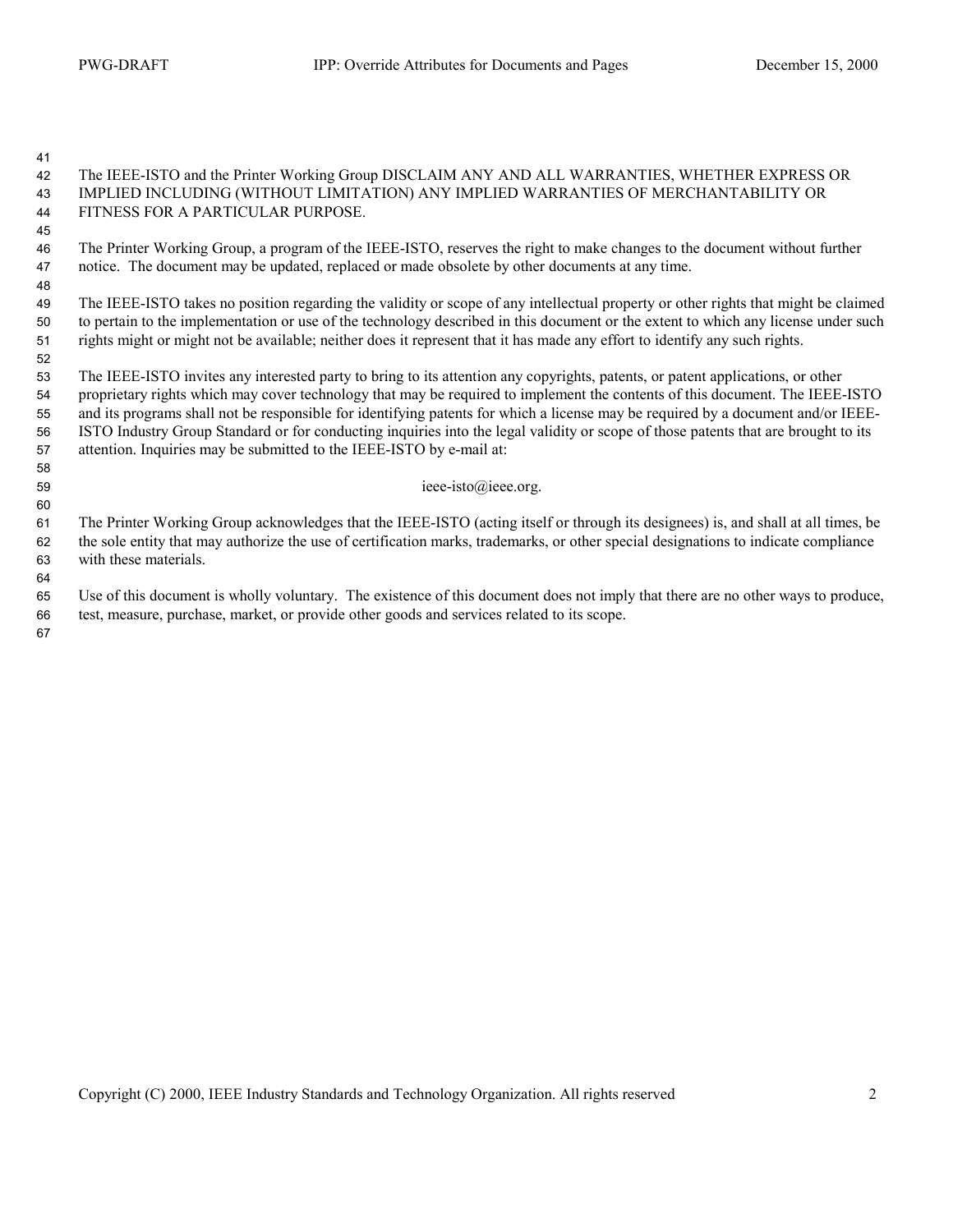## **Table of Contents**

| 68  | 1.     |  |
|-----|--------|--|
| 69  | 2.     |  |
| 70  | 2.1    |  |
| 71  | 2.2    |  |
| 72  | 2.3    |  |
| 73  | 2.4    |  |
| 74  | 2.5    |  |
| 75  | 2.6    |  |
| 76  | 2.7    |  |
| 77  | 2.8    |  |
| 78  | 2.9    |  |
| 79  | 2.10   |  |
| 80  | 2.11   |  |
| 81  | 2.12   |  |
| 82  | 2.12.1 |  |
| 83  | 2.12.2 |  |
| 84  | 2.12.3 |  |
|     | 2.12.4 |  |
| 85  | 2.12.5 |  |
| 86  | 2.13   |  |
| 87  | 2.14   |  |
| 88  | 2.15   |  |
| 89  |        |  |
| 90  | 2.16   |  |
| 91  | 2.17   |  |
| 92  | 2.17.1 |  |
| 93  | 2.17.2 |  |
| 94  | 2.18   |  |
| 95  | 3.     |  |
| 96  | 4.     |  |
| 97  | 4.1    |  |
| 98  | 4.2    |  |
| 99  | 4.2.1  |  |
| 100 | 422    |  |
| 101 | 4.2.3  |  |
| 102 | 4.2.4  |  |
| 103 | 4.2.5  |  |
| 104 | 4.3    |  |
| 105 | 4.4    |  |
| 106 | 4.5    |  |
|     |        |  |
| 107 | 5.     |  |
| 108 | 5.1    |  |
| 109 | 5.1.1  |  |
| 110 | 5.1.2  |  |
|     |        |  |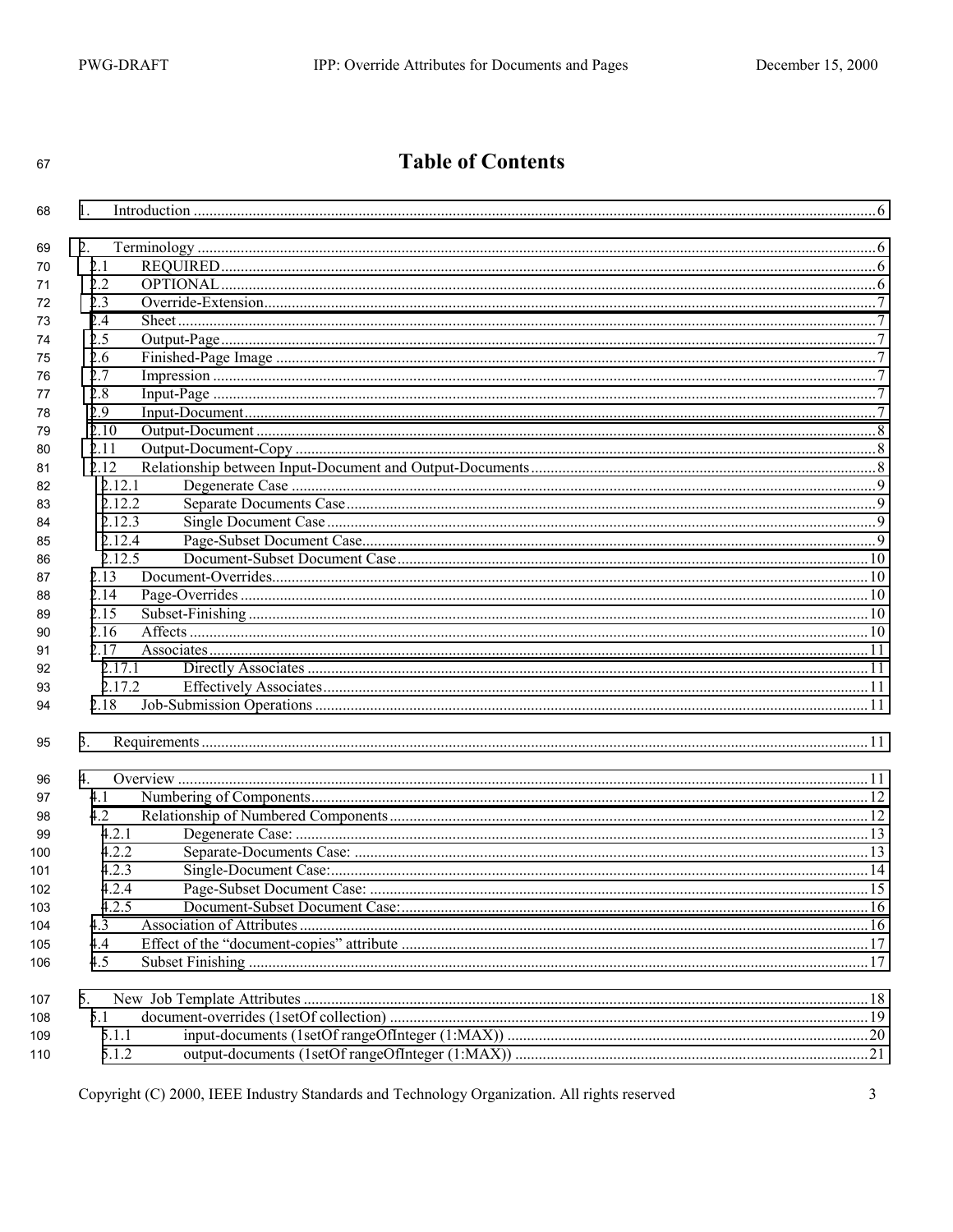| 111 | 5.1.3  |  |
|-----|--------|--|
| 112 | 5.1.4  |  |
| 113 | 5.1.5  |  |
| 114 | 5.1.6  |  |
| 115 | 5.1.7  |  |
| 116 | 5.1.8  |  |
| 117 | 5.1.9  |  |
| 118 | 5.1.10 |  |
| 119 | 5.1.11 |  |
| 120 | 5.1.12 |  |
| 121 | 5.1.13 |  |
| 122 | 5.1.14 |  |
| 123 | 5.2    |  |
| 124 | 5.2.1  |  |
| 125 | 5.2.2  |  |
| 126 | 5.2.3  |  |
| 127 | 5.2.4  |  |
| 128 | 5.2.5  |  |
| 129 | 5.2.6  |  |
| 130 | 5.2.7  |  |
| 131 | 5.2.8  |  |
| 132 | 5.2.9  |  |
| 133 | 5.3    |  |
| 134 | 5.3.1  |  |
| 135 | 5.3.2  |  |
|     |        |  |
| 136 | 6.     |  |
| 137 | 6.1    |  |
|     |        |  |
| 138 | 7.     |  |
| 139 | 7.1    |  |
|     |        |  |
| 140 | 8.     |  |
|     |        |  |
| 141 | 9.     |  |
| 142 | 9.1    |  |
| 143 | 9.2    |  |
|     |        |  |
| 144 |        |  |
| 145 | 10.1   |  |
| 146 | 10.1.1 |  |
| 147 | 10.2   |  |
| 148 | 10.2.1 |  |
| 149 | 10.2.2 |  |
| 150 | 10.2.3 |  |
| 151 | 10.3   |  |
| 152 | 10.3.1 |  |
| 153 | 10.3.2 |  |
|     |        |  |
| 154 | 10.3.3 |  |
| 155 | 10.4   |  |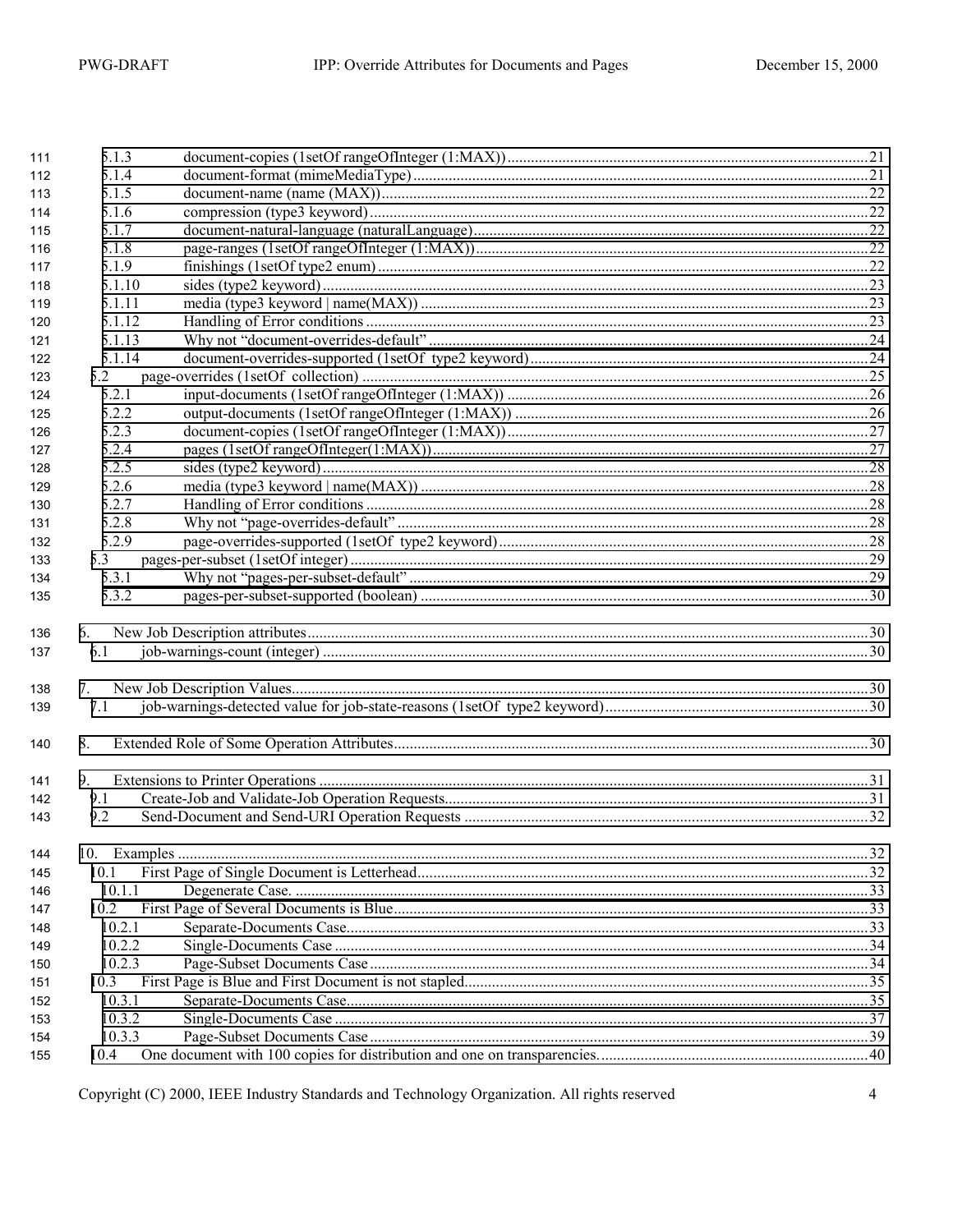| 156        |      | 10.4.1 |  |
|------------|------|--------|--|
| 157        |      | 10.4.2 |  |
| 158        |      | 10.4.3 |  |
| 159        |      |        |  |
| 160        | 11.1 |        |  |
| 161        | 11.2 |        |  |
| 162        |      |        |  |
| 163        |      |        |  |
| 164        |      |        |  |
| 165        | 15   |        |  |
| 166        |      |        |  |
| 167        |      |        |  |
| 168        |      |        |  |
| 169<br>170 |      |        |  |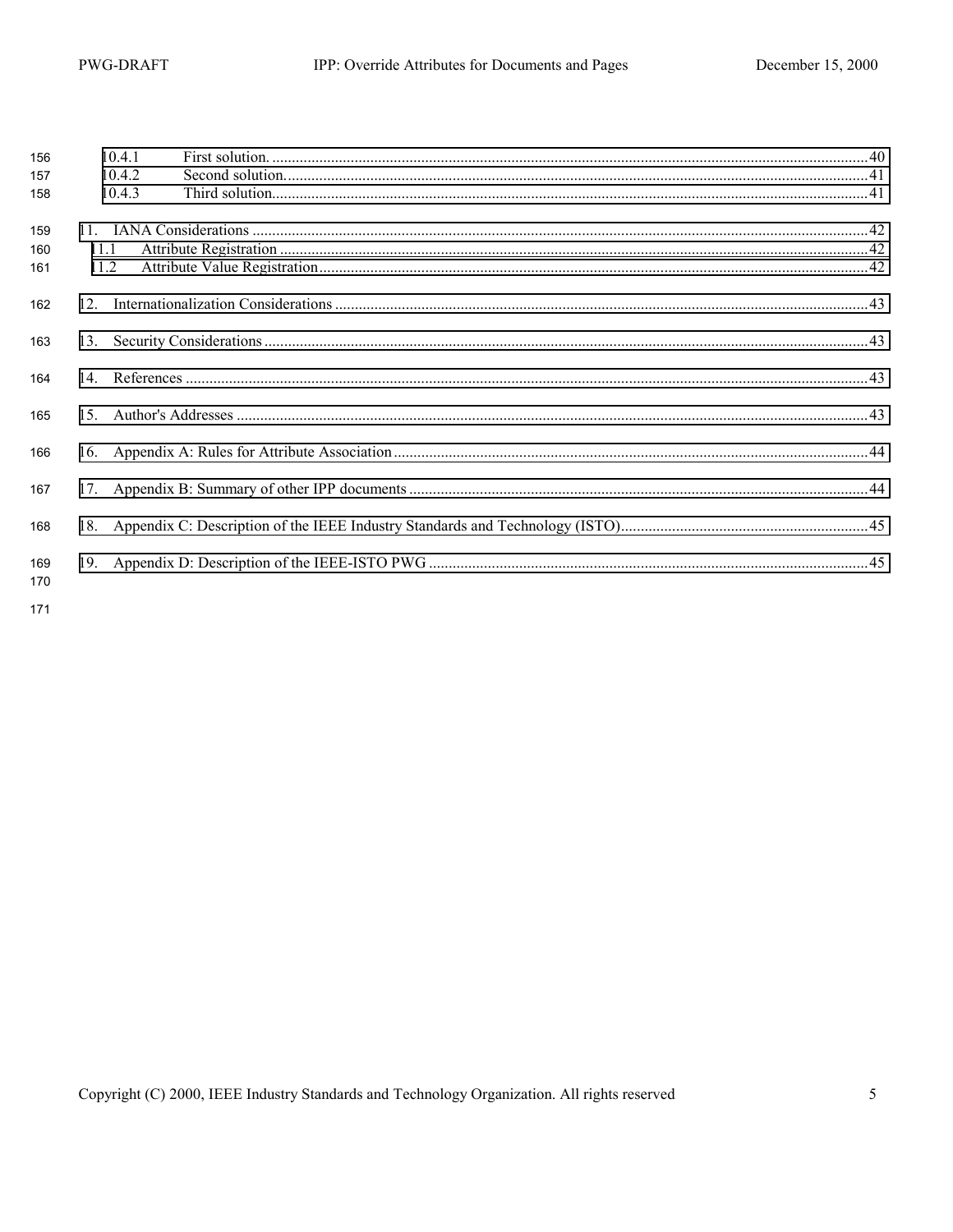#### <span id="page-5-0"></span>**1. Introduction**

The Internet Printing Protocol (IPP) is an application level protocol for distributed printing using Internet tools and technologies. IPP version 1.1 (IPP/1.1) requires that each attribute value be the same for all pages, all documents and all document copies within a job. This document defines OPTIONAL extensions to the IPP/1.1 model which relax this restriction and allow pages, documents and document copies to have attributes that are overrides. For example, with this extension, page 1 of a job could have a different media or different value of "sides" from the other pages in the job, or document 2 of a job could be stapled while the other documents of the job are not. As another example, the first ten copies of a document could be printed on letter paper and stapled while the eleventh copy of the same document could be printed on transparencies with no staple. This document is a proposal for an extension to IPP/1.0 and IPP/1.1.

This extension supports document overrides and page overrides by adding two new Job Template attributes: "document-overrides" and "page-overrides" -- both have a syntax type of "1setOf collection". Each 'collection' value for "document-overrides" contains

- a) an attribute that identifies the overridden documents, namely "input-documents" or "output-documents".
- b) an OPTIONAL attribute that identifies the document copies of the specified overridden documents, i.e. "document-copies". If this attribute is absent, the overrides apply to all document copies.
- c) one or more attributes that are overrides for the identified documents, e.g. "document-format", "finishings", and "media".

Each 'collection' value for "page-overrides" contains

- a) an attribute that identifies the documents containing the overridden pages, namely "input-documents" or "output-documents".
- b) an attribute that identifies the overridden pages, namely "pages".
- c) an OPTIONAL attribute that identifies the document copies of the specified documents, i.e. "document-copies". If this attribute is absent, the overrides apply to all document copies.
- d) The 'collection' value also contains one or more attributes that are overrides for the identified pages, e.g. "sides" and "media".

This extension also supports subset finishing with a new Job Template attribute "pages-per-subset", which specifies the number of pages per subset. The extension allows finishing and other document attributes to be applied to such subsets of pages.

### **2. Terminology**

This section defines the following additional terms that are used throughout this document:

#### **2.1 REQUIRED**

If an implementation supports the extensions described in this document, it MUST support a REQUIRED feature.

#### **2.2 OPTIONAL**

If an implementation supports the extensions described in this document, it MAY support an OPTIONAL feature.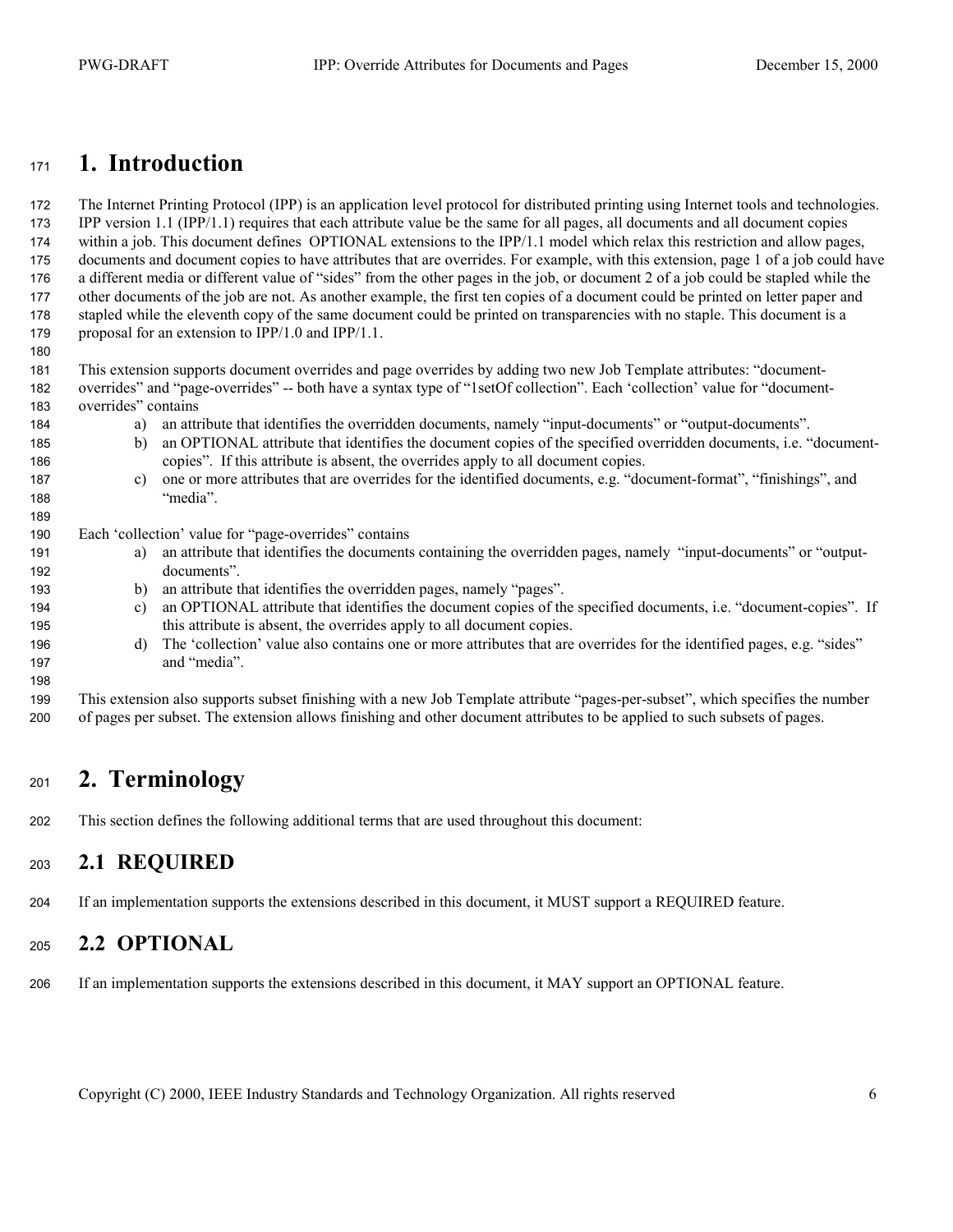#### <span id="page-6-0"></span>**2.3 Override-Extension**

The Override-Extension is the extension proposed in this document that adds attribute overrides for documents and pages. This extension supports Document-Overrides, Page-Overrides and Subset-Finishing, which are all defined later in this section.

#### **2.4 Sheet**

A Sheet is the unit of media that a printer puts marks on. It is the most basic unit of output from a printer. A printer may mark on one side or on both sides of a sheet.

#### **2.5 Output-Page**

An Output-Page is the set of all markings that the author intended to be placed on one side of a Sheet, including, but not limited to, text, drawings, images, footers and headers.

#### **2.6 Finished-Page Image**

The single image on a Finished Page. A Finished Page is one side of a sheet in a finished document, i.e., one side of a sheet as perceived by a person *after* any cutting, folding, and/or booklet making (see [pwg-prod-print]). The lay term for Finished Page is 'page'. 

A Finished-Page Image contains on the images of one or more Output-Pages. Generally a Job submitter prints each Output-Page as the author intended, namely one Output-Page per Finished-Page Image. Sometimes, a Job submitter prints several Output-Pages per Finished-Page Image, perhaps to save paper or money. The IPP attribute "number-up" specifies the number of Output-Pages per Finished-Page Image. When "number-up" is greater than 1, a Finished-Page Image contains multiple Output-Pages.

#### 

#### **2.7 Impression**

An impression is the set of all markings that the Job submitter intended to be placed on one side of a Sheet. Each impression contains one or more Finished-Page Images. Each impression contains a single Finished-Page Image unless an imposition operation is applied to the Finished-Page Images.

#### **2.8 Input-Page**

An Input-Page is a sequence of bytes that describe how to mark a single Output-Page. IPP 1.1 [ipp-mod] uses the term "print-stream-pages" to refer to both Input-Pages and Output-Pages. There is a one to one relationship between Input-Pages and Output-Pages and they are in the same order. Both Input-Pages and Output-Pages are numbered sequentially (see section [4.1\)](#page-11-0) starting from 1 at the beginning of each Input-Document or Output-Document, respectively. When the first Input-Page of an Input-Document coincides with the first Output-Page of an Output-Document, the numbering of Input-Pages and Output-Pages coincides; otherwise it doesn't.

#### **2.9 Input-Document**

An Input-Document is the entire sequence of bytes transmitted as the Document Content in the Print-Job and Send-Document operations or referenced by the "document-uri" operation attribute in the Print-URI and Send-URI operations. This sequence of bytes consists of one or more Input-Pages.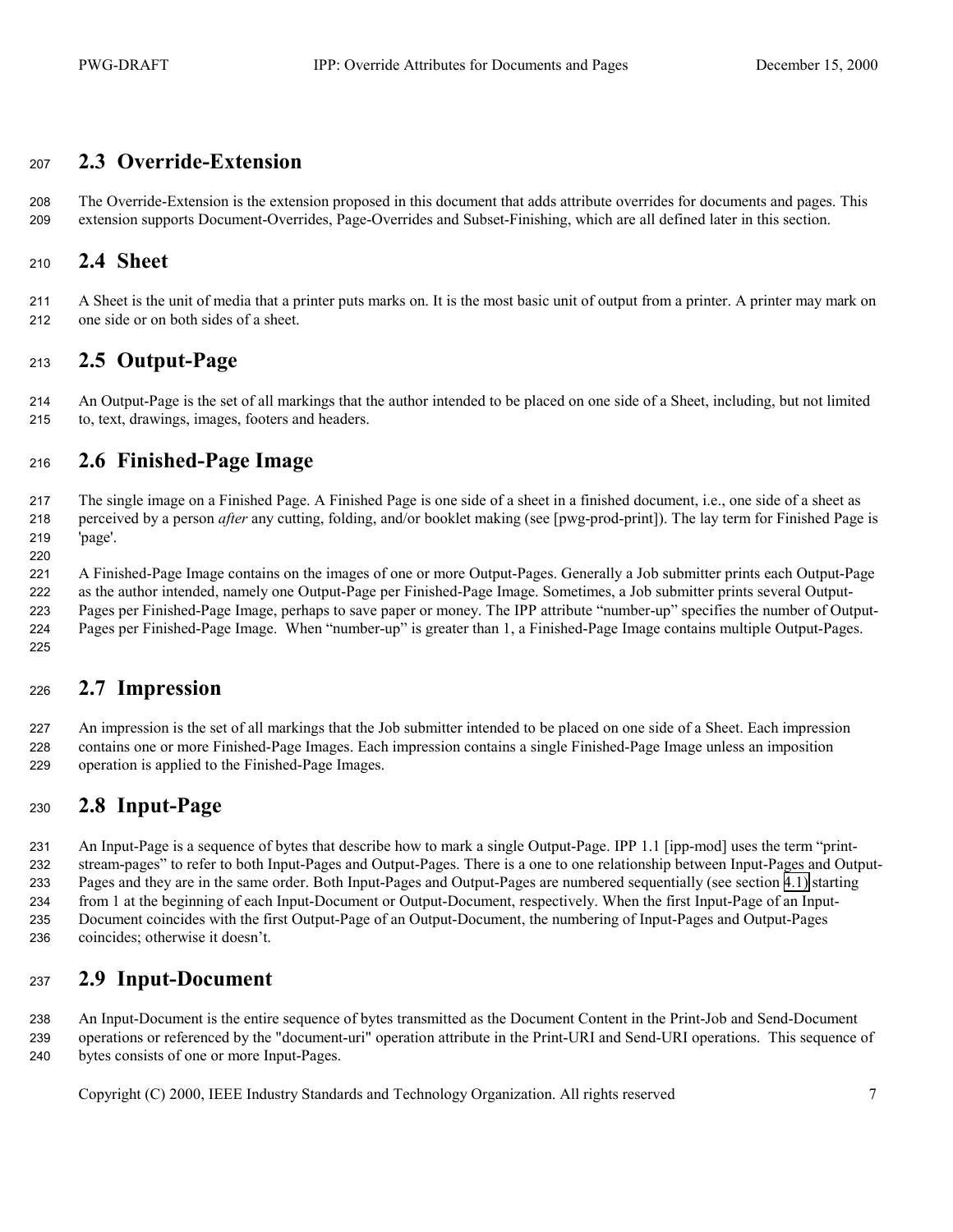#### <span id="page-7-0"></span>**2.10 Output-Document**

An Output-Document is a set of one or more Sheets which either are permanently bound into a single unit, e.g. with a staple, or are intended to be treated by an end-user as a single unit, e.g. for a loose leaf binder. If an Output-Document is bound, it is uniformly bound; if it is not bound, no subset of sheets within it are bound. The Output-Pages that comprise an Output-Document may come from

- a) all the Input-Pages of an Input-Document or
- b) a proper subset of the Input-Pages of the Input-Document or
- c) all the Input-Pages of several Input-Documents.
- An Output-Document is *not* a set of sheets that are bound temporarily for shipping, e.g. with banding.

#### **2.11 Output-Document-Copy**

When a Printer produces more than one or more copies of an Output-Document, each copy is called an Output-Document-Copy. Sometimes this specification uses the phrase "copy of Output-Document" to emphasize "copy", but the phrase is equivalent to "Output-Document-Copy".

### **2.12 Relationship between Input-Document and Output-Documents**

Each relationship is named and defined below. The cases are derived from an analysis of possible tree structures (see section [4.2\).](#page-11-0) A client selects the desired case with the number of submitted Input-Documents and the specific values of three attributes: the existing Job Template "multiple-document-handling" and two new attributes "pages-per-subset" and "documents-per-subset". The latter two attributes describe how the stream of Input-Pages or Input-Documents and are partitioned into Output-Documents, respectively.

In this section, the number of copies produced for each Output-Document does not affect the discussion, so it is easiest to assume that the number is 1.

The table below summarizes the relationship of Input-Documents to Output-Document in the five cases:

| Case                      | Number of              |                         |  |
|---------------------------|------------------------|-------------------------|--|
|                           | <b>Input-Documents</b> | <b>Output-Documents</b> |  |
| Degenerate                |                        |                         |  |
| Separate-Documents        | n                      | n                       |  |
| Single-Document           | n                      |                         |  |
| Page-Subset Documents     | n                      | m (m > n)               |  |
| Document-Subset Documents | n                      | m (m < n)               |  |

- When n = 1 for the "Separate-Documents" and "Single-Document" become the "Degenerate" case.
- 
- The table below summarizes the attribute values that control the cases.
- 
- The "separate" value means that "multiple-document-handling" is 'separate-documents-collated-copies' or 'separate-documents-uncollated-copies'.
- The "single" value means that "multiple-document-handling" is 'single-document' or 'single-document-new-sheet'.
- The "ignored" value means that the attribute need not be present and is ignored if it is present,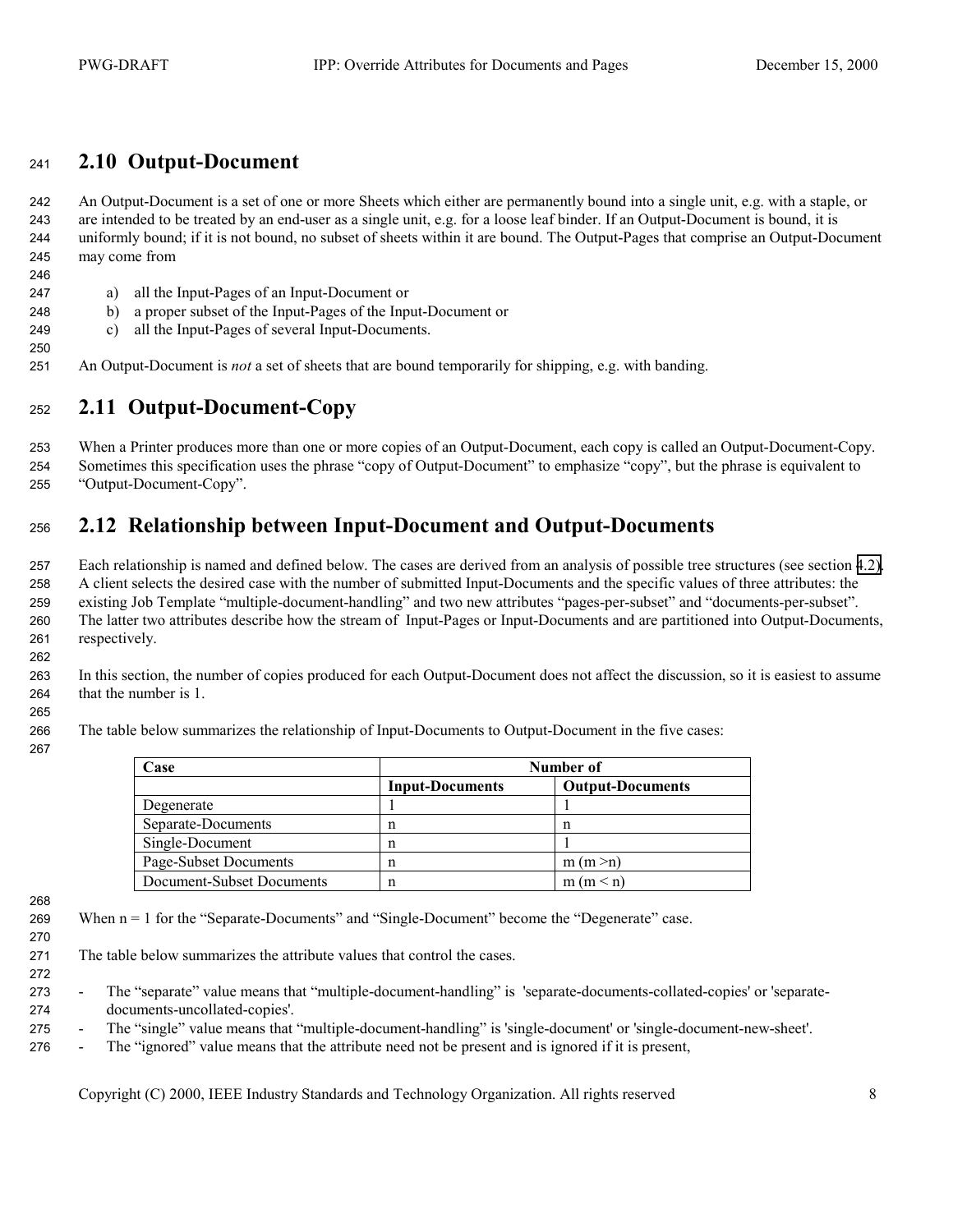<span id="page-8-0"></span>- The "present" value means that the attribute must be present. A different case is implied if it is not present.

- The "not present" value means that the attribute must not be present. A different case is implied if it is present.

| Case                      | "multiple-document- | "pages-per-subset" | "documents-per- |
|---------------------------|---------------------|--------------------|-----------------|
|                           | handling"           |                    | subset"         |
| Separate-Documents        | separate            | not present        | not present     |
| Single-Document           | single              | ignored            | ignored         |
| Page-Subset Documents     | separate            | present            | not present     |
| Document-Subset Documents | separate            | not present        | present         |

The Degenerate row is omitted because it follows the rules for the "Separate-Documents" and "Single-Documents" rules when the number of Input-Documents is 1.

There is an error if both "pages-per-subset" and "document-per-subset" are present in the "separate" case.

#### **2.12.1 Degenerate Case**

In the Degenerate Case, the Job consists of exactly one Output-Document and exactly one Input-Document. The single Input-Document produces the single Output-Document. This case represents the most common case of printing. For example, if a user is Printing a single MS Word file, the MS Word file is the Input-Document and the printed pages are the Output-Document. This case is the degenerate case of Separate-Documents and Single-Document. It occurs when the number of Input-Documents is 1 and either

- a) "multiple-document-handling" is 'separate-documents-collated-copies' or 'separate-documents-uncollated-copies' and neither "pages-per-subset" nor "documents-per-subset" are present or.
- b) "multiple-document-handling" is 'single-document' or 'single-document-new-sheet', and both "pages-per-subset" and "documents-per-subset" are ignored if present

#### **2.12.2 Separate Documents Case**

In the Separate Documents Case, the Job consists of one or more Output-Documents where each Input-Document produces one Output-Document. For example, if a user prints 10 Java files in one Job and wants 10 separately stapled Output-Documents, each of the 10 Java files is an Input-Document, and the printed Output-Pages from each of the 10 Java files is a separate Output-Document that is stapled separately. This case occurs when "multiple-document-handling" is 'separate-documents-collated-copies' or 'separate-documents-uncollated-copies' and the new attributes "pages-per-subset" and "documents-per-subset" are not present.

#### **2.12.3 Single Document Case**

In the Single Document Case, the job consists of a single Output-Document produced from one or more Input-Documents. For example, if a user prints 10 Java files in one Job and wants all Output-Pages of the 10 Java files to be produced as 1 stapled Output-Document, then each of the 10 Java files is an Input-Document, and all printed Output-Pages from all of the 10 Java files is a single Output-Document that is stapled. This case occurs when "multiple-document-handling" is 'single-document' or 'single-document-new-sheet'; the value of "pages-per-subset" and "documents-per-subset" are both ignored if present.

- **2.12.4 Page-Subset Document Case**
- In the Page-Subset Case, the Job consists of one or more Output-Documents and one or more Input-Documents. The new attribute "pages-per-subset" contains a sequence of integers which specifies how to partition the stream of Input-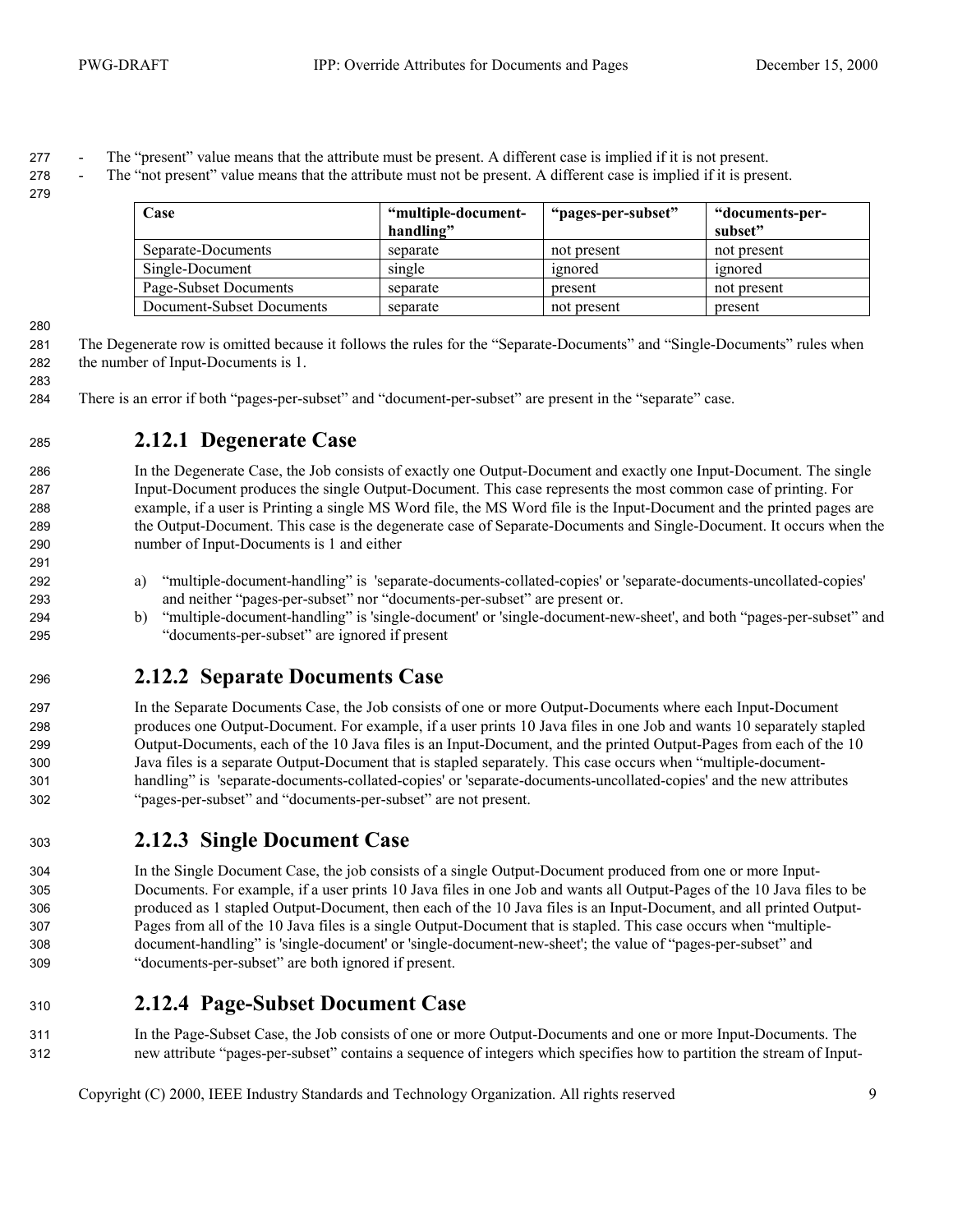<span id="page-9-0"></span>Pages into subsets, each of which produces an Output Document. For example, if a user prints 1 PostScript file with 1000 pages, where each 4 Output-Pages represents an insurance policy, then the PostScript file is the Input-Document and each group of 4 Output-Pages is an Output-Document. The resulting Output-Documents would be the same if the same 1000 Input-Pages were spread across 2 or more PostScript files. This case occurs when "multiple-document-handling" is 'separate-documents-collated-copies' or 'separate-documents-uncollated-copies' and the new attribute "pages-per-subset" contains 1 or more integer values. The new attribute "documents-per-subset" is not present.

#### **2.12.5 Document-Subset Document Case**

This case is defined here for completeness, but it is not supported by this extension.

In the Document-Subset Document Case, the Job consists of one or more Output-Documents and one or more Input-Documents. The new attribute "documents-per-subset" contains a sequence of integers which specifies how to partition Job's Input-Documents into subsets, each of which produces an Output Document. For example, if a user prints 25 Java files in one Job and wants 2 separately stapled Output-Documents, one with 15 Java files and one with 10 Java files, then each of the Java files is an Input-Document, and the printed Output-Pages from the first 15 Java files and next 10 Java files are two separate Output-Documents that are stapled separately. This case occurs when "multiple-document-handling" is 'separate-documents-collated-copies' or 'separate-documents-uncollated-copies' and "documents-per-subset" contains 1 or more integer values. The new attribute "pages-per-subset" is not present.

#### **2.13 Document-Overrides**

In IPP/1.1 each attribute value is the same for the entire Job. When an attribute is a "Document-Overrides" attributes, it is different for identified Input-Documents or Output-Documents.

#### **2.14 Page-Overrides**

In IPP/1.1 each attribute value is the same for the entire Job. When an attribute is a "Page-Overrides" attributes, it is different for identified Input-Pages or Output-Pages.

#### **2.15 Subset-Finishing**

Subset-Finishing is the ability to subdivide the stream of Input-Pages from one or more Input-Documents into multiple Output-Documents and to apply the same or different finishing to each individual Output-Document.

#### **2.16 Affects**

Each attribute is said to 'affect' some part of a job. For example, "media" affects a sheet, "finishings" affects an Output-Document, "page-ranges" affects an Input-Document and "job-priority" affects a job. This nuance must be explicit in the Overrides-Extension because the parts of a job that an attribute affects limit the parts of a job that an attribute can be associated with (see the next section for a definition of "associates"). For example, "job-priority" affects a job; so it can be associated with a Job, but not an Input-Document or Input-Page. Likewise, "finishings" affects an Output-Document; so it can be associated with a Job or an Output-Document, but not with an Output-Page.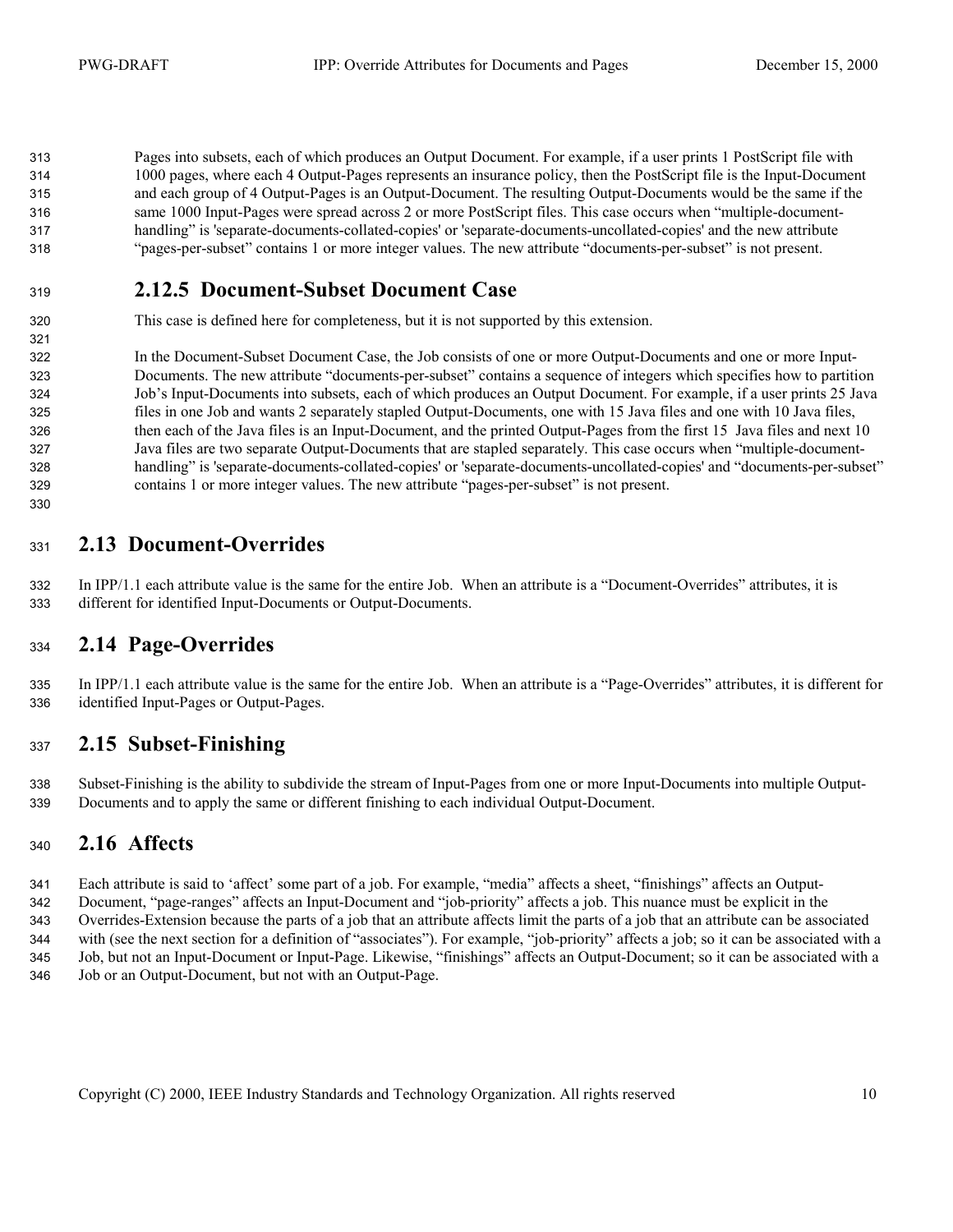#### <span id="page-10-0"></span>**2.17 Associates**

The word "associates" combines the meaning of the two terms in subsections of this section, namely "directly associates" and "effectively associates". When an attribute is either directly associated or effectively associated with some part of a job, it is said to be "associated" with that part of a job.

#### **2.17.1 Directly Associates**

When an attribute is said to be 'directly associated' with some part of a job, it affects that part or some other part. The part that it affects depends on the attribute and what the attribute is directly associated with. For example if "media" is directly associated with a job, it affects all sheets in the job. If "media" is directly associated with an Output-Document, it affects all sheets in that Output-Document. If "media" is directly associated with an Output-Page, it affects the sheet containing that Output-Page.

#### **2.17.2 Effectively Associates**

When an attribute is said to be directly associated with some part of a job 'A' that is semantically connected with another part 'B', the attribute is said to be "effectively associated" with 'B'. For example, in the Separate-Documents Case, when an attribute is directly associated with an Input-Document, it is effectively associated with the corresponding Output-Document.

#### **2.18 Job-Submission Operations**

The Job-Submission Operations are the IPP operations that create jobs and send document content, namely Print-Job, Print-URI, Create-Job, Send-Document and Send-URI.

## **3. Requirements**

The following is a list of requirements for the Overrides-Extension.

- 1. The Override-Extension MUST contain a mechanism for specifying Job attributes that are overrides for particular Input-Documents or Output-Documents. A Printer and a client OPTIONALLY support this mechanism.
- 2. There MUST be a mechanism for specifying Job attributes that are overrides for particular Input-Pages or Output-Pages. A Printer and a client OPTIONALLY support this mechanism.
- 3. There MUST be a mechanism for specifying Job attributes that are overrides for particular document copies of Output-Documents. A Printer and a client OPTIONALLY support this mechanism.
- 4. The mechanism for overrides MUST be supported by all Job-Submission operations and Validate-Job.
- 5. The extension MUST support the four relationships of Input-Documents and Output-Documents: Degenerate Case,
- Separate-Documents Case, Single-Document Case and Page-Subset Document Case.
- 6. The extension MUST support Subset-Finishing.

## **4. Overview**

In IPP 1.1 all attributes that a client includes with job creation operations affect the entire Job in a uniform way. That is, there is no way for one Output-Document in a given Job to be stapled and another drilled. Also, there is no way for the first sheet of each Output-Document to be on a different media or to have a different value of "sides" from the other Sheets in the Output-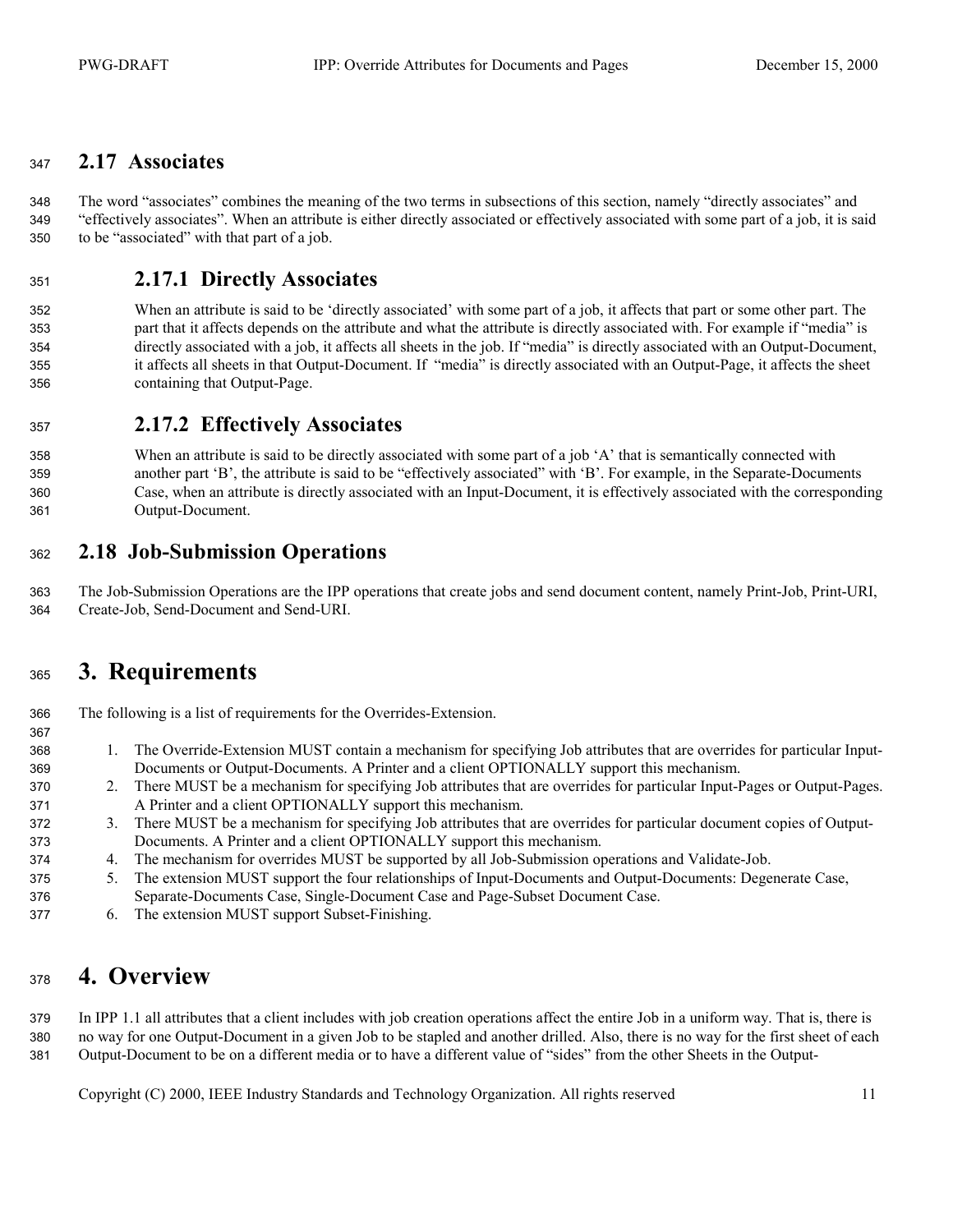<span id="page-11-0"></span>Document. In addition, there is no way for one document copy to be printed on paper and another on transparencies. An IPP/1.1 client can specify features, such as finishing, media and sides only at the job level.

The Override Extension defined in this document allows some Output-Pages, some Output-Documents and some Input-Documents to be affected by attribute values that are overrides to those specified for the Job as a whole. For example, the first Output-Page of an Output-Document has a different media from the rest, or the second Output-Document is stapled and the rest are not, or the page-ranges of the first Input-Document selects a few Input-Pages and the rest of the Input-Documents are printed in full, or one copy of an Output-Document has a different media from the rest.

#### **4.1 Numbering of Components**

The Override Extension defines a system for numbering of components.

- Each Input-Document has a number. The single Input-Document that a client sends with Print-Job or Print-URI and the first Input-Document that a client sends with Send-Document or Send-URI has a number of 1. Each subsequent Input-Document that a clients sends has a number that is one higher than the previous.
- Each Input-Page in an Input-Document is numbered sequentially, starting at 1 for the first Input-Page. If a Job has several Input-Documents, the first Input-Page of each Input-Document has the number of 1, which is relative to that Input-Document.
- Each Output-Document has a number. The first Output-Document has a number of '1', and each subsequent Output-Document has a number that is one higher than the previous Output-Document. The Output-Documents are numbered as if the value of "copies" were 1, i.e. if an Input-Document produces multiple copies, each copy of a particular Output-Document has the same number.
- 403 Each Output-Page in an Output-Document is numbered sequentially, starting at 1 for the first Output-Page. If a Job has several Output-Documents, the first Output-Page of each has the number of 1, which is relative to that Output-Document
- 405 Each copy of an Output-Document has a number. The first copy of each Output-Document has a number of '1', and each subsequent copy has a number that is one higher than the previous copy. If a job has multiple Output-Documents, the first copy of each has a number of '1'.

### **4.2 Relationship of Numbered Components**

The previous section described how to number Input-Documents, Output-Documents, Input-Pages and Output-Pages. This section describes the relationship between the number on each of these four components. The relationship differs for each of the five cases defined in section [2.11.](#page-7-0) The following diagrams of tree structure show each of the five cases and the relationship of the numbers in those cases.

- These diagrams assume that the number of copies of Output-Documents is 1. When the number of copies exceeds 1, some parts of these diagrams would have further replication, but the numeric relationships of the four displayed components would not change.
-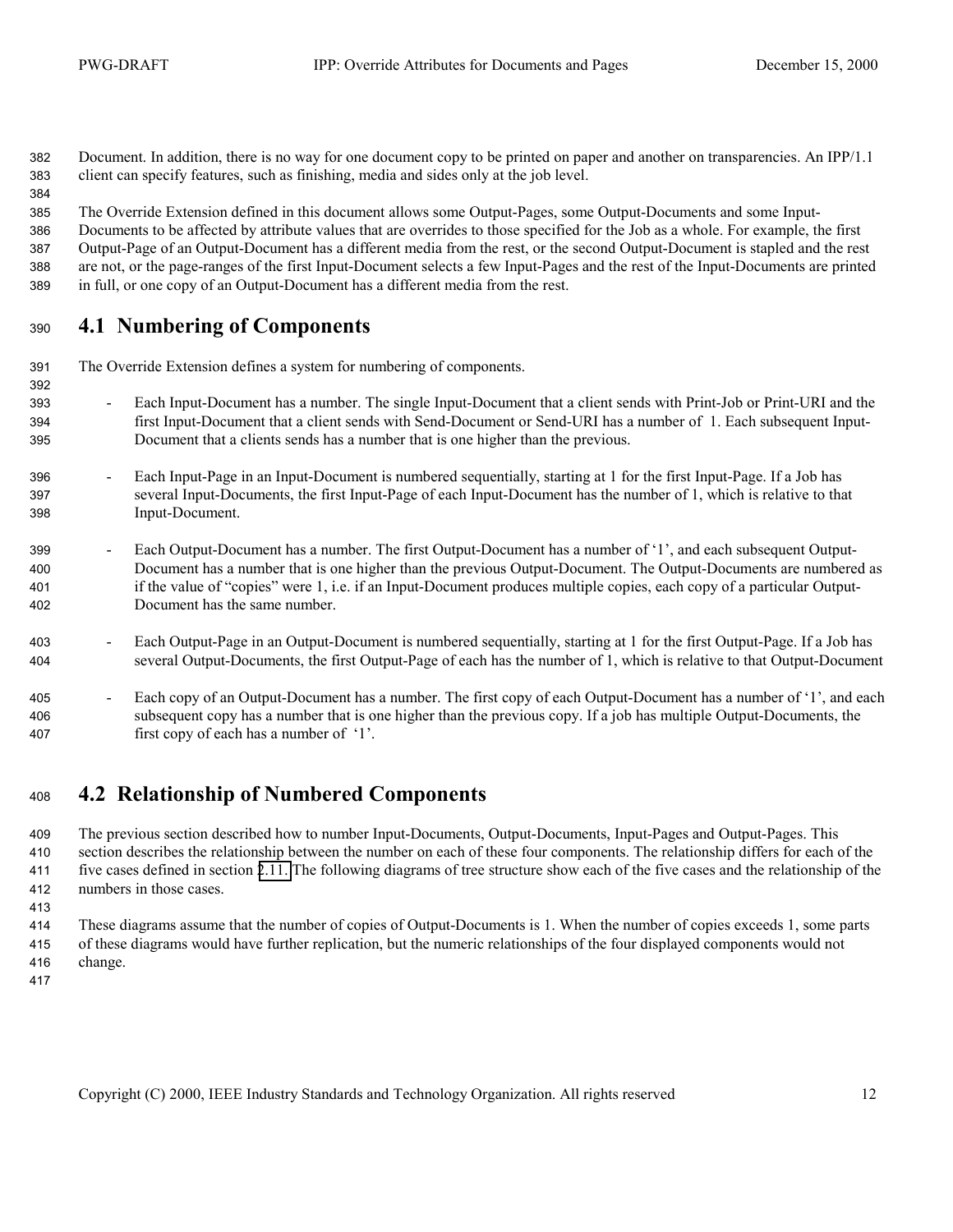## <span id="page-12-0"></span>**4.2.1 Degenerate Case:**

| 419<br>420<br>421<br>422<br>423<br>424<br>425 | Job &<br>Input-Document 1 &<br>Output-Document 1                                                                                                  |
|-----------------------------------------------|---------------------------------------------------------------------------------------------------------------------------------------------------|
| 426                                           | $\begin{array}{c ccc}\n & & \dots & & \nImput\text{-} \texttt{Page 1} & \& & \dots & \texttt{Input} \text{-} \texttt{Page n} & \& \\ \end{array}$ |
| 427                                           | Output-Page 1 Output-Page n                                                                                                                       |
|                                               |                                                                                                                                                   |
| 428                                           |                                                                                                                                                   |
| 429                                           |                                                                                                                                                   |
| 430                                           | Conditions that define this case:                                                                                                                 |
| 431                                           |                                                                                                                                                   |
| 432                                           | Job contains exactly 1 Input-Document                                                                                                             |
| 433                                           | Either conditions for "Separate-Documents" or "Single-Documents" are met.                                                                         |
| 434                                           | Observations about this case:                                                                                                                     |
| 435                                           |                                                                                                                                                   |
| 436                                           | Job coincides with Output-Document 1 and Input-Document 1                                                                                         |
| 437                                           | Output-Page i coincides with Input-Page i<br>۰.                                                                                                   |

## **4.2.2 Separate-Documents Case:**

| 439<br>440<br>441<br>442        | Job                                                                                                                                                                     |
|---------------------------------|-------------------------------------------------------------------------------------------------------------------------------------------------------------------------|
| 443<br>444<br>445<br>446        | Input-Document 1 &<br>Input-Document 2 &<br>Output-Document 1<br>Output-Document 2                                                                                      |
| 447<br>448<br>449<br>450<br>451 | $\cdot$ $\cdot$ $\cdot$<br>$\ddots$<br>$Input$ -Paqe 1 &<br>Input-Page n & Input-Page 1 & Input-Page p<br>Output-Page 1<br>Output-Page n Output-Page 1<br>Output-Page p |
| 452<br>453<br>454               | Conditions that define this case:<br>Job contains more than one or more Input-Documents, though one Input-Document is technically the Degenerate Case.                  |
| 455                             | "multiple-document-handling" is 'separate-documents-collated-copies' or 'separate-documents-uncollated-copies'                                                          |
| 456                             | "pages-per-subset" is not present                                                                                                                                       |
| 457                             | "documents-per-subset" is not present                                                                                                                                   |
| 458                             | Observations about this case:                                                                                                                                           |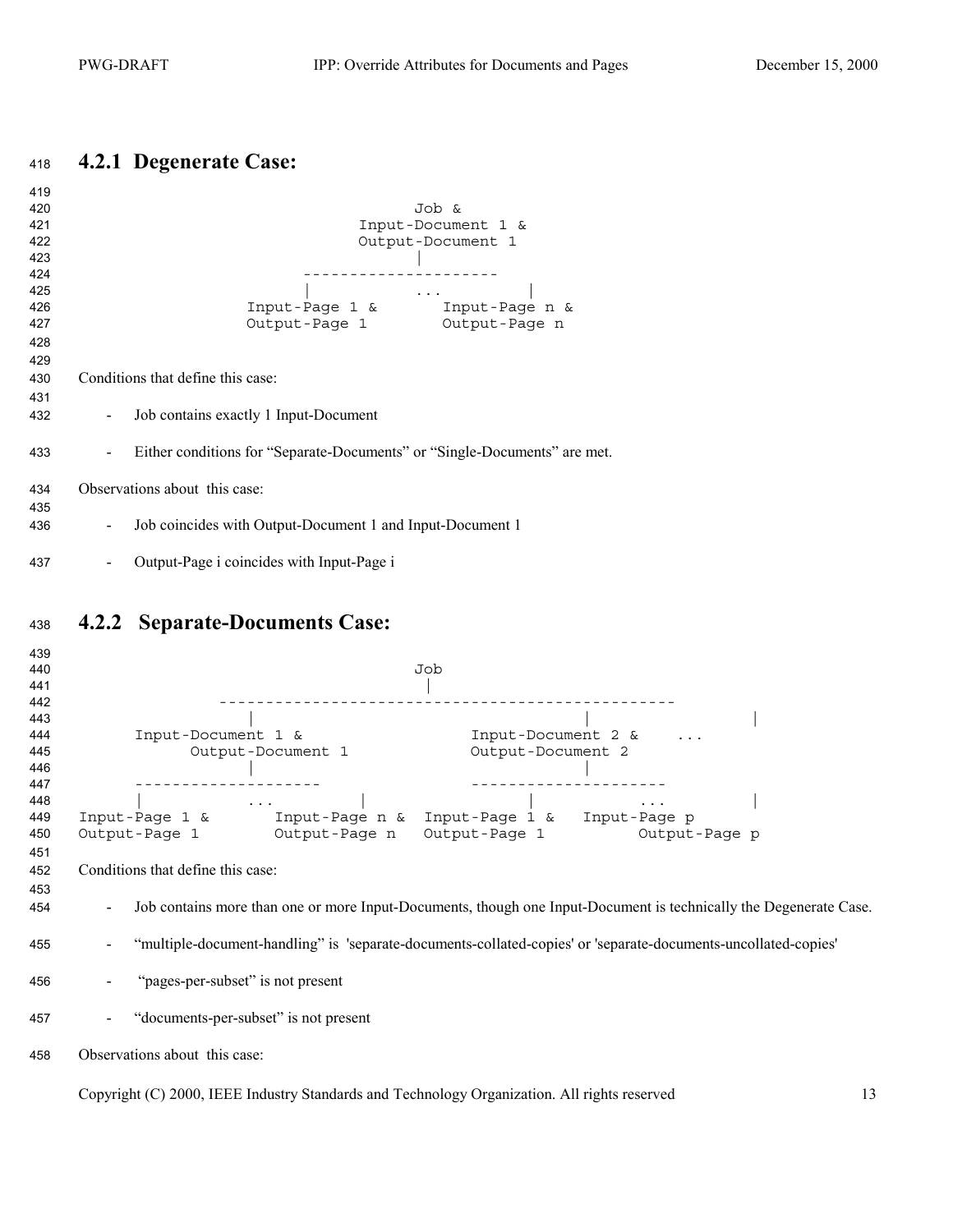<span id="page-13-0"></span>

| Job contains more than one or more Input-Documents, though one Input-Document is technically the Degenerate Case.     |
|-----------------------------------------------------------------------------------------------------------------------|
|                                                                                                                       |
|                                                                                                                       |
|                                                                                                                       |
|                                                                                                                       |
| The numbering of Output-Pages is continuous through all Input-Documents, but the numbering of Input-Pages starts at 1 |
| in each Input-Document. That is, Input-Page i in Input-Document m coincides with Output-Page $i + k$ , where k is the |
|                                                                                                                       |
|                                                                                                                       |
|                                                                                                                       |
|                                                                                                                       |
|                                                                                                                       |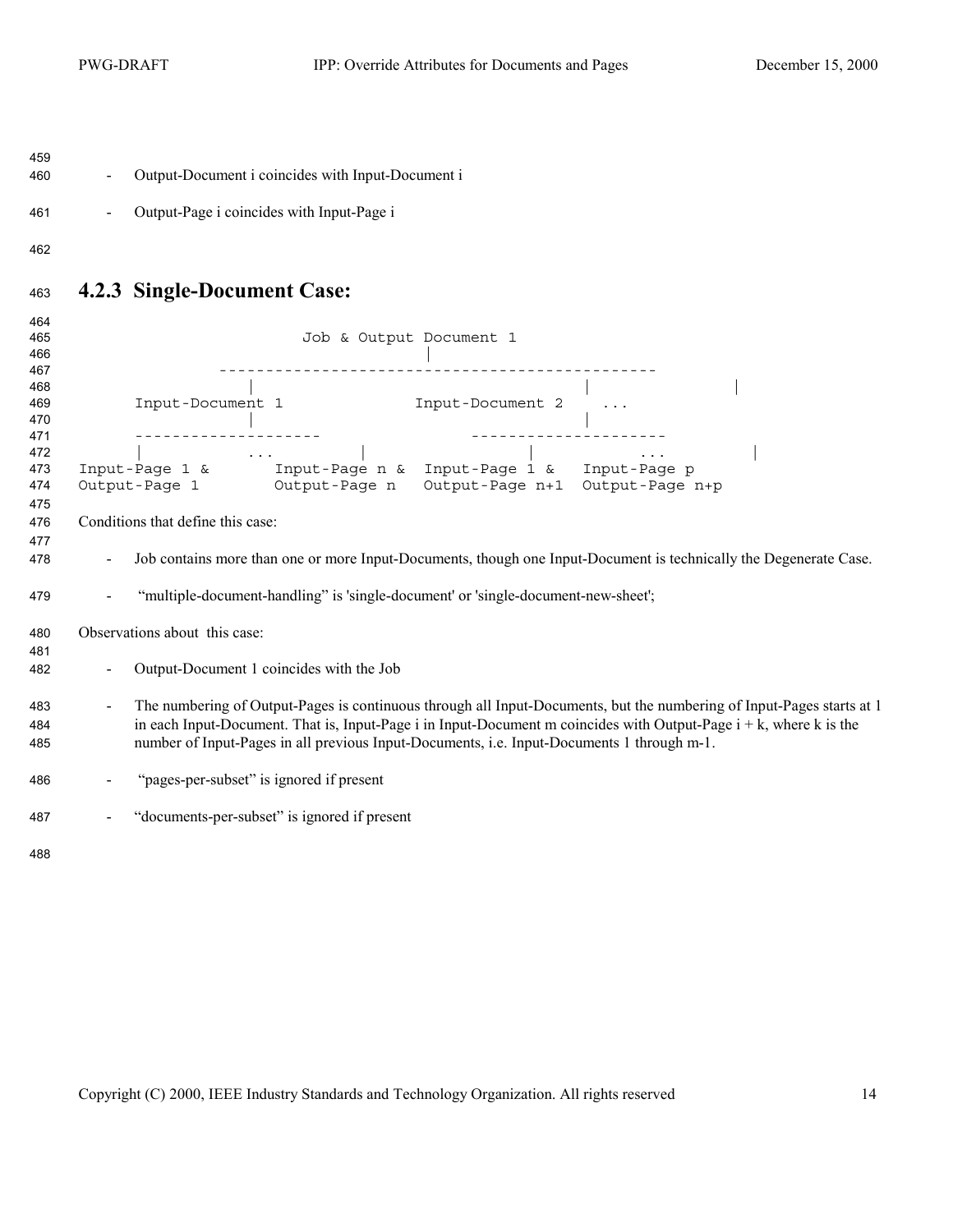## <span id="page-14-0"></span>**4.2.4 Page-Subset Document Case:**

| 490<br>491<br>492                                    | Job                                                                                                                                                                                                                                                                                                                                                                                                                                                                                                                                                                                                                                                                                                                                      |
|------------------------------------------------------|------------------------------------------------------------------------------------------------------------------------------------------------------------------------------------------------------------------------------------------------------------------------------------------------------------------------------------------------------------------------------------------------------------------------------------------------------------------------------------------------------------------------------------------------------------------------------------------------------------------------------------------------------------------------------------------------------------------------------------------|
| 493<br>494<br>495<br>496<br>497                      | $\cdot \cdot \cdot$<br><br>Input-Document q<br>Input-Document 1                                                                                                                                                                                                                                                                                                                                                                                                                                                                                                                                                                                                                                                                          |
| 498<br>499<br>500<br>501<br>502<br>503<br>504<br>505 | Output-Document 1 Output-Document m Output-Document r<br>Input-Page 1 & Input-Page n & Input-Page 1+k & Input-Page p+k<br>Output-Page 1 0utput-Page n 0utput-Page 1 0utput-Page p                                                                                                                                                                                                                                                                                                                                                                                                                                                                                                                                                        |
| 506<br>507<br>508<br>509                             | Conditions that define this case:<br>Job contains one or more Input-Documents                                                                                                                                                                                                                                                                                                                                                                                                                                                                                                                                                                                                                                                            |
| 510                                                  | "multiple-document-handling" is 'separate-documents-collated-copies' or 'separate-documents-uncollated-copies'                                                                                                                                                                                                                                                                                                                                                                                                                                                                                                                                                                                                                           |
| 511                                                  | "pages-per-subset" is present.                                                                                                                                                                                                                                                                                                                                                                                                                                                                                                                                                                                                                                                                                                           |
| 512                                                  | "documents-per-subset" is not present                                                                                                                                                                                                                                                                                                                                                                                                                                                                                                                                                                                                                                                                                                    |
| 513<br>514                                           | Observations about this case:                                                                                                                                                                                                                                                                                                                                                                                                                                                                                                                                                                                                                                                                                                            |
| 515<br>516<br>517<br>518<br>519                      | The diagram shows that Output-Documents 1 through m are contained in Input-Document 1, and Output-Documents<br>m+1 through t are contained in Input-Document 2 and so on. However, this diagram is not completely accurate. The<br>Input-Pages from all Input-Documents are more accurately viewed as a continuous stream of Input-Pages that are<br>partitioned into Output-Documents as specified by the attribute "pages-per-subset". For example, an Output-Document<br>could come from the last 3 Input-Pages of an Input-Document and the first 4 Input-Pages of the next Input-Document.                                                                                                                                          |
| 520<br>521<br>522<br>523<br>524<br>525<br>526        | The Input-Pages in each Input-Document are numbered sequentially starting from 1 and the Output-Pages in each<br>Output-Document are numbered sequentially starting from 1. For the first Output-Document, the numbers of the Input-<br>Pages and Output-Pages coincide. For subsequent Output-Documents, the numbers differ. For example, the first Output-<br>Page of the second Output-Document coincides with Input-Page w, where w is the number of Output-Pages in the first<br>Output-Document. To be specific, Output-Page i in Output-Document m coincides with Input-Page $i + k$ of the Job,<br>where k is the number of Output-Pages in all previous Output-Documents of the job, e.g. Output-Documents 1 through<br>$m-1$ . |
| 527                                                  | "pages-per-subset" specifies the number of pages in each Output-Document.                                                                                                                                                                                                                                                                                                                                                                                                                                                                                                                                                                                                                                                                |
|                                                      |                                                                                                                                                                                                                                                                                                                                                                                                                                                                                                                                                                                                                                                                                                                                          |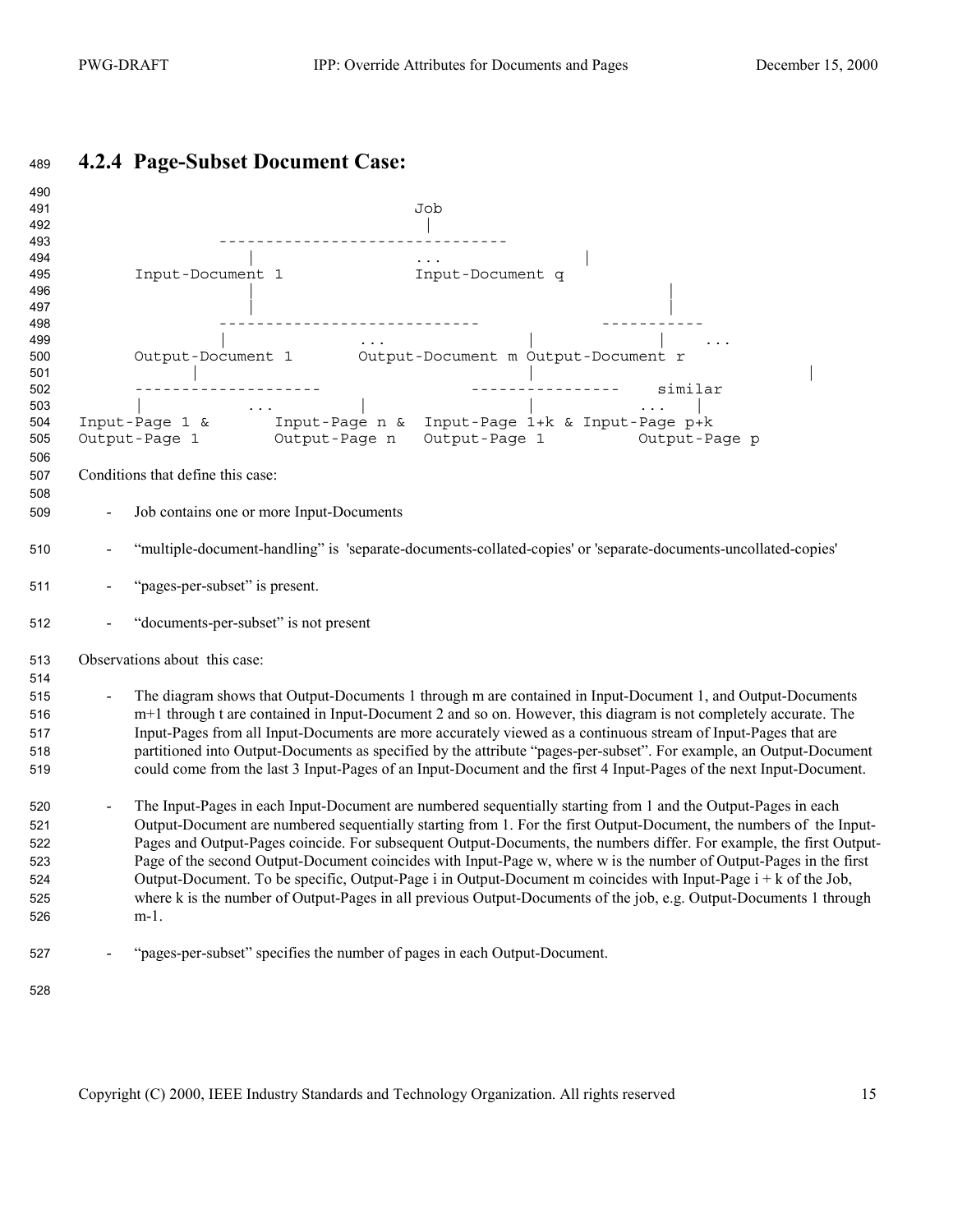#### <span id="page-15-0"></span>**4.2.5 Document-Subset Document Case:**

| 530        |                                                                                                                                                                                                                                                                           |
|------------|---------------------------------------------------------------------------------------------------------------------------------------------------------------------------------------------------------------------------------------------------------------------------|
| 531        | NOTE: this case is here for completeness and is not supported by the Overrides-Extension.                                                                                                                                                                                 |
| 532        |                                                                                                                                                                                                                                                                           |
| 533        | Job                                                                                                                                                                                                                                                                       |
| 534        |                                                                                                                                                                                                                                                                           |
| 535        |                                                                                                                                                                                                                                                                           |
| 536        | $\mathcal{L}_{\text{max}}$ and $\mathcal{L}_{\text{max}}$ . The set of $\mathcal{L}_{\text{max}}$                                                                                                                                                                         |
| 537        | Output-Document 1<br>Output-Document q                                                                                                                                                                                                                                    |
| 538        | similar                                                                                                                                                                                                                                                                   |
| 539<br>540 | ______________________________________                                                                                                                                                                                                                                    |
| 541        |                                                                                                                                                                                                                                                                           |
| 542        | Input-Document 1 Input-Document m                                                                                                                                                                                                                                         |
| 543        |                                                                                                                                                                                                                                                                           |
| 544        |                                                                                                                                                                                                                                                                           |
| 545        |                                                                                                                                                                                                                                                                           |
| 546        |                                                                                                                                                                                                                                                                           |
| 547        | $\begin{array}{l l} &   & \ldots &   &   & \ldots \\ \text{Input-Page 1 & & \small{Input-Page n & \small{Input-Page 1 & \small{x}}} & \text{Input-Page p} \\ \text{Output-Page 1} & & \text{Output-Page n} & \text{Output-Page 1+k} & \text{Output-Page p+k} \end{array}$ |
| 548        |                                                                                                                                                                                                                                                                           |
| 549        | Conditions that define this case:                                                                                                                                                                                                                                         |
| 550        |                                                                                                                                                                                                                                                                           |
| 551        | Job contains one or more Input-Documents                                                                                                                                                                                                                                  |
|            |                                                                                                                                                                                                                                                                           |
| 552        | "multiple-document-handling" is 'separate-documents-collated-copies' or 'separate-documents-uncollated-copies'                                                                                                                                                            |
|            |                                                                                                                                                                                                                                                                           |
| 553        | "pages-per-subset" is not present.                                                                                                                                                                                                                                        |
|            |                                                                                                                                                                                                                                                                           |
| 554        | "documents-per-subset" is present                                                                                                                                                                                                                                         |
|            |                                                                                                                                                                                                                                                                           |
| 555        | Observations about this case:                                                                                                                                                                                                                                             |
| 556        |                                                                                                                                                                                                                                                                           |
| 557        | Input-Documents 1-m are contained in Output-Document 1, and Input-Documents m+1 through t are contained in                                                                                                                                                                |
| 558        | Output-Document 2 and so on.                                                                                                                                                                                                                                              |
|            |                                                                                                                                                                                                                                                                           |
| 559        | Input-Page i in Input-Document m coincides with Output-Page $i + k$ of Output-Document j, where k is the number of                                                                                                                                                        |
|            | Input-Pages in all previous Input-Documents of Output-Document j, e.g. Input-Documents 1 through m-1.                                                                                                                                                                     |
| 560        |                                                                                                                                                                                                                                                                           |
|            |                                                                                                                                                                                                                                                                           |
| 561        | "documents-per-subset" has the number of Input-Documents in each Output-Document.                                                                                                                                                                                         |
|            |                                                                                                                                                                                                                                                                           |

### **4.3 Association of Attributes**

The Override Extension allows attribute associations with Input-Pages, Output-Pages, Input-Documents and Output-Documents, and it continues to allow associations with Jobs. The Override Extension specifies rules for associations, and it categorizes attributes according to what they affect. The categories of attributes and the members in the Overrides-Extension are:

- Input Documents: "page-ranges", "document-format", "document-name", "compression" and "document-natural-language".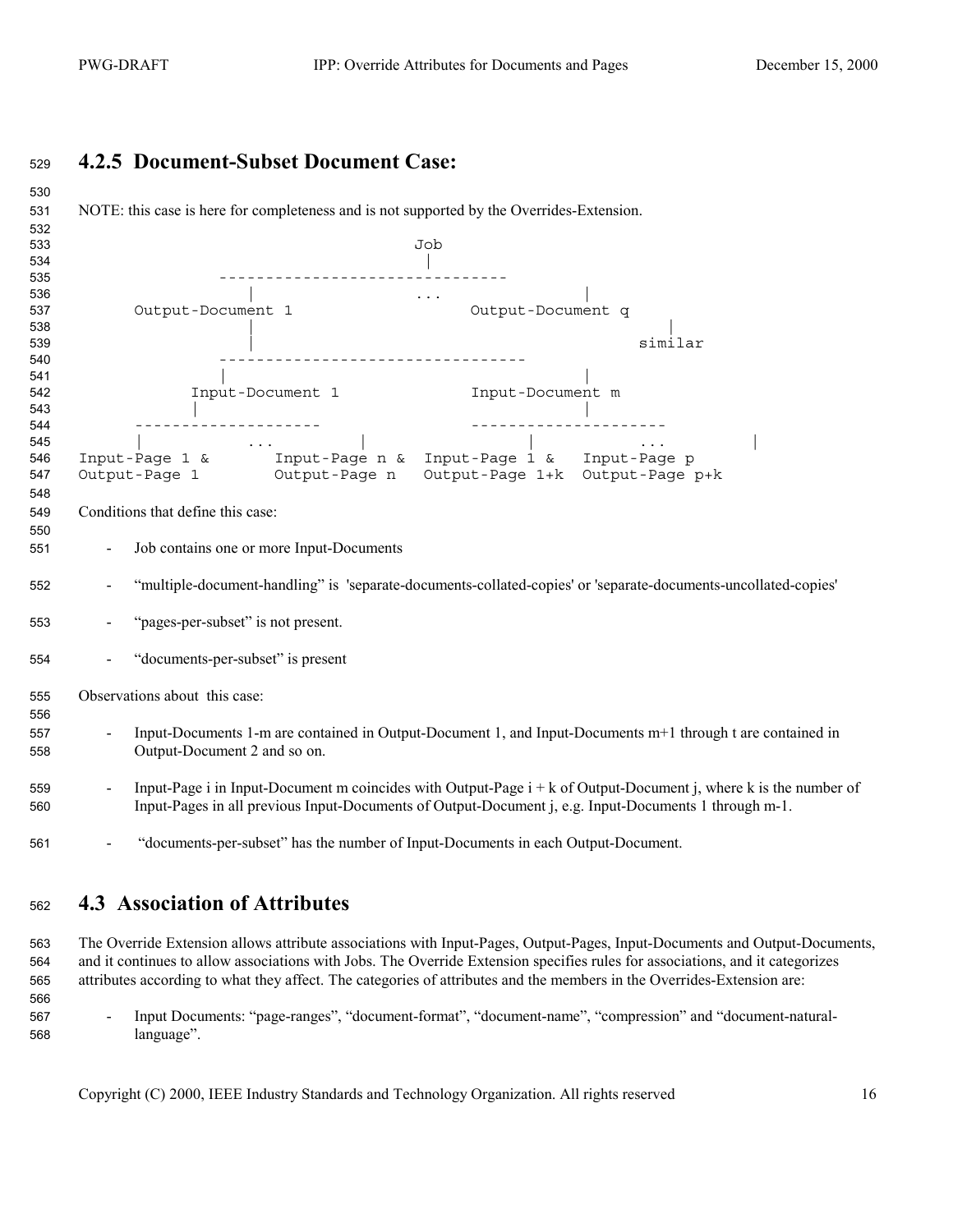- <span id="page-16-0"></span>- Output-Documents: "finishings"
- Sheets: "media" and "sides"
- The table below shows what each of the three categories of attributes can be associated with:
- 

|                  |                | Category of attribute |               |
|------------------|----------------|-----------------------|---------------|
| Associates with: | Input-Document | Output-Document       | <b>Sheets</b> |
| Input-Document   | ves            | ves                   | ves           |
| Output-Document  | no             | ves                   | ves           |
| Input-Page       | no             | no                    | yes           |
| Output-Page      | no             | no                    | yes           |

The meaning of these associations and their limitation is specified in section [16.](#page-43-0) 

The Override-Extension mechanism seems to be general enough to add new Document-Overrides and Page-Overrides attributes without changing or extending the general mechanism. That is, an existing or new Job attribute becomes a Document-Overrides or Page-Overrides attribute when a description of that attributes says so, but no changes need be made to the ways overrides work. If the new attribute belongs to one of the three above categories, it follows the rules of that category. If it belongs to a new categories, the rules of association must be defined.

### **4.4 Effect of the "document-copies" attribute**

The "document-copies" attribute causes some copies of a document to be printed differently from others. For example, 10 copies are duplex printed on letter paper with a staple. One copy is simplex printed on transparencies without a staple. As another example, the first page of 100 copies of a 3 page document are printed on letterhead paper and the first page of the  $101<sup>st</sup>$  copy of the document is printed on regular letter paper.

If an attribute can affect an Output-Document, it can affect particular Output-Document-Copies. If an attribute can affect Sheets, it can affect Sheets of particular Output-Document-Copies.

Normally, when an attribute is associated with Input-Documents, Output-Documents, Input-Pages or Output-Pages, that attribute is effectively associated with corresponding Input-Documents, Output-Documents or Sheets. When an association includes the "document-copies" attribute, it has the following meaning for each effective association. If the attribute effectively associates with:

- Input-Documents, the Printer ignores the "document-copies" attribute.
- Output-Documents, the attribute affects the specified copies of the Output-Documents.
- Sheets: the attribute affects the sheets of the specified copies of Output-Documents.

#### **4.5 Subset Finishing**

In IPP/1.1 a Printer applies the "finishings" attribute to all Output-Documents in a given job. This proposal supports "Subset Finishing" which we define as the ability to partition the Input-Pages of an Input-Document into one or more Output-Documents and to apply different types of finishing to each of the individual Output-Documents contained within a single job.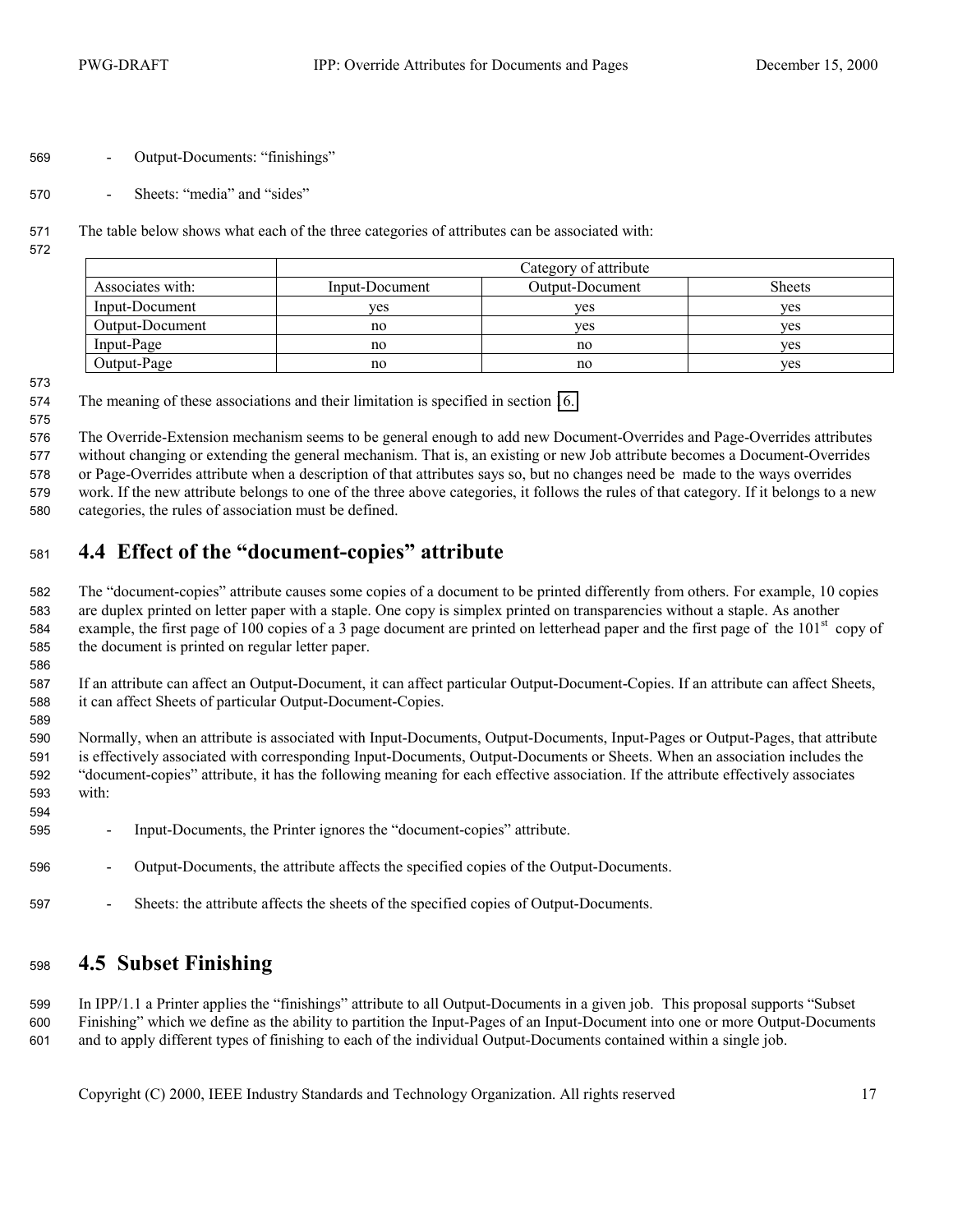<span id="page-17-0"></span>

| 602<br>603<br>604<br>605<br>606 | This model supports subset finishing with the new attribute "pages-per-subset" which specifies the number of Input-Pages per<br>Output-Document. This model treats Subset-Finishing as a Job level sub-setting of the Input-Documents into Output-Documents<br>and as a Document Override attribute rather than a Page Override attribute for two reasons. |
|---------------------------------|------------------------------------------------------------------------------------------------------------------------------------------------------------------------------------------------------------------------------------------------------------------------------------------------------------------------------------------------------------|
| 607                             | Page-Overrides, as their name suggests, are overrides for a few Input-Pages or Output-Pages that differ from the rest of                                                                                                                                                                                                                                   |
| 608                             | the Input-Pages or Output-Pages in the Job. With Subset-Finishing, all Input-Pages belong to some subset. So, sub-                                                                                                                                                                                                                                         |
| 609                             | setting is not an override; it encompasses the entire Job. Only the finishing part of Subset-Finishing can have overrides                                                                                                                                                                                                                                  |
| 610                             | and those overrides apply to a subset, much like they apply to Output-Documents. Because subsets behave like Output-                                                                                                                                                                                                                                       |
| 611                             | Documents, it is easiest to describe the sub-setting operation as creating Output-Documents.                                                                                                                                                                                                                                                               |
| 612                             | If the attributes "media", "sides" and "finishings" were all treated as Page-Override attributes, then there would have to                                                                                                                                                                                                                                 |
| 613                             | one rule for splitting and merging groups when "finishings" is associated with the group and another rule when it is not                                                                                                                                                                                                                                   |
| 614                             | associated with the group. If a Page-Override specifies "sides" is duplex for pages 1-10 and "media" is added to pages 5                                                                                                                                                                                                                                   |
| 615                             | and 6, there can be three Page-Override groups, one for pages 1-4 with "sides", one for pages 5 and 6 with "sides" and                                                                                                                                                                                                                                     |
| 616                             | "media" and one for pages 7-10 with sides. If "media" is removed, the groups can be merged back to the original single                                                                                                                                                                                                                                     |
| 617                             | group. If "finishings = staple" had been present in the original group of pages 1-10, such a split would change finishing                                                                                                                                                                                                                                  |
| 618                             | from one staple in pages 1-10 to 3 staples, one in pages 1-6, one in page 5-6 and one in pages 7-10.                                                                                                                                                                                                                                                       |

The remainder of this document describes the changes necessary to support the Overrides Extension.

## **5. New Job Template Attributes**

The Override Extension adds three new Job Template attributes: "document-overrides", "page-overrides" and "pages-per-subset". The first two attributes support override attributes, and the third supports subset finishing.

| 628<br>document-<br>629<br>none<br>overrides<br>630<br>(1setOf collection)<br>631<br>632<br>-------<br>page-overrides<br>633<br>none | document-overrides-<br>supported<br>(1setOf type2 keyword) |
|--------------------------------------------------------------------------------------------------------------------------------------|------------------------------------------------------------|
|                                                                                                                                      |                                                            |
| 634<br>(1setOf collection)<br>635<br>636                                                                                             | page-overrides-<br>supported<br>(1setOf type2 keyword)     |
| pages-per-subset<br>none<br>(1setOf integer)                                                                                         | pages-per-subset<br>supported<br>(boolean)                 |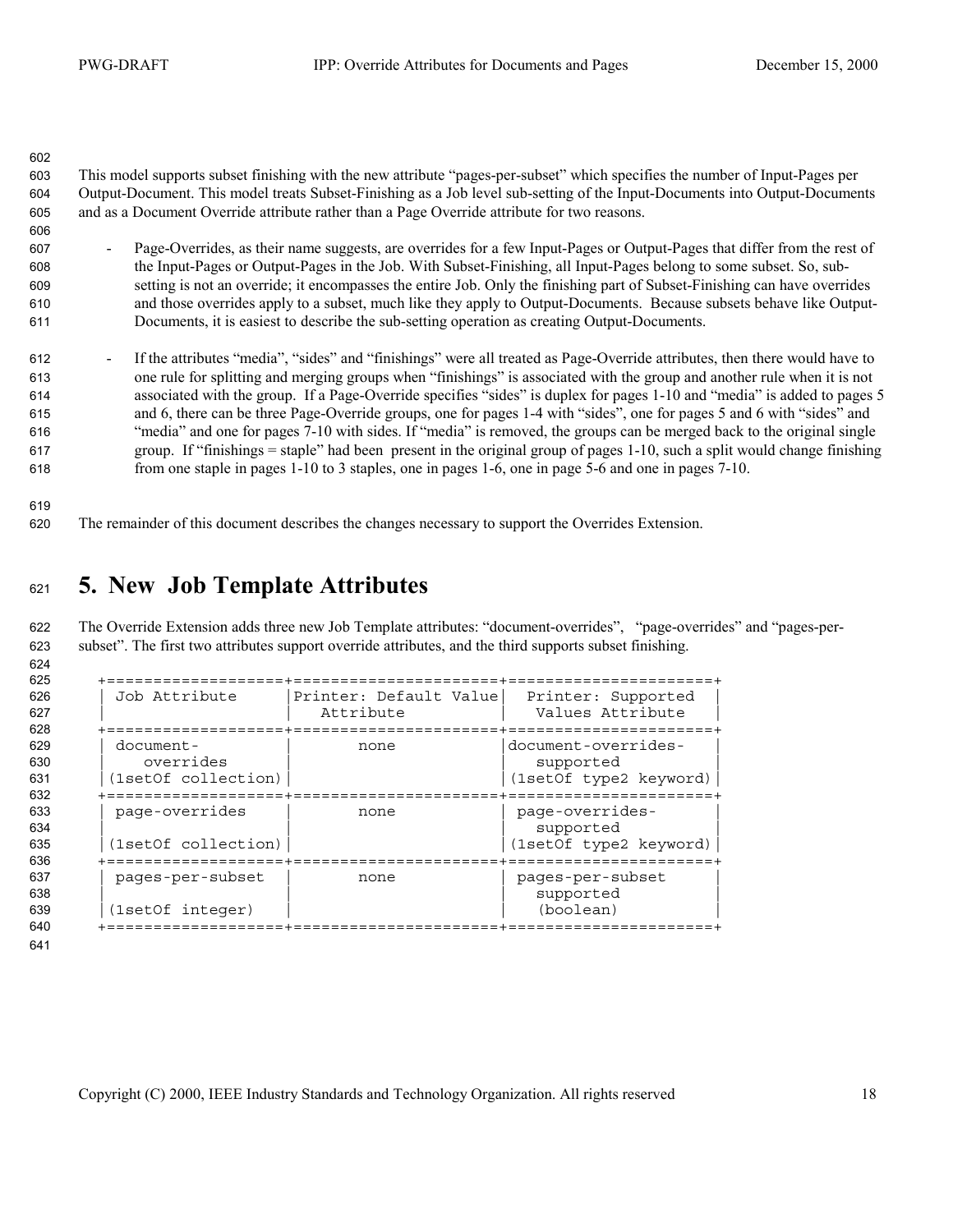#### <span id="page-18-0"></span>**5.1 document-overrides (1setOf collection)**

This OPTIONAL Job Template attribute contains attributes that are associated with Input-Documents and Output-Documents and that are treated as document overrides. Such attributes are called "Document-Overrides" attributes. The remainder of this section describes features that an implementation MUST support or MAY support if an implementation supports this attribute.

If this attribute is not present in a Job, there are no Document-Overrides within the Job. If it is present, the value consists of one or more 'collection' values, where each 'collection' value identifies one or more Input-Documents or Output-Document and contains one or more Job Template attributes which act as overrides to the corresponding Job Template attribute values for the specified Input-Documents or Output-Documents.

The first attribute of each 'collection' value MUST be either "input-documents" or "output-documents" and this attribute identifies Input-Documents or Output-Documents, respectively. The second attribute of each 'collection' MAY be "document-copies" and this attribute identifies the Output-Document-Copies. The remaining attributes in the 'collection' value are the one or more Job Template attributes that are overrides for the specified Input-Documents or Output-Documents. The allowed attributes are listed in section [5.1.8](#page-23-0) 

There may be more than one way for a client to arrange Document-Overrides attributes in 'collection' values. For example, if a job contains 10 Output-Documents to be printed 1-sided on letter paper with no stapling and Output-Document 1 is to be two sided with stapling and Document 2 is to be two sided with no stapling, there are two possible ways to group the overrides. The client could specify the two overrides for Output-Document 1 in one 'collection' value and the single override for Output-Document 2 in a second 'collection' value, or it could specify "two-sided" for Output-Documents 1 and 2 in one 'collection' value and "stapled" for Output-Document 1 in another 'collection' value.

If the "input-documents", "output-documents" or "document-copies" identify Input-Documents, Output-Documents or Output-Document-Copies that don't exist, the Printer silently ignores them and associates the Document-Overrides with those Input-Documents, Output-Documents or Output-Document-Copies that do exist. A client MUST NOT allow two 'collection' values to be associated with the same Input-Document, Output-Document or Output-Document-Copy and to contain the same Document-Overrides attribute with different values. If the client violates the preceding rule, the Printer can use either value, and it MUST issue a warning. It does so by adding 'job-warnings-detected' to the "job-state-reasons" and by increasing the value of the "job-warnings-count" Job Description attribute by 1. If the Printer detects this conflict while it is processing a Job-Submission operation, it MUST return the ignored values in the Unsupported attributes.

When a Client receives this attribute in a Get-Jobs or Get-Job-Attributes, the value MUST contain the same 'collection' values received in Job-Submission operations, except for those 'collection' values the Printer returned in the Unsupported Attributes.

Each 'collection' value of this attribute has either of the two forms as defined below. The 'collection' values NEED NOT all be of the same form.

For the first form, the client MUST supply "input-documents" as the first attribute. If the client supplies the "document-copies" attribute, it MUST be the second attribute. The client OPTIONALLY supplies the remaining attributes in any order. If the Printer supports the Create-Job operation, then it MUST support the attribute labeled with "CMUST" below; otherwise support is OPTIONAL.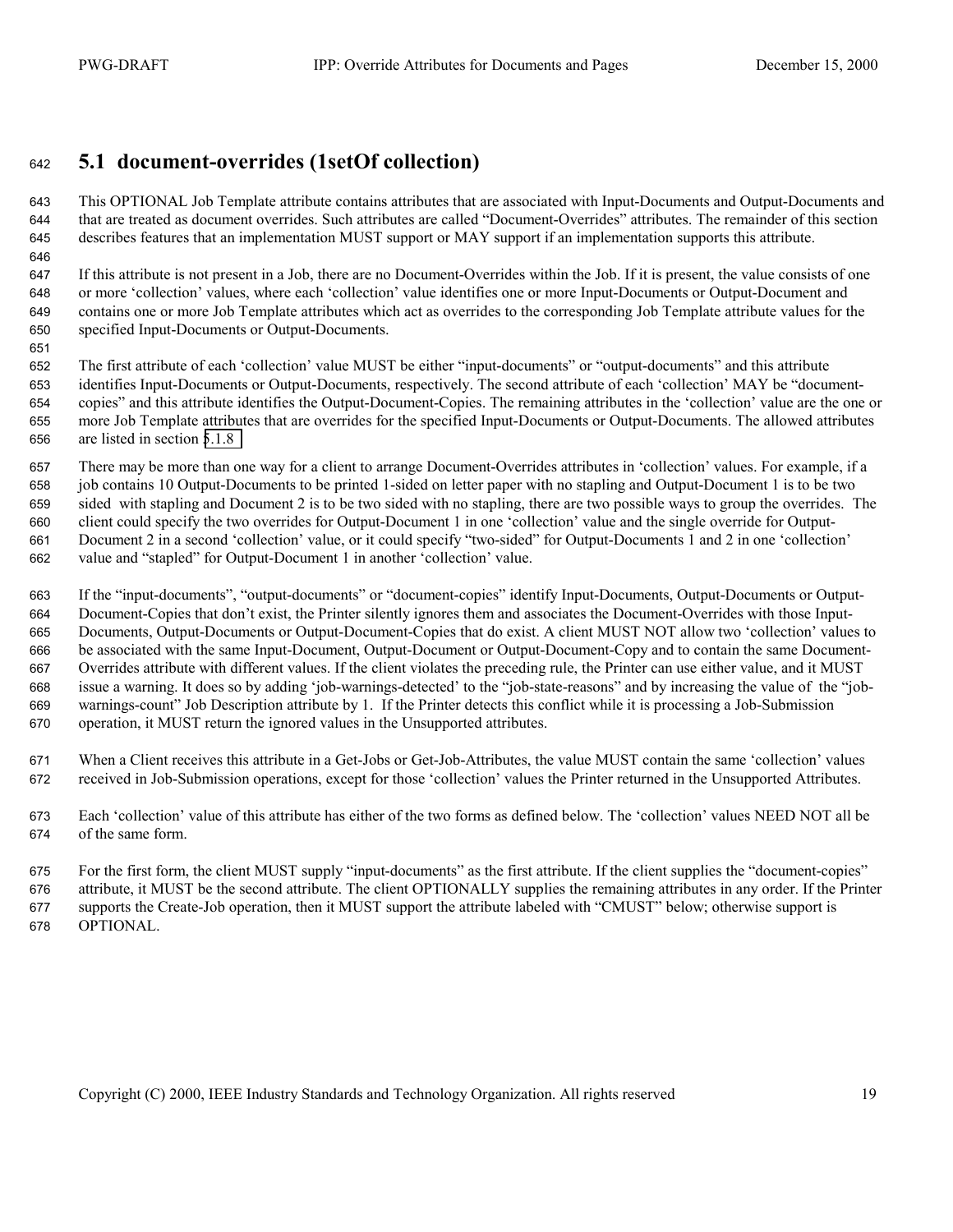689

694

697

699

702

<span id="page-19-0"></span>

| Attribute name            | <u>syntax</u>                 | In request  | Printer        |
|---------------------------|-------------------------------|-------------|----------------|
|                           |                               |             | <b>Support</b> |
| input-documents           | 1setOf rangeOfInteger(MAX)    | <b>MUST</b> | <b>MUST</b>    |
| document-copies           | 1setOf rangeOfInteger(MAX)    | MAY         | <b>MAY</b>     |
| document-format           | mimeMediaType                 | <b>MAY</b>  | <b>CMUST</b>   |
| document-name             | name $(MAX)$                  | MAY         | <b>CMUST</b>   |
| compression               | type3 keyword                 | <b>MAY</b>  | <b>CMUST</b>   |
| document-natural-language | naturalLanguage               | <b>MAY</b>  | <b>MAY</b>     |
| page-ranges               | 1setOf rangeOfInteger (1:MAX) | <b>MAY</b>  | <b>MAY</b>     |
| finishings                | 1setOf type2 enum             | MAY         | <b>MAY</b>     |
| sides                     | type2 keyword                 | <b>MAY</b>  | <b>MAY</b>     |
| media                     | type3 keyword   name(MAX      | MAY         | <b>MAY</b>     |

679 For the second form, the client MUST supply "output-documents" as the first attribute. If the client supplies the "document-

680 copies" attribute, it MUST be the second attribute. The client OPTIONALLY supplies the remaining attributes in any order.

| Attribute name   | <u>syntax</u>              | In request  | Printer<br><b>Support</b> |
|------------------|----------------------------|-------------|---------------------------|
| output-documents | 1setOf rangeOfInteger(MAX) | <b>MUST</b> | <b>MUST</b>               |
| document-copies  | 1setOf rangeOfInteger(MAX) | <b>MAY</b>  | <b>MAY</b>                |
| finishings       | 1 set Of type 2 enum       | <b>MAY</b>  | <b>MAY</b>                |
| sides            | type2 keyword              | <b>MAY</b>  | <b>MAY</b>                |
| media            | type3 keyword   name(MAX)  | <b>MAY</b>  | <b>MAY</b>                |

681 The following sections describe each member attribute in the above tables.

#### <sup>682</sup>**5.1.1 input-documents (1setOf rangeOfInteger (1:MAX))**

683 This attribute identifies one or more Input-Documents by specifying a range of numbers (see section [4.1 f](#page-11-0)or the rules on 684 associating a number with each Input-Document ). The Document-Overrides apply to the identified Input-Documents.

686 A Printer MUST support this attribute. A client MUST supply this attribute in each 'collection' value and it MUST be 687 the first attribute of each 'collection' value. If this attribute is present, then the client MUST NOT supply "output-688 documents".

When a client supplies this attribute in a "document-overrides" attribute of a Send-Document or Send-URI request, this attribute MUST NOT identify Input-Documents which were sent in an earlier operation. If a Printer receives such a value in a 'collection' value, it MUST treat all attribute values in such a 'collection' value, but not other sibling 'collection' values, as unsupported values and return the entire collection value in the Unsupported Attributes group.

- 695 Note: because the Printer silently ignores values that reference non-existent Input-Documents, a value of 'MAX' is 696 equivalent to the number of Input-Documents.
- 698 See section [5 f](#page-17-0)or details of usage of this attribute.
- 700 There is no "input-documents-supported" attribute, since the member attribute MUST be supported and for the full 701 range.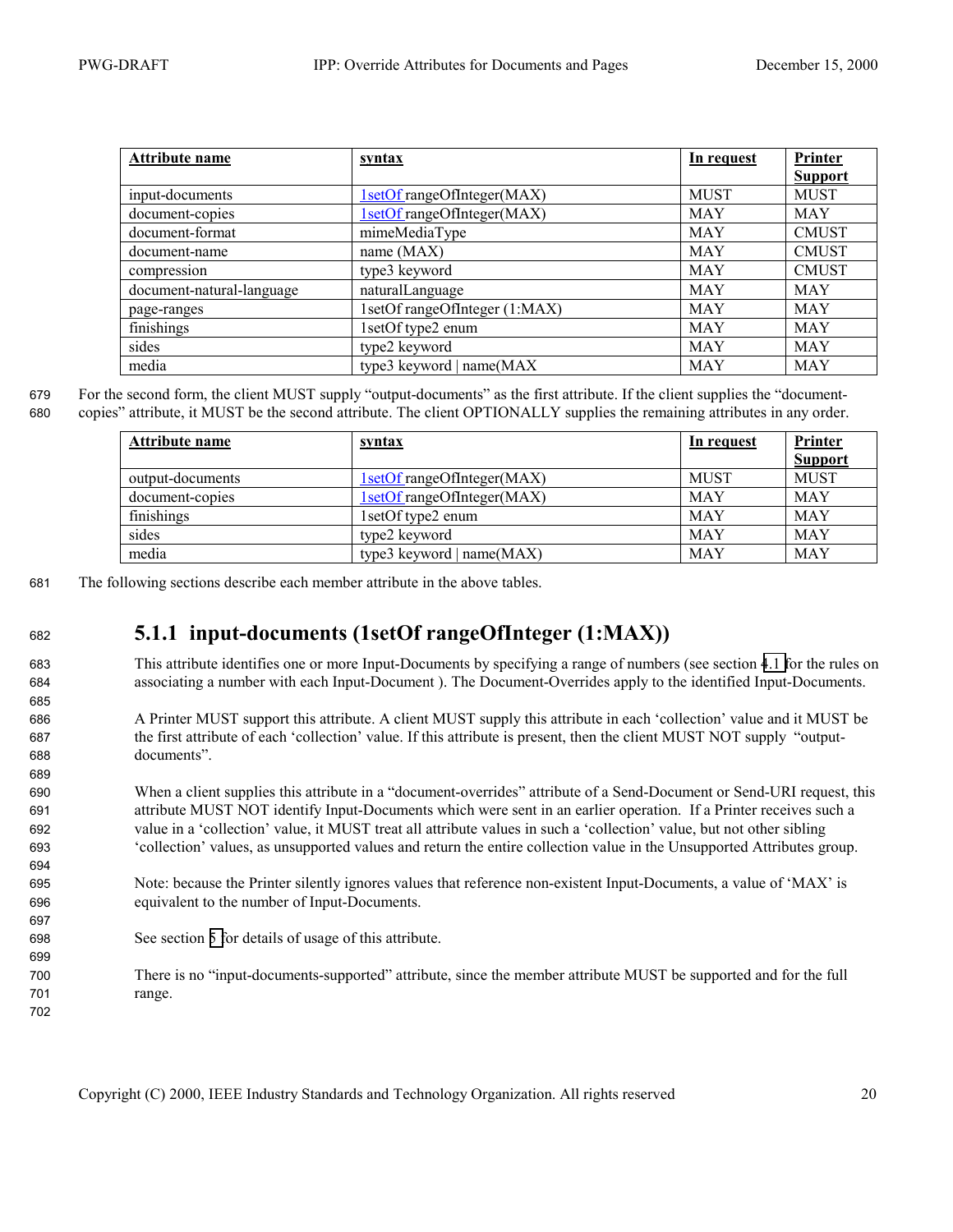#### <span id="page-20-0"></span>**5.1.2 output-documents (1setOf rangeOfInteger (1:MAX))**

- This attribute identifies one or more Output-Documents by specifying a range of numbers (see section [4.1 f](#page-11-0)or the rules on associating a number with each Output-Document). The Document-Overrides apply to the identified Output-Documents.
- A Printer MUST support this attribute. A client MUST supply this attribute in each 'collection' value and it MUST be the first attribute of each 'collection' value. If this attribute is present, then the client MUST NOT supply "input-documents".
- When a client supplies this attribute in a "document-overrides" attribute of a Send-Document or Send-URI request, this attribute MUST NOT identify Output-Documents whose first Input-Page was sent in an earlier operation. If a Printer receives such a value in a 'collection' value, it MUST treat all attribute values in such a 'collection' value, but not other sibling 'collection' values, as unsupported values and return the entire collection value in the Unsupported Attributes group.
- Note: because the Printer silently ignores values that reference non-existent Output-Documents, a value of 'MAX' is equivalent to the number of Output-Documents.
- There is no "output-documents-supported" attribute, since the member attribute MUST be supported and for the full range.

#### **5.1.3 document-copies (1setOf rangeOfInteger (1:MAX))**

- This attribute identifies one or more Output-Document-Copies by specifying a range of numbers. The Document-Overrides apply to the identified Output-Document-Copies within Output-Documents specified either directly by "output-documents" or indirectly by "input-documents" (see section [16 f](#page-43-0)or further details).
- A Printer MAY support this attribute. A client MAY supply this attribute in each 'collection' value. If the client supplies this attribute, it MUST be the second attribute of each 'collection' value. If this attribute is present, then the client MUST also supply "input-documents" or "output-documents".
- If the first member attribute is "input-documents", this attribute applies only to the other member attributes that affect Output-Documents and Sheets. The Printer MUST ignore this attribute for the other member attributes that affect Input-Documents.
- Note: because the Printer silently ignores values that reference non-existent copies, a value of 'MAX' is equivalent to the number of copies.
- There is no "document-copies-supported" attribute, since the full range MUST be supported, if the "document-copies" member attribute is supported.

#### **5.1.4 document-format (mimeMediaType)**

This attribute has the same meaning as in IPP/1.1. It indicates the document-format for one or more specified Input-Documents. The Printer MUST support this attribute. A client OPTIONALLY supplies it.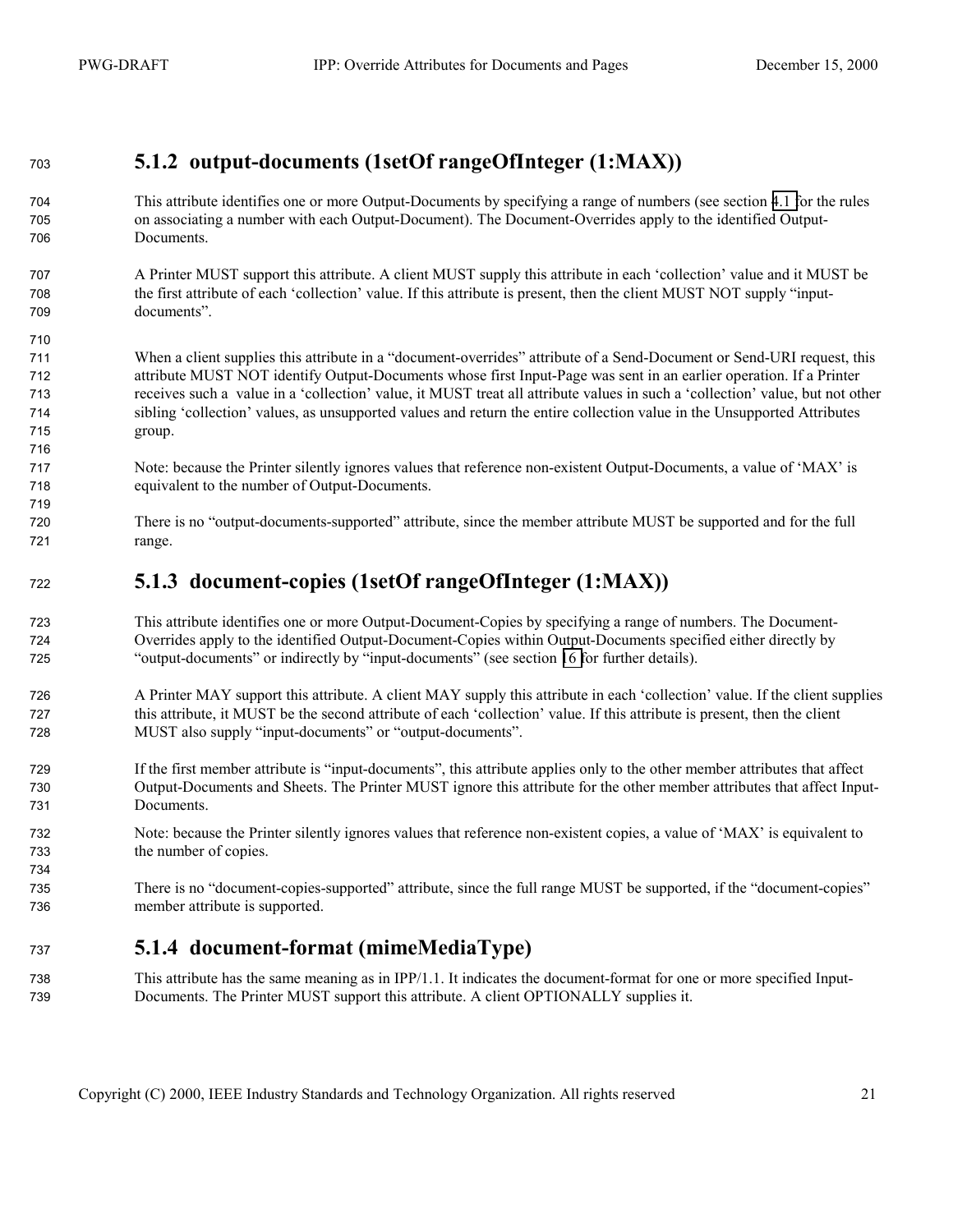#### <span id="page-21-0"></span>**5.1.5 document-name (name (MAX))**

This attribute has the same meaning as in IPP/1.1. It indicates the document-name for one or more specified Input-Documents. The Printer MUST support this attribute. A client OPTIONALLY supplies it.

#### **5.1.6 compression (type3 keyword)**

This attribute has the same meaning as in IPP/1.1. It indicates the compression for one or more specified Input-Documents. The Printer MUST support this attribute. A client OPTIONALLY supplies it.

#### **5.1.7 document-natural-language (naturalLanguage)**

This attribute has the same meaning as in IPP/1.1. It indicates the document-natural-language for one or more specified Input-Documents. The Printer MAY support this attribute. A client OPTIONALLY supplies it.

#### **5.1.8 page-ranges (1setOf rangeOfInteger (1:MAX))**

This attribute has the same meaning as in IPP/1.1. It redefines each Input-Document to contain only the specified Input-Pages. See section [5.2.3 f](#page-26-0)or how this attribute interacts with "pages". The "multiple-document-handling" attribute affects the algorithm for numbering Input-Pages when this attribute is a Job attribute but when it is a Document-Override attribute. When this attribute is a Document-Override attribute, the values of the "page-ranges" attribute specify the Input-Pages to select from each of the identified Input-Documents separately, For example, if this attribute has the value "3:5" and is associated with two Input-Documents A and B, Input-Document A redefined to contain just two pages: 3 and 5, and Input-Document B also contains just pages 3 and 5. The Printer MAY support this attribute. A client OPTIONALLY supplies it.

See section [5.2.4 f](#page-26-0)or details of how this attribute affects number of pages with the "pages" attribute.

#### **5.1.9 finishings (1setOf type2 enum)**

This attribute has the same meaning as in IPP/1.1. It indicates the finishings for one or more specified Output-Documents. As a Job Template attribute, it affects each Output-Document produced by the Job. For example, all the sheets of each Output-Document are stapled together. As a Document-Overrides attributes, it affects only the specified Output-Documents. The Printer MAY support this attribute. A client OPTIONALLY supplies it.

The next section gives further information about this attribute, but this information is the same for all Output-Document attributes that might be added later.

#### **5.1.9.1 Common Behavior for Output-Document Attributes**

- This attribute is directly associated with an Input-Document or Output-Document. This means that it is effectively associated with one or more Output-Documents according to the rules of section [16,](#page-43-0) and this attribute affects those Output-Documents.
- If the "document-copies" attribute is present, the attribute affects only the specified copies of the Output-Documents.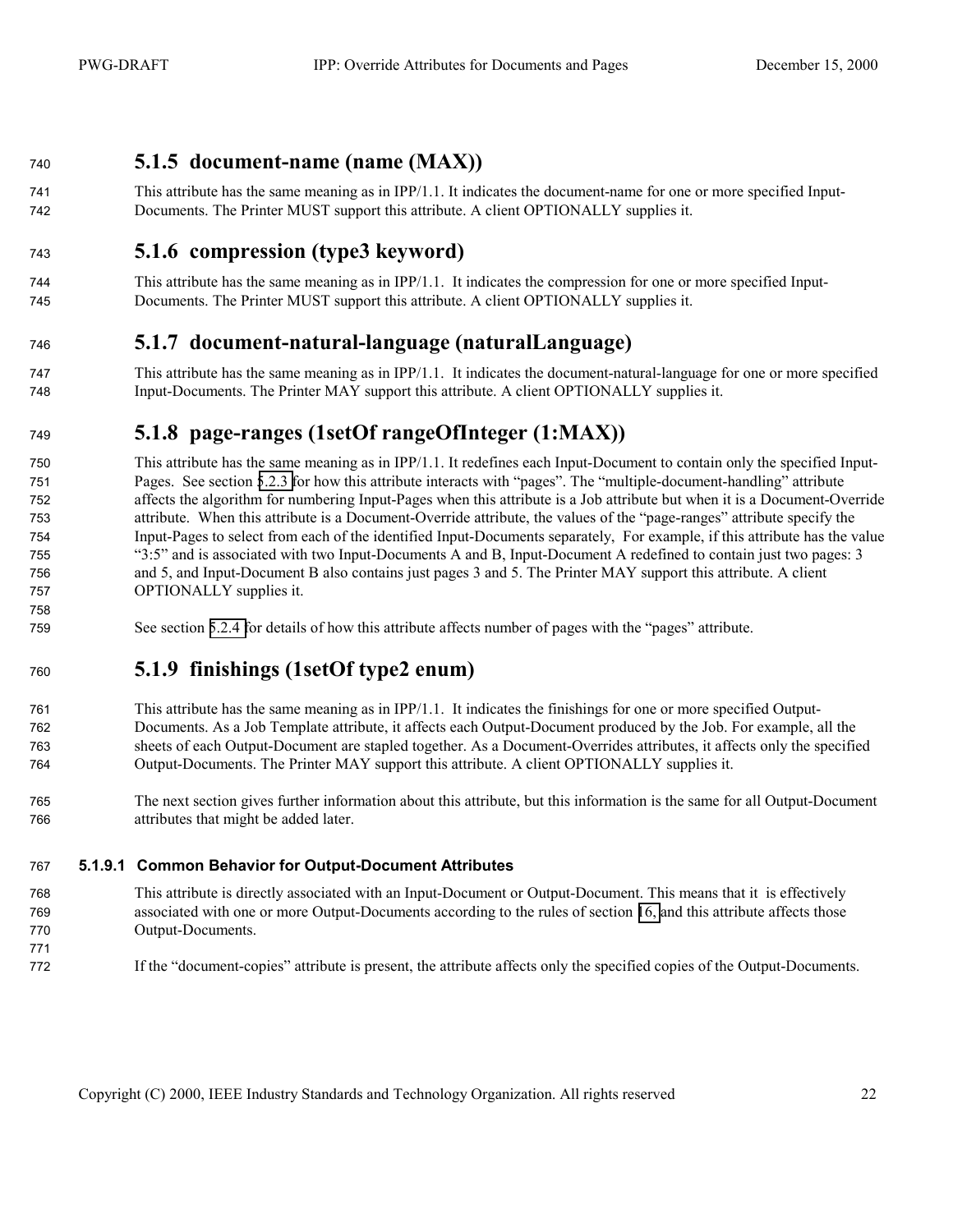#### <span id="page-22-0"></span>**5.1.10 sides (type2 keyword)**

- This attribute has the same meaning as in IPP/1.1. It indicates the sides for one or more specified Output-Pages. As a Job Template attribute, it affects each Sheet produced by the Job. As a Document-Overrides attributes, it affects only the specified Sheets. The Printer MAY support this attribute. A client OPTIONALLY supplies it.
- The next section gives further information about this attribute, but this information is the same for all Sheet attributes, including "media" which is discussed in section 5.1.11

#### **5.1.10.1 Common Behavior for Sheet Attributes**

- This attribute is directly associated with an Input-Document or Output-Document. This means that it is effectively associated with one or more Output-Pages according to the rules of section [15,](#page-43-0) and this attribute affects the Sheets containing the specified Output-Pages.
- If the "document-copies" attribute is present, the attribute affects only the Output-Pages in the specified copies of the Output-Documents.
- Because this attribute affects a Sheet, but is effectively associated with an Output-Page, a Sheet that contains two or more Output-Pages may have conflicting values of this attribute. This observation leads to two rules, one for the first Output-Page that this attribute is effectively associated with and one for the last Output-Page that this attribute is effectively associated with.
- a) For the first Output-Page: if the value of this attribute is effectively associated with Output-Page i, and if Output-Page i is not the first Output-Page contained on a Sheet and if the value of this attribute differs from the value of this attribute for the preceding Output-Page i-1, then Output-Page i MUST start a new Sheet and the Printer MUST issue a warning by adding 'job-warnings-detected' to the "job-state-reasons" and by increasing the value of the "job-warnings-count" Job Description attribute by 1.
- b) For the last Output-Page: if the value of this attribute is effectively associated with Output-Page i, and if Output-Page i is not the last Output-Page contained on a Sheet and if the value of this attribute differs from the value of this attribute for the following Output-Page i+1, then Output-Page i+1 MUST start a new Sheet and the Printer MUST issue a warning by adding 'job-warnings-detected' to the "job-state-reasons" and by increasing the value of the "job-warnings-count" Job Description attribute by 1.

#### **5.1.11 media (type3 keyword | name(MAX))**

800 This attribute has the same meaning as in IPP/1.1. It indicates the media for one or more specified Output-Pages. As a Job Template attribute, it affects each Sheet produced by the Job. As a Document-Overrides attributes, it affects only the specified Sheets. The Printer MAY support this attribute. A client OPTIONALLY supplies it.

See section 5.1.10.1 for additional information. The section describes the common behavior of all Sheet attributes.

#### **5.1.12 Handling of Error conditions**

805 If a client omits a required member attribute or includes two member attributes that should never both be present (e.g. "input-document" and "output-document"), a Printer MUST reject all attributes in the 'collection' value and treat the 'collection' values, but not other sibling 'collection' values, as unsupported.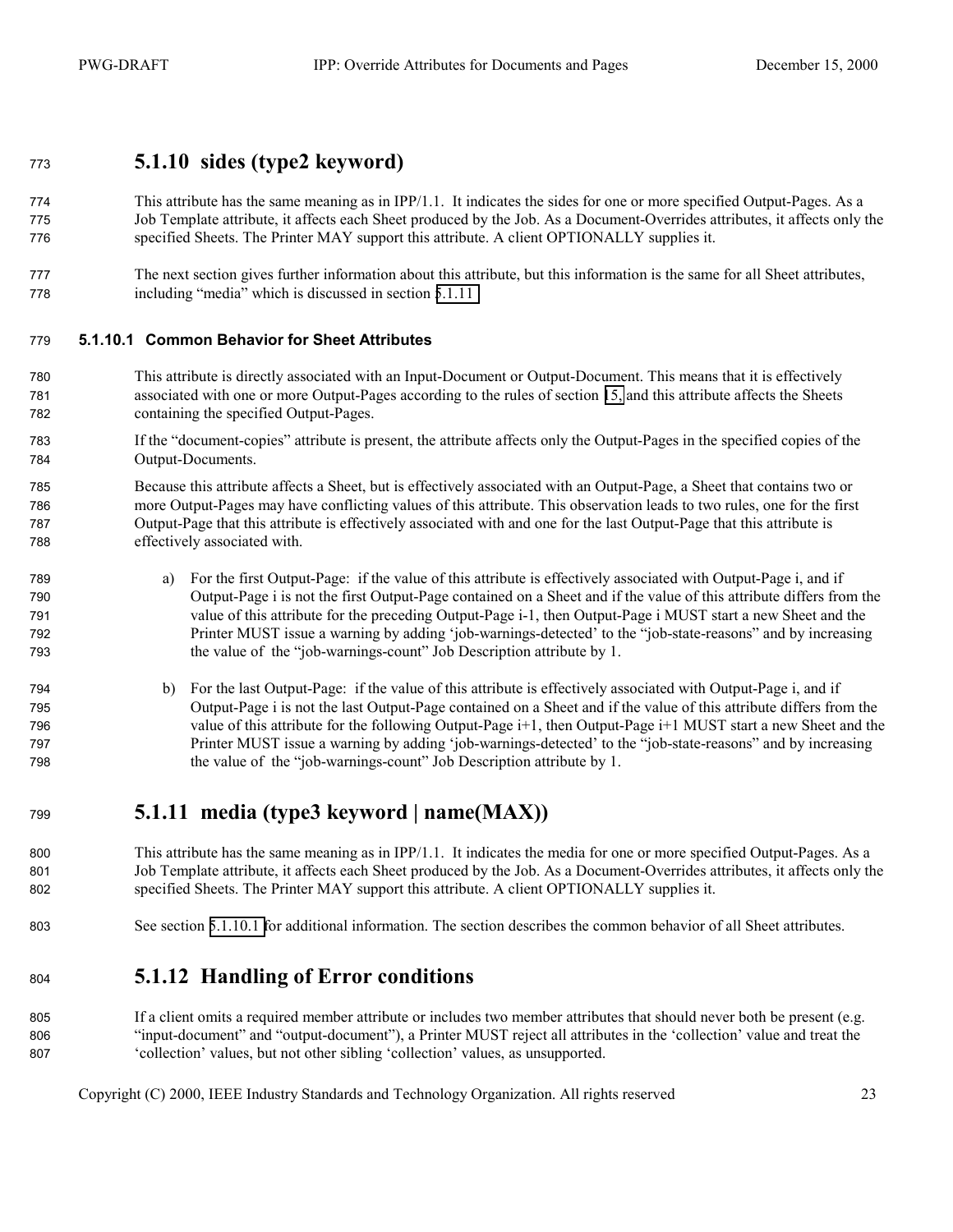<span id="page-23-0"></span>If a client puts a member attribute in some position other than its required position (e.g. "input-documents" MUST be first), a Printer MUST either:

- a) use the specified value of the member attribute and ignore its wrong position or
- b) reject all attributes in the 'collection' value and treat the 'collection' values, but not other sibling 'collection' values, as unsupported.

#### **5.1.13 Why not "document-overrides-default"**

There is no "document-overrides-default" attribute because it adds complicated rules for a Printer to implement. The problems are best illustrated with examples.

816 If there were a "document-overrides-default" and it contained a "sides" and "media" override for the first Output-Page, and if a client submitted a Job with no "sides" attribute and with "media" as a Job attribute with no overrides, a possible meaning is that the Printer uses the client's requested media for the entire Job and the sides specified by the "sides-default" and the "sides" value in "document-overrides-default". So in this example, the Printer ignores the "document-overrides-default" attribute for "media", but uses it for "sides" because the Printer uses it for an attribute "xxx" only when it uses "xxx-default".

#### **5.1.14 document-overrides-supported (1setOf type2 keyword)**

- This attribute specifies the supported values of the "document-overrides" attribute. A client can use this attribute to determine what Document-Overrides attributes the Printer supports.
- This attribute contains the name of each attribute that the Printer supports in a 'collection' value of the "document-overrides" attribute. This attribute MUST contain the keywords "input-documents" and "output-documents" because a Printer MUST support these attributes. This attribute MUST also contain the name of each attribute that can be a document-override. For example, this attribute contains the keyword "sides" if and only if the Printer supports "sides" in a 'collection' value of the "document-overrides" attribute.
- There are no corresponding "input-documents-supported", "output-documents-supported" and "document-copies-supported" Printer attributes. However, the supported values for all of the other member attributes are indicated by the corresponding "xxx-supported" Printer attributes which are the same values as for the corresponding "xxx" operation or Job Template attribute. For example, if "document-format" and "sides" are supported as member attributes of the "document-exceptions" collection, then the "document-format-supported" and the "sides-supported" Printer attribute indicates the values that are supported at the job level and as a Document Exception.
- Standard keyword values are:

| 837<br>838 | $\blacksquare$           | 'none': no attributes are supported in the "document-overrides" attribute |
|------------|--------------------------|---------------------------------------------------------------------------|
| 839        | $\blacksquare$           | 'input-documents': the "input-document" member attribute is supported     |
| 840        | $\overline{\phantom{a}}$ | 'output-documents': the "output-document" member attribute is supported   |
| 841        | $\blacksquare$           | 'document-copies': the "document-copies" member attribute is supported    |
| 842        | $\overline{\phantom{a}}$ | 'document-format': The "document-format" member attribute is supported    |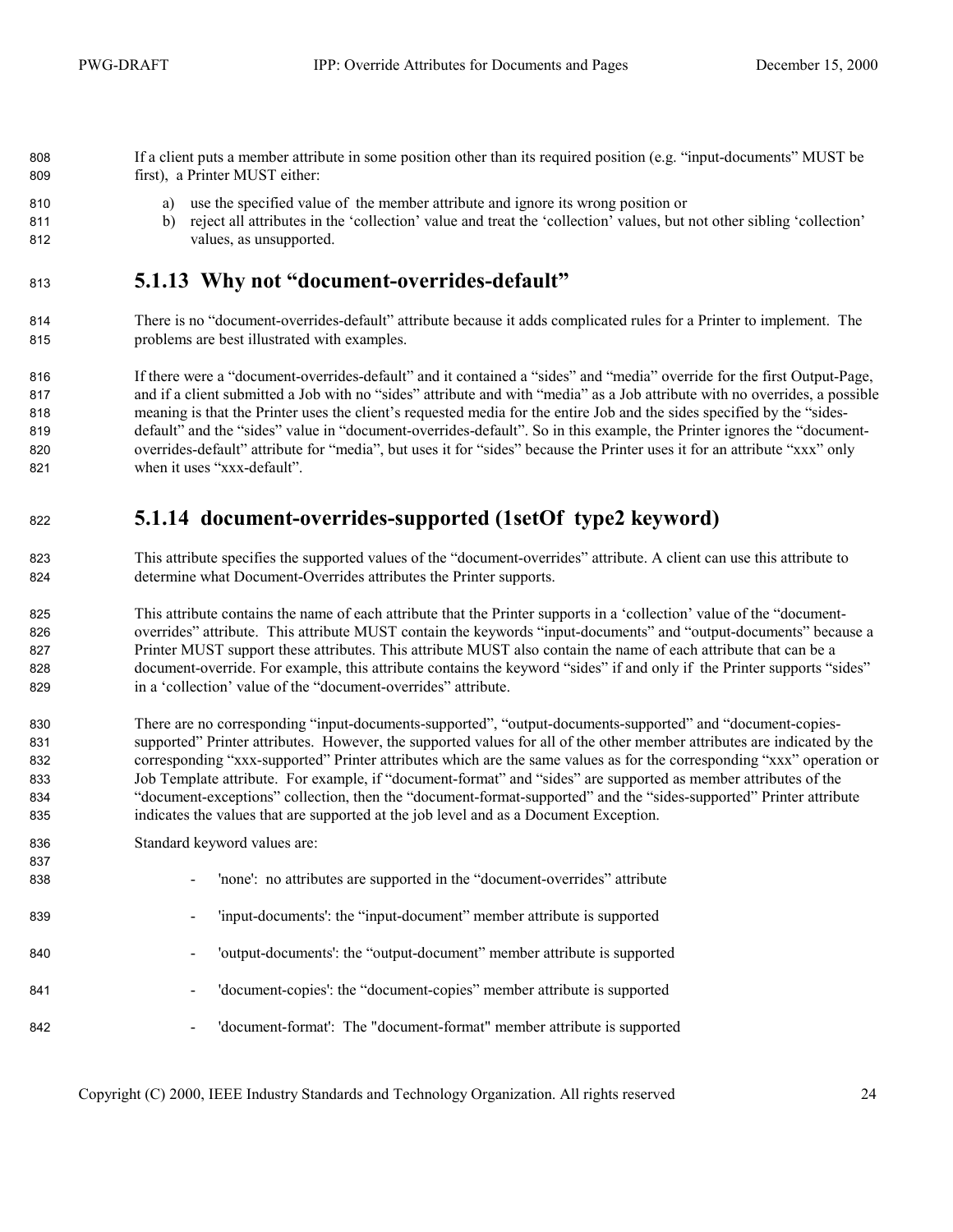<span id="page-24-0"></span>

| 843 | 'document-name': The "document-name" member attribute is supported                                           |
|-----|--------------------------------------------------------------------------------------------------------------|
| 844 | 'compression': The "compression" member attribute is supported<br>$\blacksquare$                             |
| 845 | 'document-natural-language': The "document-natural-language" member attribute is supported<br>$\blacksquare$ |
| 846 | 'page-ranges': The "page-ranges" member attribute is supported<br>$\overline{\phantom{a}}$                   |
| 847 | 'finishings': The "finishing" member attribute is supported<br>$\blacksquare$                                |
| 848 | 'sides': The "sides" member attribute is supported<br>۰                                                      |
| 849 | 'media': The "media" member attribute is supported<br>$\blacksquare$                                         |

### **5.2 page-overrides (1setOf collection)**

This OPTIONAL Job Template attribute contains attributes that are associated with Input-Pages and Output-Pages and that are treated as page overrides. Such attributes are called "Page-Overrides" attributes. The remainder of this section describes features that an implementation MUST support or MAY support if an implementation supports this attribute

If this attribute is not present in a Job, there are no Page-Overrides attributes within the Job. If it is present, the value consists of one or more 'collection' values, where each 'collection' value identifies one or more Input-Pages or Output-Pages and contains one or more Job Template attributes which act as overrides to the corresponding Job Template attributes for the specified Input-Pages or Output-Pages.

The first attribute of each 'collection' value MUST be either "input-documents" or "output-documents".

The second attribute MAY be "document-copies". If present, this attributes identifies the copies of the Output-Document. If this attribute is not present in a 'collection' value, then the 'collection' value applies to all Output-Document-Copies.

If "document-copies" is present, the "pages" attribute MUST be the third attribute; otherwise, it MUST be the second attribute. The "pages" attribute identifies either

- 868 the Input-Pages relative to the Input-Document specified by "input-documents" or
- 869 the Output-Pages relative to the Output-Document specified by "output-documents".
- 870 The Page-Overrides attributes applies to the identified Input-Pages or Output-Pages, which need not be contiguous.
- The remaining attributes in the 'collection' value are the Job Template attributes that are overrides for the specified Input-Pages or Output-Pages.
- There may be more than one way for a client to arrange Page-Override attributes in 'collection' values. For example, if an
- Output-Document contains 10 Output-Pages to be printed 1-sided on white letter paper and Output-Page 1 is to be two sided
- with blue letter paper and Document 2 is to be two sided with white letter paper, there are two possible ways to group the
- overrides. The client could specify the two overrides for Output-Page 1 in one 'collection' value and the single override for Output-Page 2 in second 'collection' values, or it could specify "two-sided" for Output-Pages 1 and 2 in one 'collection' value
- and "blue letter paper" for Output-Document 1 in another 'collection' value.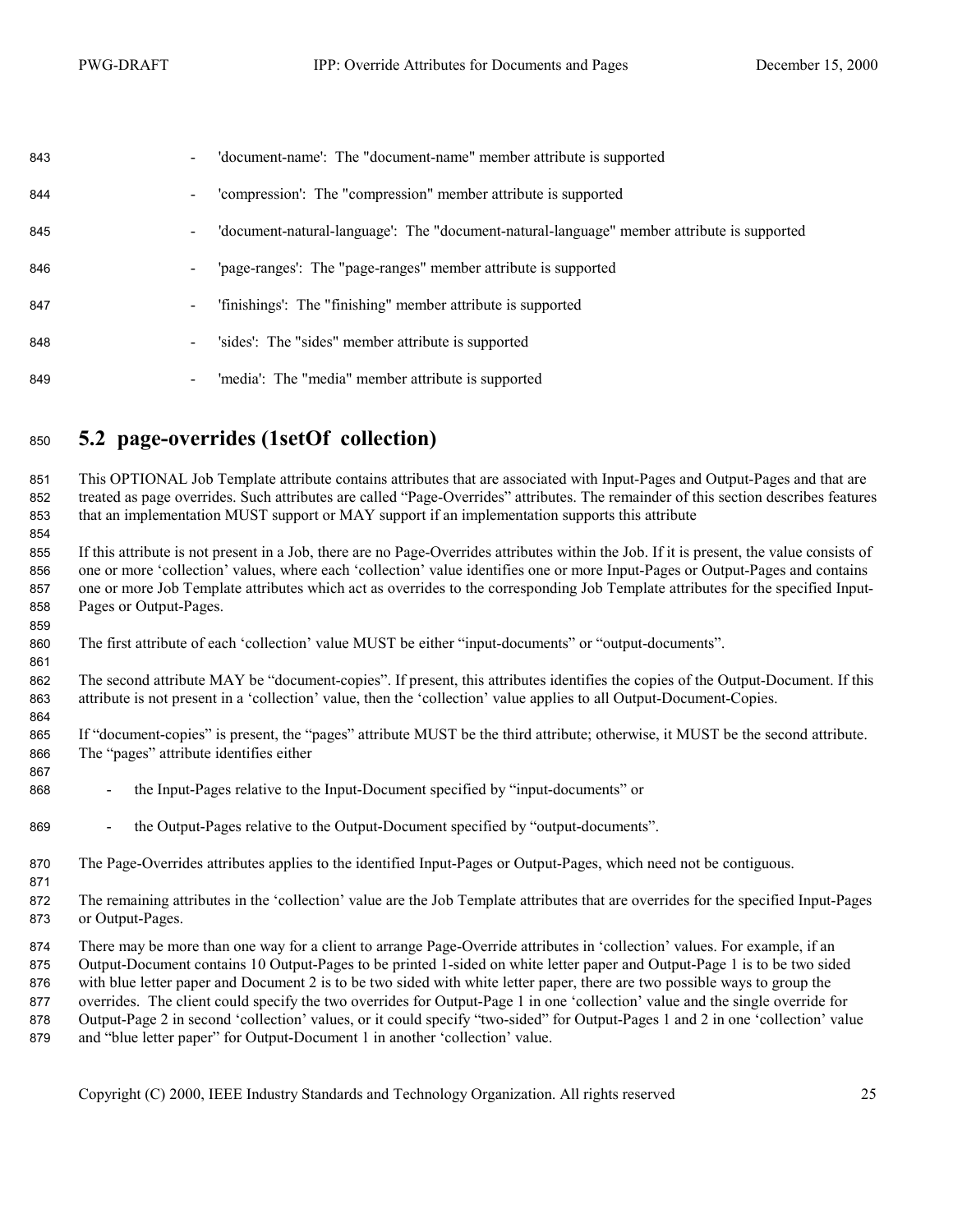<span id="page-25-0"></span>If the "pages", "document-copies" and the "input-documents" or "output-documents" identify Input-Pages, Output-Pages that either don't exist or are within nonexistent Output-Document-Copies, Input-Documents or Output-Documents, the Printer silently ignores them and associates the Page-Overrides with those Input-Pages or Output-Pages that do exist. A client MUST not allow two 'collection's values to be associated with the same Input-Page or Output-Page and to contain the same Page-Override attribute with different values. If there is such a conflict, the Printer can use either value, and it MUST issue a warning. It does so by adding 'job-warnings-detected' to the "job-state-reasons" and by increasing the value of the "job-warnings-count" Job Description attribute by 1. If the Printer detects this conflict while it is processing a Job-Submission operation, it MUST return the ignored value in the Unsupported attributes.

888 When a Client receives this attribute in a Get-Jobs or Get-Job-Attributes, the value MUST contain the same 'collection' values 889 received in Job-Submission operations, except for those 'collection' values the Printer returned in the Unsupported Attributes.

890 Each 'collection' value of this attribute has either of the two forms as defined below. The 'collection' values NEED NOT all be 891 of the same form.

892 For the first form, the client MUST supply "input-documents" as the first attribute. If the client supplies the "document-copies" 893 attribute, it MUST be the second attribute. The "pages" attribute MUST be the next attribute. The client OPTIONALLY supplies 894 the remaining attributes in any order.

| Attribute name  | <u>syntax</u>              | <u>In request</u> | <b>Printer</b><br><b>Support</b> |
|-----------------|----------------------------|-------------------|----------------------------------|
| input-documents | 1setOf rangeOfInteger(MAX) | <b>MUST</b>       | <b>MUST</b>                      |
| document-copies | 1setOf rangeOfInteger(MAX) | <b>MAY</b>        | <b>MAY</b>                       |
| pages           | 1setOf rangeOfInteger(MAX) | <b>MUST</b>       | <b>MUST</b>                      |
| sides           | type2 keyword              | <b>MAY</b>        | <b>MAY</b>                       |
| media           | type3 keyword $ name(MAX)$ | <b>MAY</b>        | <b>MAY</b>                       |

895 For the second form, the client MUST supply "output-documents" as the first attribute. If the client supplies the "document-896 copies" attribute, it MUST be the second attribute. Then the "pages" attribute MUST be the next attribute. The client 897 OPTIONALLY supplies the remaining attributes in any order.

| Attribute name   | <u>syntax</u>               | In request  | <b>Printer</b><br><b>Support</b> |
|------------------|-----------------------------|-------------|----------------------------------|
| output-documents | 1setOf rangeOfInteger(MAX)  | <b>MUST</b> | <b>MUST</b>                      |
| document-copies  | 1setOf rangeOfInteger(MAX)  | <b>MAY</b>  | <b>MAY</b>                       |
| pages            | 1setOf rangeOfInteger(MAX)  | <b>MUST</b> | <b>MUST</b>                      |
| sides            | type2 keyword               | <b>MAY</b>  | <b>MAY</b>                       |
| media            | type3 keyword $ name(MAX) $ | <b>MAY</b>  | <b>MAY</b>                       |

898 The following sections describe each member attribute in the above table.

### <sup>899</sup>**5.2.1 input-documents (rangeOfInteger (1:MAX))**

900 See section [5.1.1 f](#page-19-0)or details of this attribute.

## <sup>901</sup>**5.2.2 output-documents (1setOf rangeOfInteger (1:MAX))**

902 See section [5.1.2 f](#page-20-0)or details of this attribute.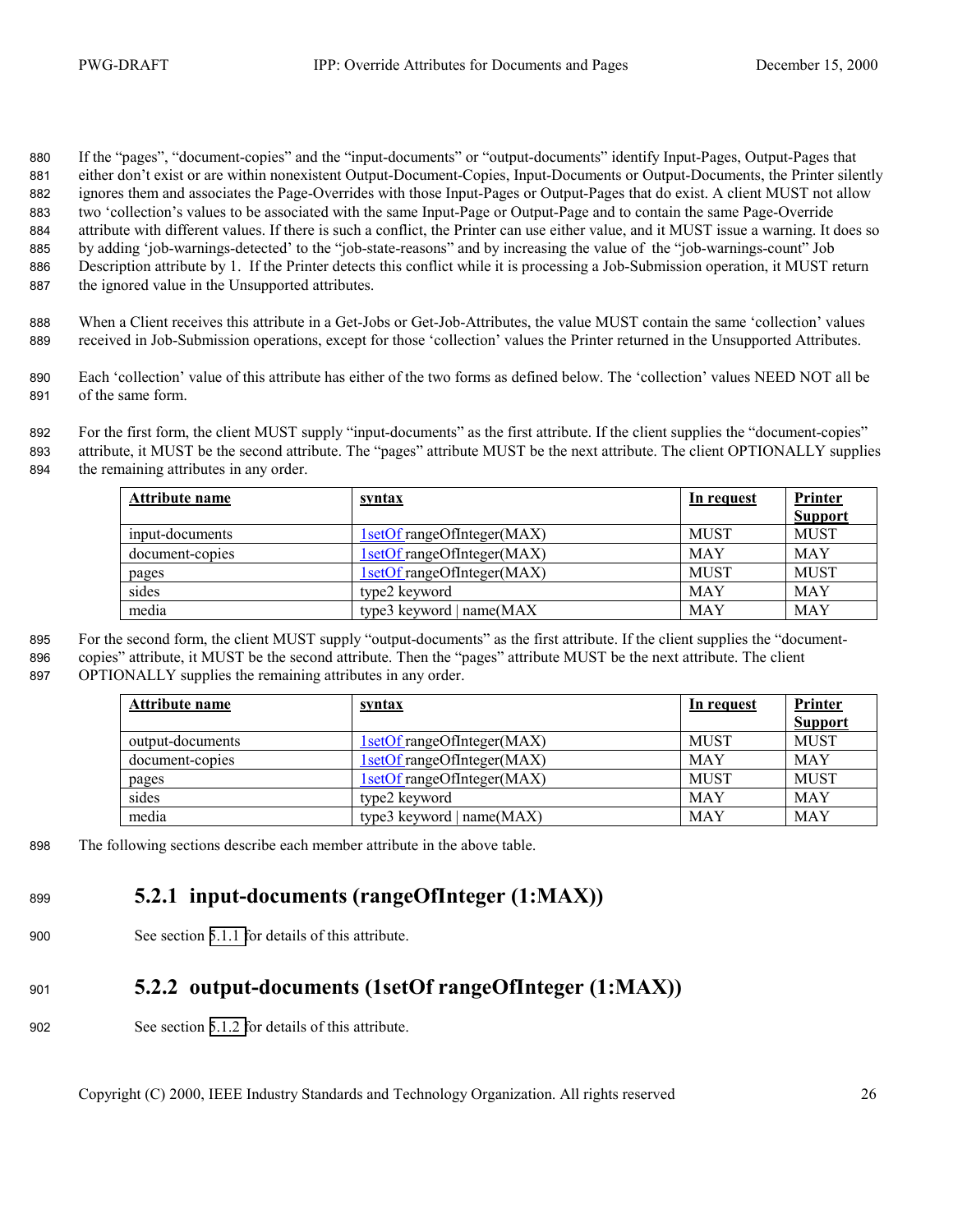#### <span id="page-26-0"></span>**5.2.3 document-copies (1setOf rangeOfInteger (1:MAX))**

- This attribute identifies one or more Output-Document-Copies by specifying a range of numbers. The Page-Overrides apply to the Output-Pages within the identified Output-Documents-Copies within Output-Documents specified either directly by "output-documents" or indirectly by "input-documents" (see section [16 f](#page-43-0)or further details).
- A Printer MAY support this attribute. A client MAY supply this attribute in each 'collection' value. It MUST be the second attribute of each 'collection' value if the client supplies it. If this attribute is present, then the client MUST also supply the "input-documents" or "output-documents" attribute.
- Note: because the Printer silently ignores values that reference non-existent copies, a value of 'MAX' is equivalent to the number of copies.
- 912 There is no "document-copies-supported" attribute, since the full range MUST be supported, if the "document-copies" member attribute is supported.

#### **5.2.4 pages (1setOf rangeOfInteger(1:MAX))**

- This attribute identifies one or more Input-Pages or Output-Pages by specifying one or more ranges of numbers (see section [4.1 f](#page-11-0)or the rules on associating a number with each Input-Page or Output-Page). The "1setOf" allows noncontiguous Input-Page or Output-Pages. The Page-Overrides apply to the identified Input-Pages or Output-Pages within the Output-Documents specified directly by "output-documents" or indirectly by "input-documents". The "document-copies" specifies particular copies of Output-Documents.
- If the "page-ranges" attribute (see section [5.1.8\)](#page-21-0) is associated with an Input-Document, the Input-Pages identified by this attribute are the same as when "page-ranges" is not present. However, this attribute may identify pages that are deselected for printing by the "page-ranges" attribute. For example, if the value of "page-ranges" is "5:10" and this attribute identifies Input-Pages "3:6", this attribute identifies two Input-Pages (3 and 4) that are not printed and two that are (5 and 6)
- If a Printer support the "page-overrides" attribute, it MUST support this attribute. A client MUST supply this attribute in each 'collection' value of the "page-overrides" attribute and it MUST be the second attribute of each 'collection' value.
- 928 When a client supplies this attribute in a Send-Document or Send-URI request, this attribute MUST NOT identify Output-Pages sent in an earlier operation. If a Printer receives such a value in a 'collection' value, it MUST treat all such values, but not other sibling 'collection' values, as unsupported values.
- Note: because the Printer silently ignores values that reference non-existent pages, a value of 'MAX' is equivalent to the number of pages in each specified Input-Document or Output-Document.
- There is no "pages-supported" attribute, since the member attribute MUST be supported and for the full range.
- See section [5 f](#page-17-0)or details of usage of this attribute.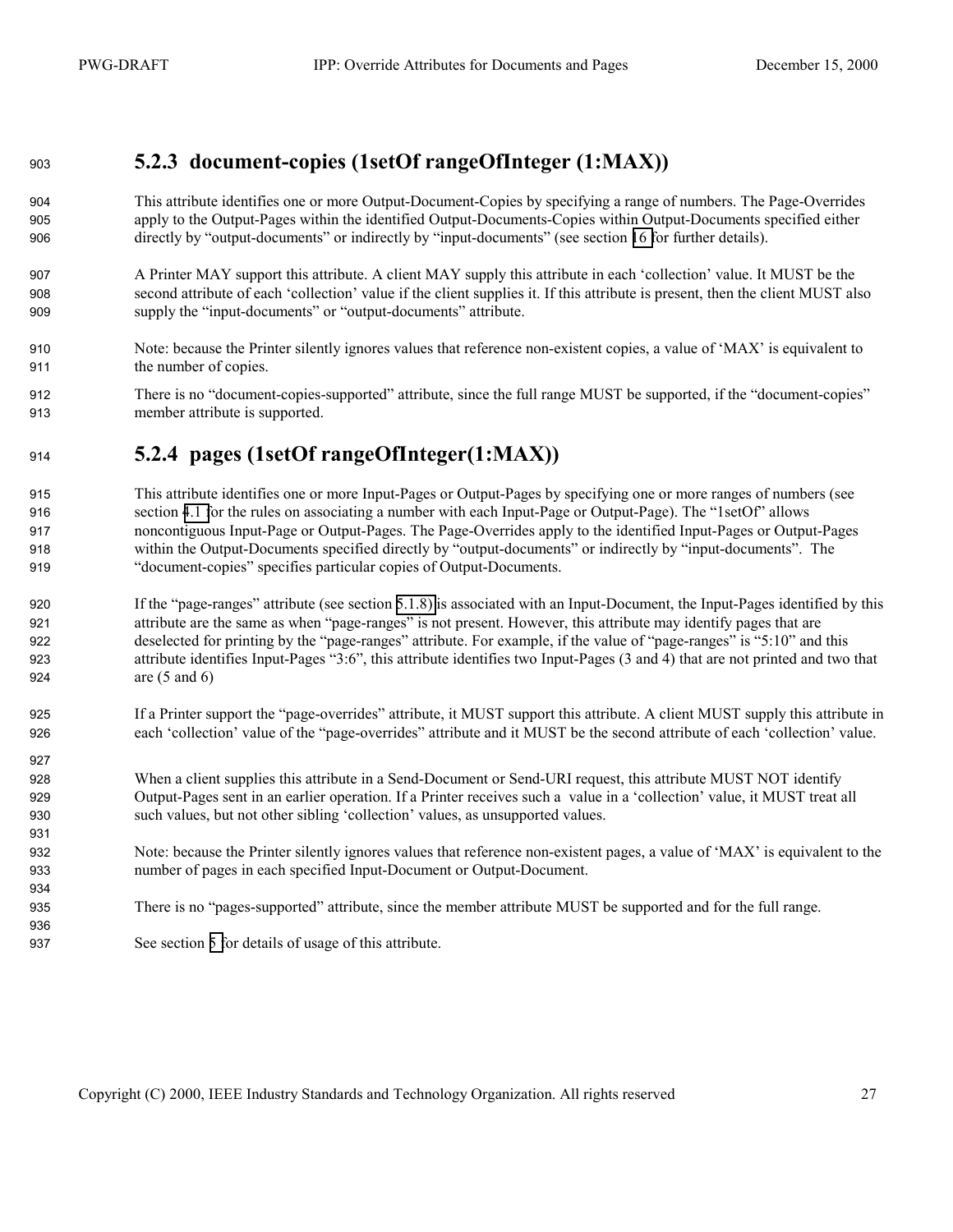#### <span id="page-27-0"></span>**5.2.5 sides (type2 keyword)**

- This attribute has the same meaning as in IPP/1.1. It indicates the sides for one or more specified Output-Pages. As a Job Template attribute, it affects each Sheet produced by the Job. As a Page-Overrides attributes, it affects only the specified Sheets. The Printer MAY support this attribute. A client OPTIONALLY supplies it.
- See section [5.1.10.1 f](#page-22-0)or additional information. The section describes the common behavior of all Sheet attributes.

#### **5.2.6 media (type3 keyword | name(MAX))**

- This attribute has the same meaning as in IPP/1.1. It indicates the media for one or more specified Output-Pages. As a Job Template attribute, it affects each Sheet produced by the Job. As a Page-Overrides attributes, it affects only the specified Sheets. The Printer MAY support this attribute. A client OPTIONALLY supplies it.
- See section [5.1.10.1 f](#page-22-0)or additional information. The section describes the common behavior of all Sheet attributes.

#### **5.2.7 Handling of Error conditions**

See section [5.1.12.](#page-22-0) 

#### **5.2.8 Why not "page-overrides-default"**

There is no "page-overrides-default". See section [5.1.12 f](#page-23-0)or the reasons.

#### **5.2.9 page-overrides-supported (1setOf type2 keyword)**

- This attribute specifies the supported values of the "page-overrides" attribute. A client can use this attribute to determine what override attributes the Printer supports.
- This attribute contains the name of each attribute that the Printer supports in a 'collection' value of the "page-overrides" attribute. This attribute MUST contain the keywords "input-documents", "output-documents" and "pages" because a Printer MUST support these attributes. This attribute MUST also contain the name of each attribute that can be a page-override. For example, this attribute contains the keyword "sides" if and only if the Printer supports "sides" in a 'collection' value of the "page-overrides" attribute.
- There are no corresponding "input-documents-supported", "output-documents-supported", "document-copies-supported", and "pages-supported" Printer attributes. However, the supported values for all of the other member attributes are indicated by the corresponding "xxx-supported" Printer attributes which are the same values as for the corresponding "xxx" operation or Job Template attribute. For example, if "sides" is supported as a member attribute of the "page-exceptions" collection, then the "sides-supported" Printer attribute indicates the values that are supported at the job level and as a Page Exception.
- Standard keyword values are:

- 'none': no attributes are supported in the "page-overrides" attribute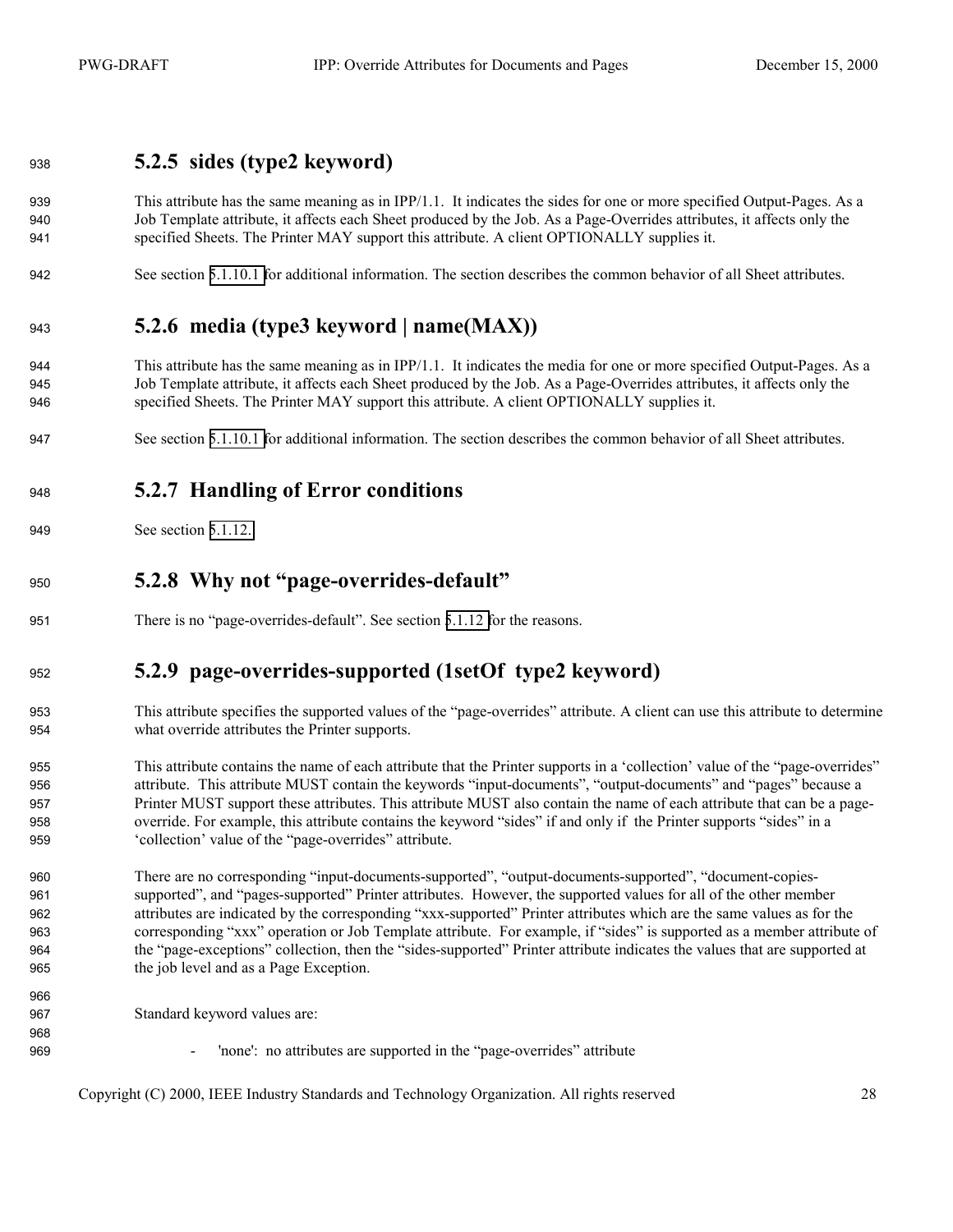<span id="page-28-0"></span>

| 970 | $\qquad \qquad \blacksquare$ | 'input-documents': the "input-document" member attribute is supported   |
|-----|------------------------------|-------------------------------------------------------------------------|
| 971 | $\qquad \qquad \blacksquare$ | 'output-documents': the "output-document" member attribute is supported |
| 972 | $\blacksquare$               | 'document-copies': the "document-copies" member attribute is supported  |
| 973 | $\overline{\phantom{a}}$     | 'pages': The "pages" member attribute is supported                      |
| 974 | $\blacksquare$               | 'sides': The "sides" member attribute is supported                      |
| 975 | -                            | 'media': The "media" member attribute is supported                      |

#### **5.3 pages-per-subset (1setOf integer)**

A client OPTIONALLY supplies this attribute, and a Printer OPTIONALLY supports this attribute. If a Printer supports the Page-Subset Document Case, it MUST support this attribute.

When this attribute is present, it effectively partitions one or more Input-Documents into contiguous subsets of Input-Pages. Each subset is defined to be an Output-Document

The value of the attribute is a set of one or more integers, where each integer specifies the number of Input-Pages in a subset, and the set is treated as a repeating sequence of integers. Thus, when the attribute contains a single integer, the integer specifies the number of Input-Pages in each subset, as a repeating sequence of the single integer. When the number of integers in this attribute exceeds 1, the first integer specifies the number of Input-Pages in the first subset, the second integer specifies the number of Input-Pages in the second subset and so on. If numbers in this attribute are exhausted before partitioning all of the Input-Pages, the Printer starts at the beginning of the sequence again and continues until all Input-Pages are partitioned.

If the job contains more than one Input-Document, the Input-Pages are treated as a single stream of Input-Pages which are partitioned into contiguous subsets with some subsets possibly belonging to more than one Input-Document.

If the number of Input-Pages available for the last subset is less than the number specified by this attribute, the Printer MUST treat the last subset as an Output-Document and MUST issue a warning by adding 'job-warnings-detected' to the "job-state-reasons" and by increasing the value of the "job-warnings-count" Job Description attribute by 1.

If the "multiple-document-handling" attribute is present and has the value 'separate-documents-collated-copies' or 'separate-documents-uncollated-copies', the Printer MUST uses this attribute; otherwise (i.e. the value of the "multiple-document-handling" attribute has the value 'single-document' or 'single-document-new-sheet'), the Printer ignores this attribute.

#### **5.3.1 Why not "pages-per-subset-default"**

There is no "pages-per-subset-default" because there is no mechanism for a client to specify that there are no Input-Page subsets except to omit this attribute, which would cause the Printer to use the "pages-per-subset-default" attribute and create the default subsets. Without this attribute, a client can achieve subsets only by including the "pages-per-subset" attribute in the Job and the default is no subsetting. Also, if there were a defaulting mechanism, it isn't clear that customers would use the same partitioning over and over.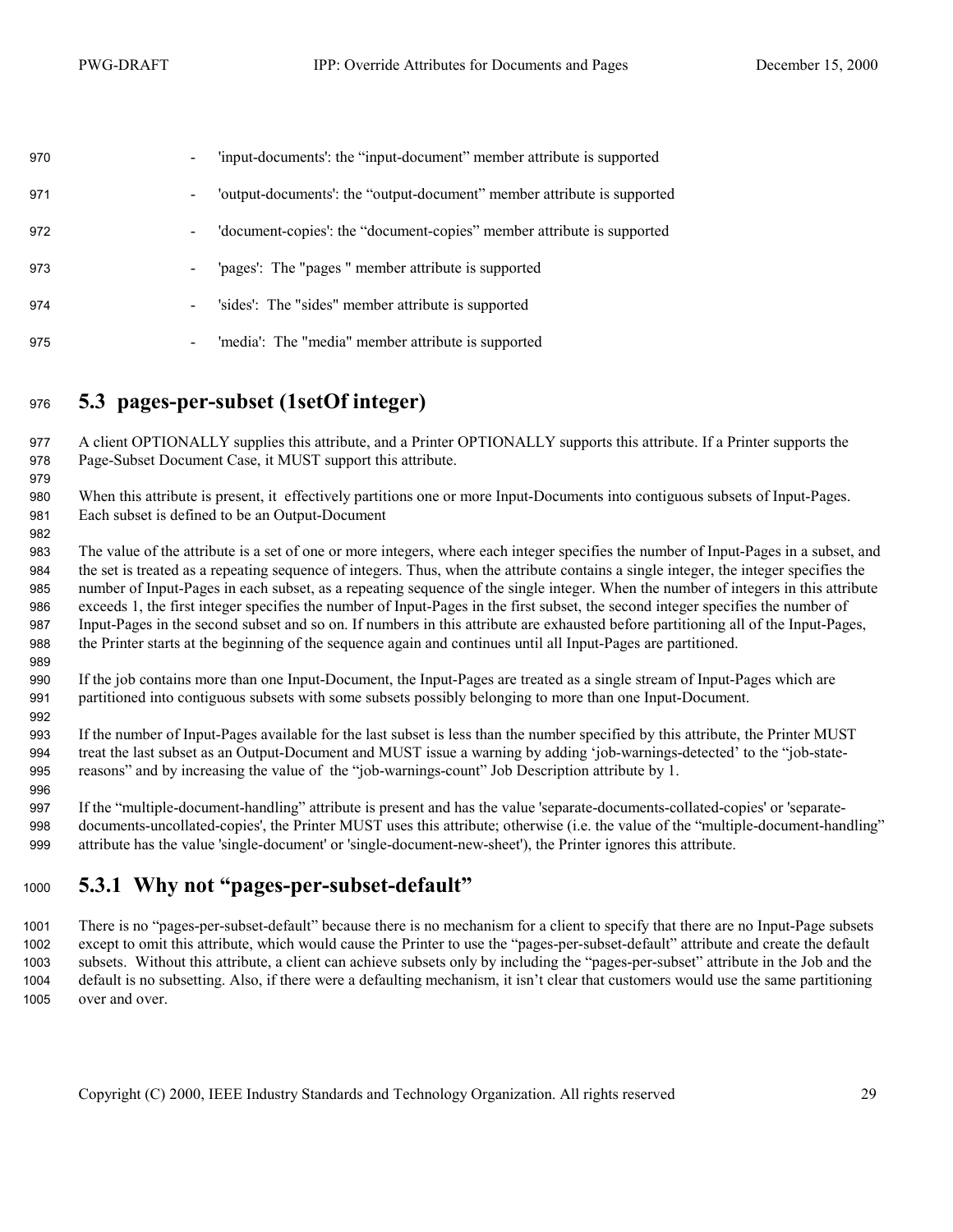#### <span id="page-29-0"></span>**5.3.2 pages-per-subset-supported (boolean)**

This attribute specifies whether the Printer supports the Page-Subset Document Case. If the attribute is present and has a value of "true", the Printer supports the Page-Subset Document Case. Otherwise, the Printer doesn't support the Page-Subset Document Case.

- Note: if the value of this attribute is 'true', then the rules described elsewhere in this document imply that:
- a) Any attribute that affects an Output-Document affects an Output Document created with the "pages-per-subset" attribute.
- b) Any attribute that affects an Output-Page affects the Output-Page of an Output-Document created with the "pages-per-subset" attribute.
- **6. New Job Description attributes**

#### **6.1 job-warnings-count (integer)**

This OPTIONAL attribute specifies the total number of warnings that a Printer has generated while processing and printing the Job. At the beginning of a Job, the value MUST be 0. It MUST increase by 1, each time the Printer generates a warning.

### **7. New Job Description Values**

#### **7.1 job-warnings-detected value for job-state-reasons (1setOf type2 keyword)**

If the Printer supports the value 'job-warnings-detected', the Printer MUST add it to "job-state-reasons" when it generates the first warning message. That is, a single occurrence of this value is present in the "job-state-reasons" if the Printer has generated one or more warnings.

### **8. Extended Role of Some Operation Attributes**

In IPP/1.1, the following attributes are operation attributes in all Job-Submission operations except Create-Job, but the Printer doesn't put their values into the Job object.

- - document-format
- document-name
- compression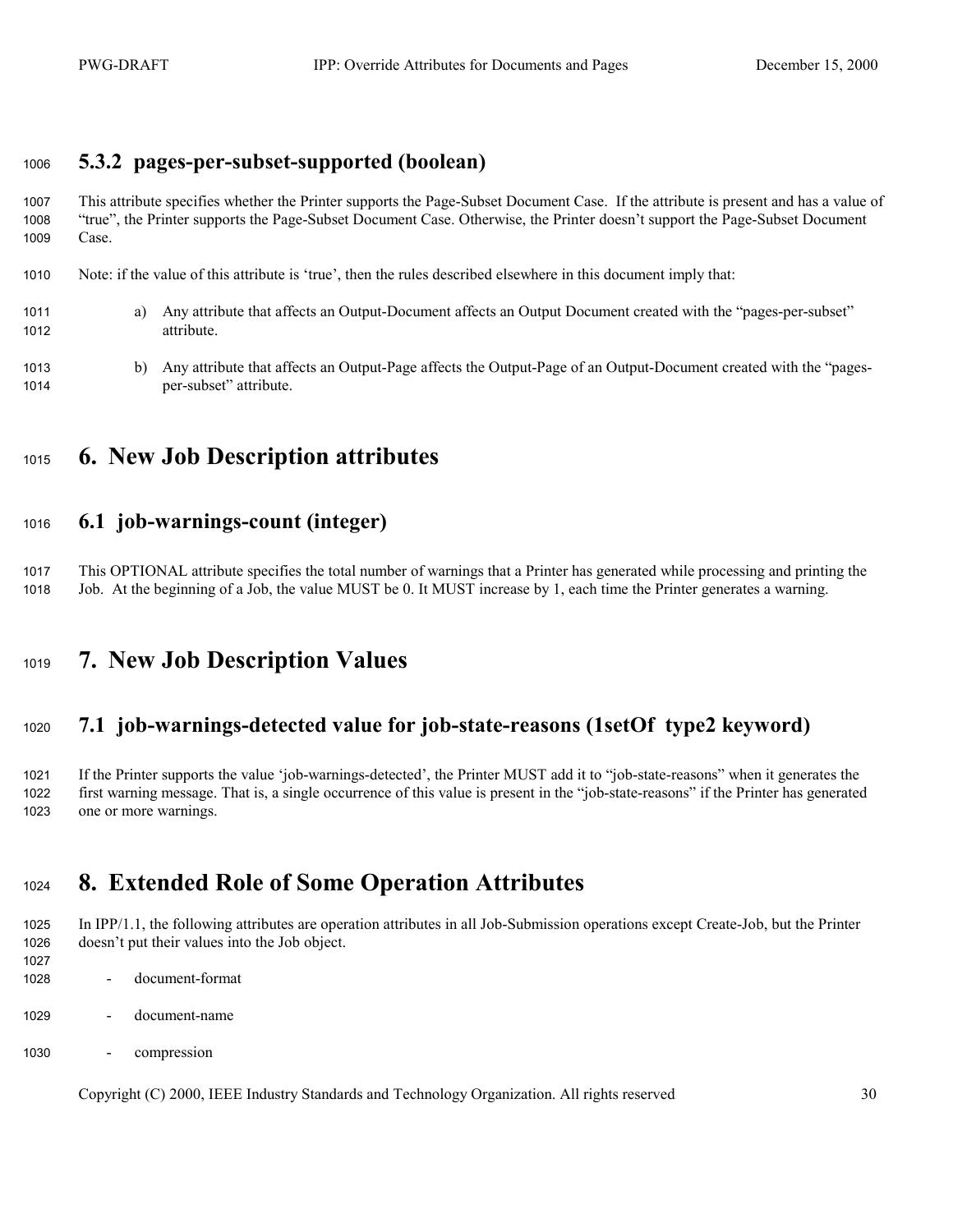<span id="page-30-0"></span>- document-natural-language

| 1032         |                                                                                                                                            |  |  |  |  |  |
|--------------|--------------------------------------------------------------------------------------------------------------------------------------------|--|--|--|--|--|
| 1033         | With the Override Extension, these attributes also become:                                                                                 |  |  |  |  |  |
| 1034         |                                                                                                                                            |  |  |  |  |  |
| 1035         | Operation attributes in the Create-Job and Validate-Job operation when all or most Input-Documents have the same<br>$\blacksquare$         |  |  |  |  |  |
| 1036         | attribute value.                                                                                                                           |  |  |  |  |  |
| 1037         | Job Template attributes, so their values are accessible to a client via the Get-Job-Attributes and Get-Jobs operation.<br>$\blacksquare$   |  |  |  |  |  |
| 1038         | Job Description attributes, for legacy reasons so their values are accessible to a client via the Get-Job-Attributes and<br>$\blacksquare$ |  |  |  |  |  |
| 1039         | Get-Jobs operation via the Job Description group name.                                                                                     |  |  |  |  |  |
| 1040         | Document-Overrides attributes, so the values are associated with one Input-Document (possible in IPP/1.1) and a client<br>$\blacksquare$   |  |  |  |  |  |
| 1041         | can query the attributes via Get-Job-Attributes and Get-Jobs operation (not possible in IPP/1.1).                                          |  |  |  |  |  |
| 1042         | If a Printer supports the Override Extension and if it supports an attribute in this section, it MUST support the attribute in the         |  |  |  |  |  |
| 1043         | three contexts above. In IPP/1.1, a Printer MUST support all attributes in this section except the "document-natural-language"             |  |  |  |  |  |
| 1044         | attribute. This effectively means that if a Printer supports this extension, it MUST support all of the attributes in this section         |  |  |  |  |  |
| 1045<br>1046 | except "document-natural-language" in the three contexts described above.                                                                  |  |  |  |  |  |
| 1047         | When one of the attributes in this section is an operation attribute in Print-Job, Print-URI or Create-Job, it becomes a Job               |  |  |  |  |  |
| 1048         | Template attribute in the newly created Job object. If one of these attributes is a Document-Overrides attribute, that attribute           |  |  |  |  |  |
| 1049         | overrides the Job level attribute for the specified Input-Document.                                                                        |  |  |  |  |  |
| 1050         |                                                                                                                                            |  |  |  |  |  |
| 1051         | When one of the attributes in this section is an operation attribute in Validate-Job, it is validated as if it were an operation           |  |  |  |  |  |
| 1052         | attribute of Create-Job.                                                                                                                   |  |  |  |  |  |
| 1053         |                                                                                                                                            |  |  |  |  |  |
| 1054         | When one or more of the attributes in this section is an operation attribute in Send-Document or Send-URI request, they are put            |  |  |  |  |  |
| 1055         | into a 'collection' value that is added to the "document-overrides" attribute. See section 5.1 for a discussion of possible conflicts.     |  |  |  |  |  |
|              |                                                                                                                                            |  |  |  |  |  |

## **9. Extensions to Printer Operations**

The sections below specify the extensions to the groups within IPP 1.1 operations. If an operation or a group within an operation is not mentioned, this extension does not change that operation or group, respectively. 

## **9.1 Create-Job and Validate-Job Operation Requests**

Attributes are added to the operation attributes group. 

Group 1: Operation Attributes

Add the attributes specified in section [6:](#page-29-0) "document-format", "document-name", "compression" and "document-natural-language", so that a client can specify these attributes, at the job level.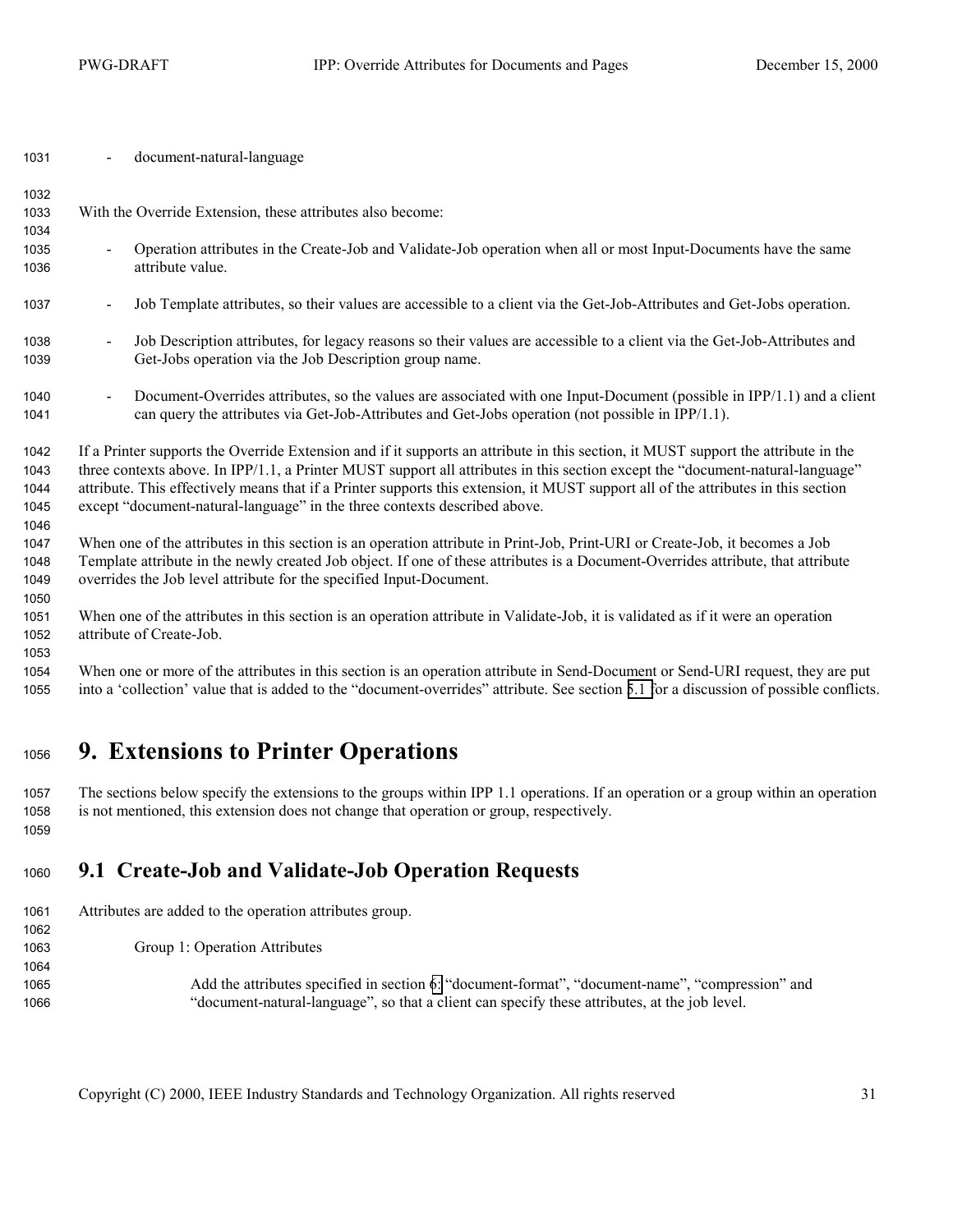#### <span id="page-31-0"></span>**9.2 Send-Document and Send-URI Operation Requests**  Attributes are added to the Operation Attributes group. Group 1: Operation Attributes "input-document-number" (integer): The client OPTIONALLY supplies this attribute in order to inform the printer about the order of documents when the printer is sending the Input-Documents asynchronously. The first Input-Document is 1, and subsequent Input-Documents are numbered sequentially. If the value of "last-document" is 'true', then the value of this attribute is also the total number of Input-Documents in the Job. If a client supplies this attribute in one Send-Document or Send-URI operation in a Job, it MUST send it in all such operations. A Printer deals with missing Input-Documents in the same way as without this attribute except that a time-out can occur with Input-Documents anywhere in the Job. For example, a Printer could receive Input-Documents 1 and 3 and not 2. "document-overrides" (1setOf collection): The client OPTIONALLY supplies this attribute. See section [5.1 f](#page-18-0)or details. The Printer MUST support this attribute if it supports the "document-overrides" Job Template attribute. If the job doesn't contain a "document-overrides" attribute, this attribute is added to the Job. Otherwise, the 'collection' values from this attribute are appended to the existing "document-overrides" attribute. See section [5.1 f](#page-18-0)or rules of resolving conflicts. Also the "input-documents" attribute is added to any 'collection' value that contains neither an "input-documents" nor "output-documents" attribute. "page-overrides" (1setOf collection): The client OPTIONALLY supplies this attribute. See section [5.2 f](#page-24-0)or details. The Printer MUST support this attribute if it supports the "page-overrides" Job Template attribute. If the job doesn't contain a "page-overrides" attribute, this attribute is added to the Job. Otherwise, the 'collection' values from this attribute are appended to the existing "page-overrides" attribute. See section [5.2 f](#page-24-0)or rules of resolving conflicts. Also the "input-documents" attribute is added to any 'collection' value that contains neither an "input-documents" nor "output-documents" attribute.

### **10. Examples**

This section currently contains 3 examples for various relationships of Input-Documents and Output-Documents. The first example is for the Degenerate Case only. The second and third cases are for the Separate-Document Case, the Single-Documents Case and the Page-Subset Documents Case.

- 
- Brackets are used to delimit the beginning and end of each Collection value.

### **10.1 First Page of Single Document is Letterhead**

In the first example, the Printer produces 1 copy of a single Output-Document. It is printed on letter-paper using Print-Job. The first Output-Page of the Output-Document is letterhead paper.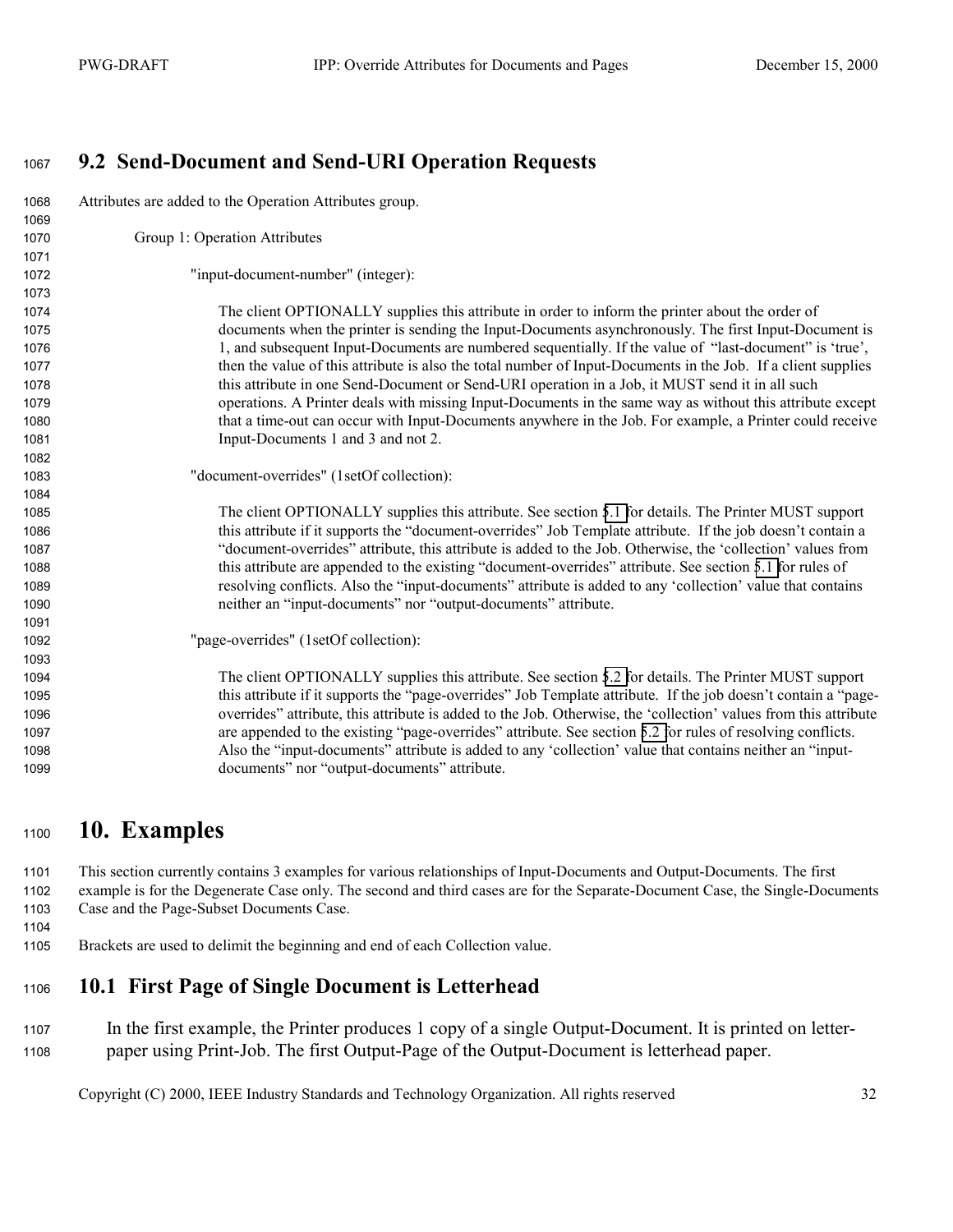#### <span id="page-32-0"></span>**10.1.1 Degenerate Case.**

| 1111 |  |
|------|--|
| 1112 |  |

1111 There is one Input-Document A which produces one Output-Document.

| 1113 | Print-Job             |                                                  |
|------|-----------------------|--------------------------------------------------|
| 1114 | job attributes group  |                                                  |
| 1115 | media: letter         |                                                  |
| 1116 | page-overrides: {     |                                                  |
| 1117 | output-documents: 1:1 | (I could have used input-documents: 1:1 as well) |
| 1118 | pages: $1:1$          |                                                  |
| 1119 | media: letterhead }   |                                                  |
| 1120 | end-of-attributes     |                                                  |
| 1121 | Input-Document A      |                                                  |
| 1122 |                       |                                                  |
|      |                       |                                                  |

### **10.2 First Page of Several Documents is Blue**

In the second example, the Printer produces 3 copies of each Output-Document. Each is stapled and 1125 printed on letter-paper, two-sided using Create-Job. The first Output-Page of each Output-Document is 1126 blue-letter paper and one-sided. All Input-Documents are PostScript.

1128 Attributes that differ between cases are in bold. The values for the attribute "input-documents" changes 1129 with each example, but could be "1:100" for all.

#### **10.2.1 Separate-Documents Case.**

1131 There are two Input-Documents A and B which produce two Output-Documents.

| 1132 |         |                                         |                                                                |
|------|---------|-----------------------------------------|----------------------------------------------------------------|
| 1133 |         | Create-Job                              |                                                                |
| 1134 |         | operations attributes group             |                                                                |
| 1135 |         | document-format: application/PostScript |                                                                |
| 1136 |         | job attributes group                    |                                                                |
| 1137 | $\star$ |                                         | multiple-document-handling: separate-documents-collated-copies |
| 1138 |         | sides: two-sided-long-edge              |                                                                |
| 1139 |         | media: letter                           |                                                                |
| 1140 |         | copies: 3                               |                                                                |
| 1141 |         | finishings: stapling                    |                                                                |
| 1142 |         | page-overrides: {                       |                                                                |
| 1143 |         | output-documents: 1:2                   | (I could have used input-documents: 1:2 as well)               |
| 1144 |         | pages: $1:1$                            |                                                                |
| 1145 |         | sides: one-sided                        |                                                                |
| 1146 |         | media: blue-letter $\}$                 |                                                                |
| 1147 |         | end-of-attributes                       |                                                                |
| 1148 |         | Send-Document                           |                                                                |
| 1149 |         | end-of-attributes                       |                                                                |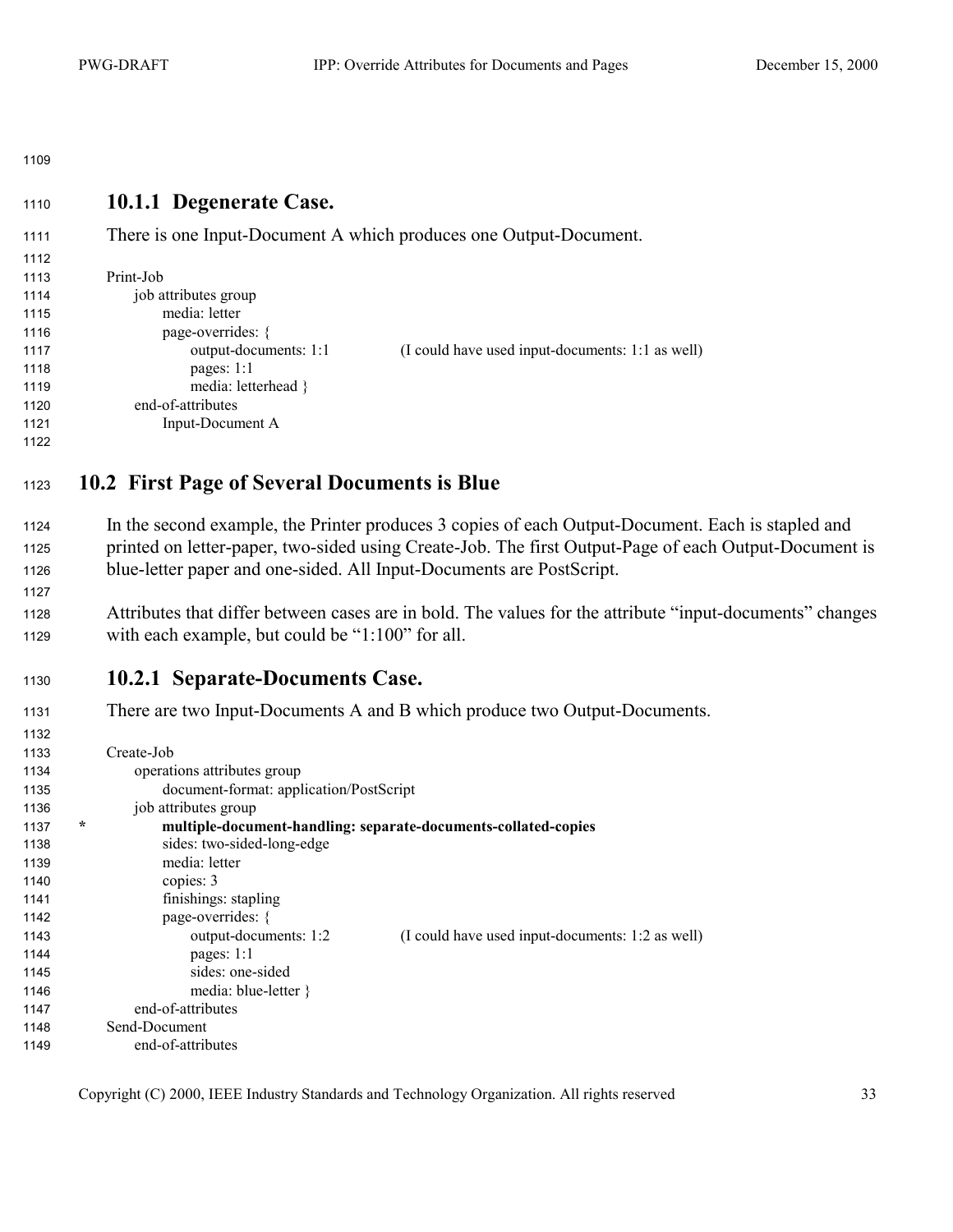<span id="page-33-0"></span>

| 1150 | Input-Document A  |
|------|-------------------|
| 1151 | Send-Document     |
| 1152 | end-of-attributes |
| 1153 | Input-Document B  |

| ۰. |  |
|----|--|
|    |  |

#### **10.2.2 Single-Documents Case**

1156 There are two Input-Documents A and B and only one Output-Document.

| .    |                                             |                                          |
|------|---------------------------------------------|------------------------------------------|
| 1158 | Create-Job                                  |                                          |
| 1159 | operations attributes group                 |                                          |
| 1160 | document-format: application/PostScript     |                                          |
| 1161 | job attributes group                        |                                          |
| 1162 | multiple-document-handling: single-document |                                          |
| 1163 | sides: two-sided-long-edge                  |                                          |
| 1164 | media: letter                               |                                          |
| 1165 | copies: 3                                   |                                          |
| 1166 | finishings: stapling                        |                                          |
| 1167 | page-overrides: {                           |                                          |
| 1168 | output-documents: 1:1                       | (I could have used input-documents: 1:2) |
| 1169 | pages: 1:1                                  |                                          |
| 1170 | sides: one-sided                            |                                          |
| 1171 | media: blue-letter }                        |                                          |
| 1172 | end-of-attributes                           |                                          |
| 1173 | Send-Document                               |                                          |
| 1174 | end-of-attributes                           |                                          |
| 1175 | Input-Document A                            |                                          |
| 1176 | Send-Document                               |                                          |
| 1177 | end-of-attributes                           |                                          |
| 1178 | Input-Document B                            |                                          |
| 1179 |                                             |                                          |

#### **10.2.3 Page-Subset Documents Case**

1181 There are two Input-Documents A and B. . The first Input-Document contains 10 Pages and the second 1182 one 15 pages. There are 7 Output-Documents with 3 pages, 5 pages, 4 pages, 2 pages, 3 pages, 5 pages 1183 and 3 pages. The " pages-per-subset" attributes wraps after the first four Output-Documents and starts 1184 with "3" again. After consuming 22 Input-Pages, the next number is "4", but only 3 pages remain. So 1185 the last Output-Document is short. These value show two boundary cases.

 Create-Job operations attributes group document-format: application/PostScript job attributes group **multiple-document-handling: separate-documents-collated-copies pages-per-subset: 3, 5, 4, 2**  sides: two-sided-long-edge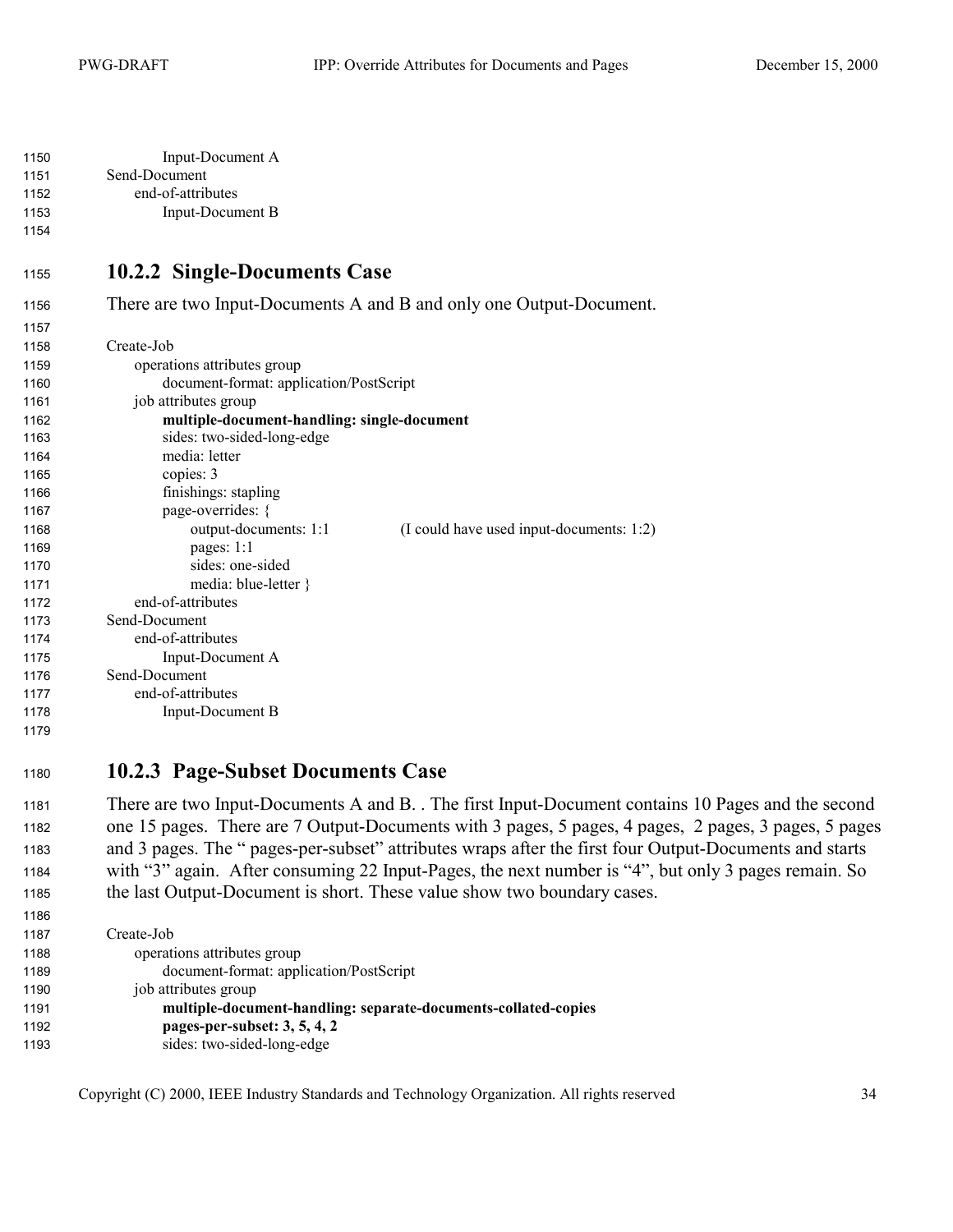<span id="page-34-0"></span>

| 1194 | media: letter           |                                                        |
|------|-------------------------|--------------------------------------------------------|
| 1195 | copies: 3               |                                                        |
| 1196 | finishings: stapling    |                                                        |
| 1197 | page-overrides: {       |                                                        |
| 1198 | output-documents: 1:7   | (I could have used output-documents: 1:100 to be safe) |
| 1199 | pages: $1:1$            |                                                        |
| 1200 | sides: one-sided        |                                                        |
| 1201 | media: blue-letter $\}$ |                                                        |
| 1202 | end-of-attributes       |                                                        |
| 1203 | Send-Document           |                                                        |
| 1204 | end-of-attributes       |                                                        |
| 1205 | Input-Document A        |                                                        |
| 1206 | Send-Document           |                                                        |
| 1207 | end-of-attributes       |                                                        |
| 1208 | Input-Document B        |                                                        |

#### **10.3 First Page is Blue and First Document is not stapled**

1210 In the third example, the Printer produces 3 copies of each Output-Document. Each is stapled and printed on letter-paper, two-sided using Create-Job. The third and fourth Output-Pages of each Output-1212 Document is blue-letter paper and one-sided. The second Output-Document is not stapled. All files are PostScript except the second which is html.

1215 Attributes that differ between cases are in bold. The values for the attribute "input-documents" changes 1216 with each example, but could be " $1:100$ " for all.

#### **10.3.1 Separate-Documents Case**

- 1218 There are two Input-Documents A and B which produce two Output-Documents.
- 1220 Here are three solutions presented here in order to show three different places to put the attributes 1221 associated with an Input-Document. The differences are in *bold-italic*.

#### **10.3.1.1 First solution:**

| 1223 | Create-Job                                                                              |
|------|-----------------------------------------------------------------------------------------|
| 1224 | operations attributes group                                                             |
| 1225 | document-format: application/PostScript                                                 |
| 1226 | job attributes group                                                                    |
| 1227 | multiple-document-handling: separate-documents-collated-copies                          |
| 1228 | sides: two-sided-long-edge                                                              |
| 1229 | media: letter                                                                           |
| 1230 | copies: 3                                                                               |
| 1231 | finishings: stapling                                                                    |
| 1232 | document-format: application/PostScript                                                 |
| 1233 | document-overrides: {                                                                   |
| 1234 | output-documents: 2:2<br>(I could have used input-documents: $2:2 \&$ merged with next) |
| 1235 | finishings: none $\}$                                                                   |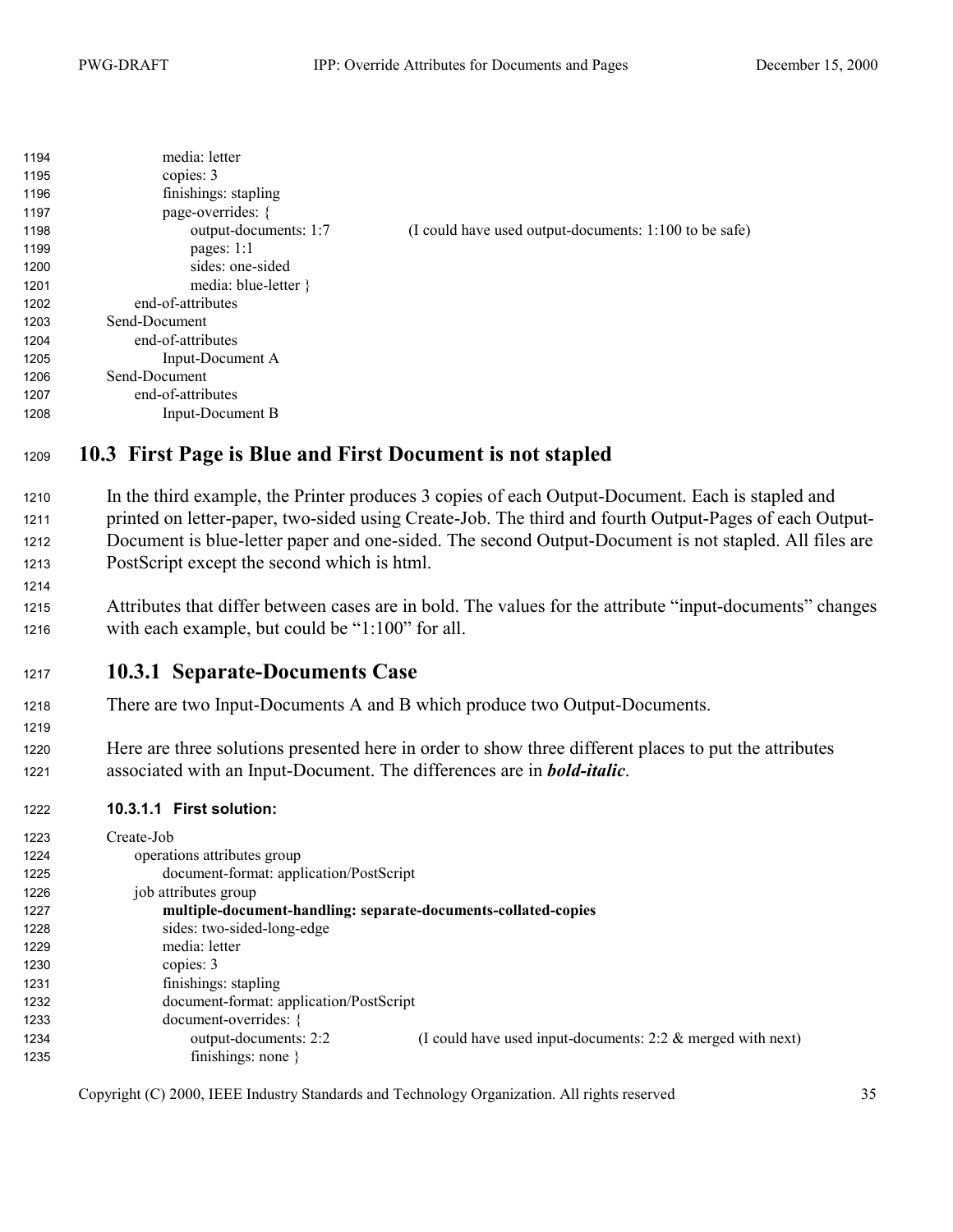| 1236 | {                                                              |                                                  |
|------|----------------------------------------------------------------|--------------------------------------------------|
| 1237 | input-documents: 2:2                                           | next value of multi-value                        |
| 1238 | document-format: text/html}                                    |                                                  |
| 1239 | page-overrides: {                                              |                                                  |
| 1240 | output-documents: 1:2                                          | (I could have used input-documents: 1:2 as well) |
| 1241 | pages: 3:4                                                     |                                                  |
| 1242 | sides: one-sided                                               |                                                  |
| 1243 | media: blue-letter }                                           |                                                  |
| 1244 | end-of-attributes                                              |                                                  |
| 1245 | Send-Document                                                  |                                                  |
| 1246 | end-of-attributes                                              |                                                  |
| 1247 | Input-Document A                                               |                                                  |
| 1248 | Send-Document                                                  |                                                  |
| 1249 | end-of-attributes                                              |                                                  |
| 1250 | Input-Document B                                               |                                                  |
| 1251 | 10.3.1.2 Second solution:                                      |                                                  |
| 1252 | Create-Job                                                     |                                                  |
| 1253 | operations attributes group                                    |                                                  |
| 1254 | document-format: application/PostScript                        |                                                  |
| 1255 | job attributes group                                           |                                                  |
| 1256 | multiple-document-handling: separate-documents-collated-copies |                                                  |
| 1257 | sides: two-sided-long-edge                                     |                                                  |
| 1258 | media: letter                                                  |                                                  |
| 1259 | copies: 3                                                      |                                                  |
| 1260 | finishings: stapling                                           |                                                  |
| 1261 | document-format: application/PostScript                        |                                                  |
| 1262 | document-overrides: {                                          |                                                  |
| 1263 | output-documents: 2:2                                          |                                                  |
| 1264 | finishings: none $\}$                                          |                                                  |
| 1265 | page-overrides: {                                              |                                                  |
| 1266 | output-documents: 1:2                                          | (I could have used input-documents: 1:2 as well) |
| 1267 | pages: 3:4                                                     |                                                  |
| 1268 | sides: one-sided                                               |                                                  |
| 1269 | media: blue-letter }                                           |                                                  |
| 1270 | end-of-attributes                                              |                                                  |
| 1271 | Send-Document                                                  |                                                  |
| 1272 | end-of-attributes                                              |                                                  |
| 1273 | Input-Document A                                               |                                                  |
| 1274 | Send-Document                                                  |                                                  |
| 1275 | <b>Operation attributes group</b>                              |                                                  |
| 1276 | document-format: text/html                                     |                                                  |
| 1277 | end-of-attributes                                              |                                                  |
| 1278 | Input-Document B                                               |                                                  |
| 1279 | 10.3.1.3 Third solution:                                       |                                                  |
| 1280 | Create-Job                                                     |                                                  |
| 1281 | operations attributes group                                    |                                                  |
| 1282 | document-format: application/PostScript                        |                                                  |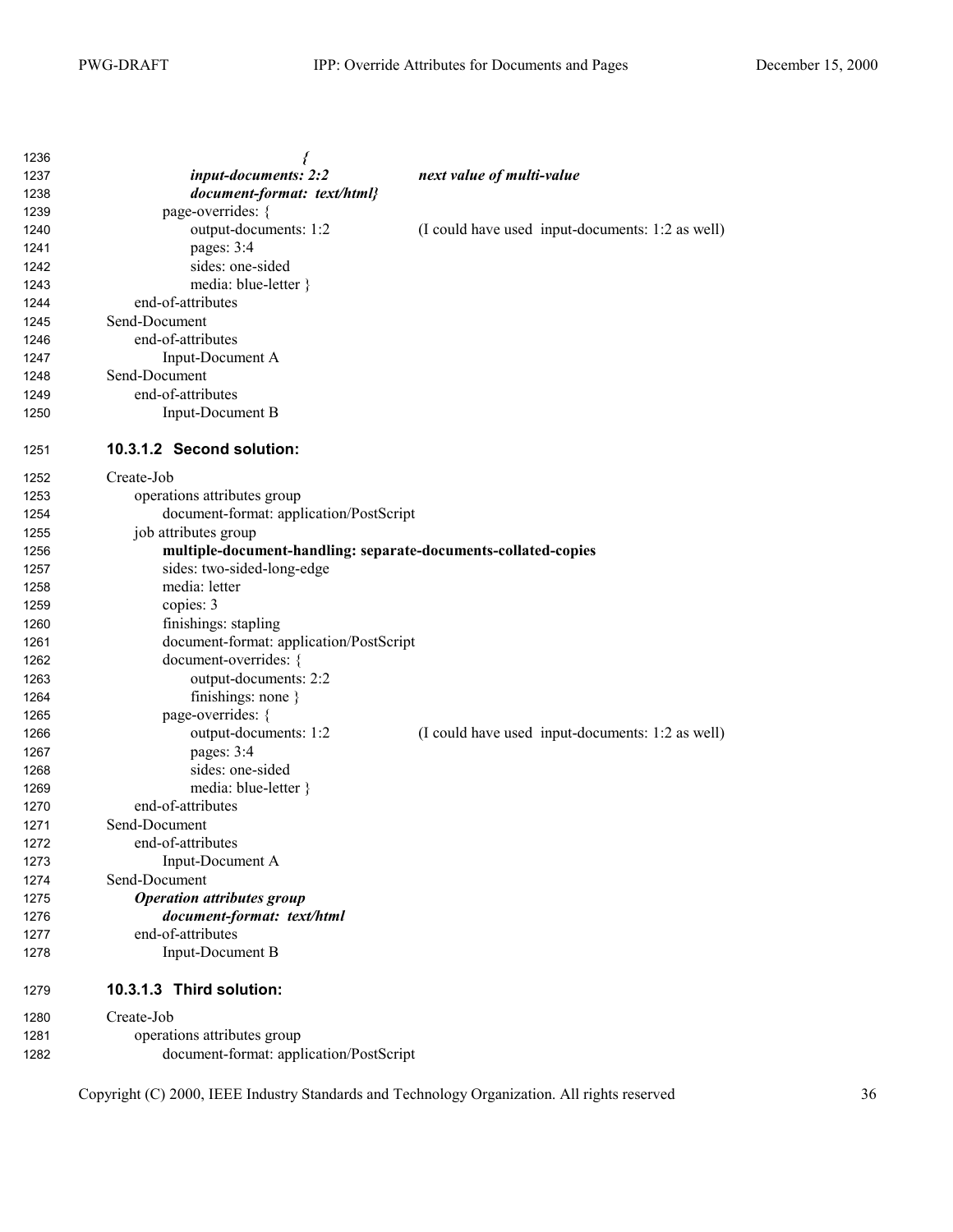<span id="page-36-0"></span>

| 1283 | job attributes group                                           |                                                  |
|------|----------------------------------------------------------------|--------------------------------------------------|
| 1284 | multiple-document-handling: separate-documents-collated-copies |                                                  |
| 1285 | sides: two-sided-long-edge                                     |                                                  |
| 1286 | media: letter                                                  |                                                  |
| 1287 | copies: 3                                                      |                                                  |
| 1288 | finishings: stapling                                           |                                                  |
| 1289 | document-format: application/PostScript                        |                                                  |
| 1290 | page-overrides: {                                              |                                                  |
| 1291 | output-documents: 1:2                                          | (I could have used input-documents: 1:2 as well) |
| 1292 | pages: 3:4                                                     |                                                  |
| 1293 | sides: one-sided                                               |                                                  |
| 1294 | media: blue-letter }                                           |                                                  |
| 1295 | end-of-attributes                                              |                                                  |
| 1296 | Send-Document                                                  |                                                  |
| 1297 | end-of-attributes                                              |                                                  |
| 1298 | Input-Document A                                               |                                                  |
| 1299 | Send-Document                                                  |                                                  |
| 1300 | <b>Operation attributes group</b>                              |                                                  |
| 1301 | document-overrides: {                                          |                                                  |
| 1302 | input-documents: 2:2                                           |                                                  |
| 1303 | document-format: text/html                                     |                                                  |
| 1304 | finishings: none }                                             |                                                  |
| 1305 | end-of-attributes                                              |                                                  |
| 1306 | Input-Document B                                               |                                                  |
| 1307 | 10.3.2 Single-Documents Case                                   |                                                  |

1308 There are two Input-Documents A and B and only one Output-Document.

1310 Here are three solutions. The Page-Override attributes are in Create-Job in the first solution and in 1311 Send-Document in the last two solutions. The Document-Override attribute is directly in the operation attributes of Send-Document in the first two solutions and in the document-overrides attributes of Send-Document in the third solution. The differences are in *bold-italic*.

#### **10.3.2.1 First solution:**

| 1315 | Create-Job                                  |                                                      |
|------|---------------------------------------------|------------------------------------------------------|
| 1316 | operations attributes group                 |                                                      |
| 1317 | document-format: application/PostScript     |                                                      |
| 1318 | job attributes group                        |                                                      |
| 1319 | multiple-document-handling: single-document |                                                      |
| 1320 | sides: two-sided-long-edge                  |                                                      |
| 1321 | media: letter                               |                                                      |
| 1322 | copies: 3                                   |                                                      |
| 1323 | finishings: stapling                        |                                                      |
| 1324 | document-overrides: {                       |                                                      |
| 1325 | output-documents: 2:2                       | (This is ignored because there is no $2nd$ document) |
| 1326 | finishings: none $\}$                       |                                                      |
| 1327 | page-overrides: {                           |                                                      |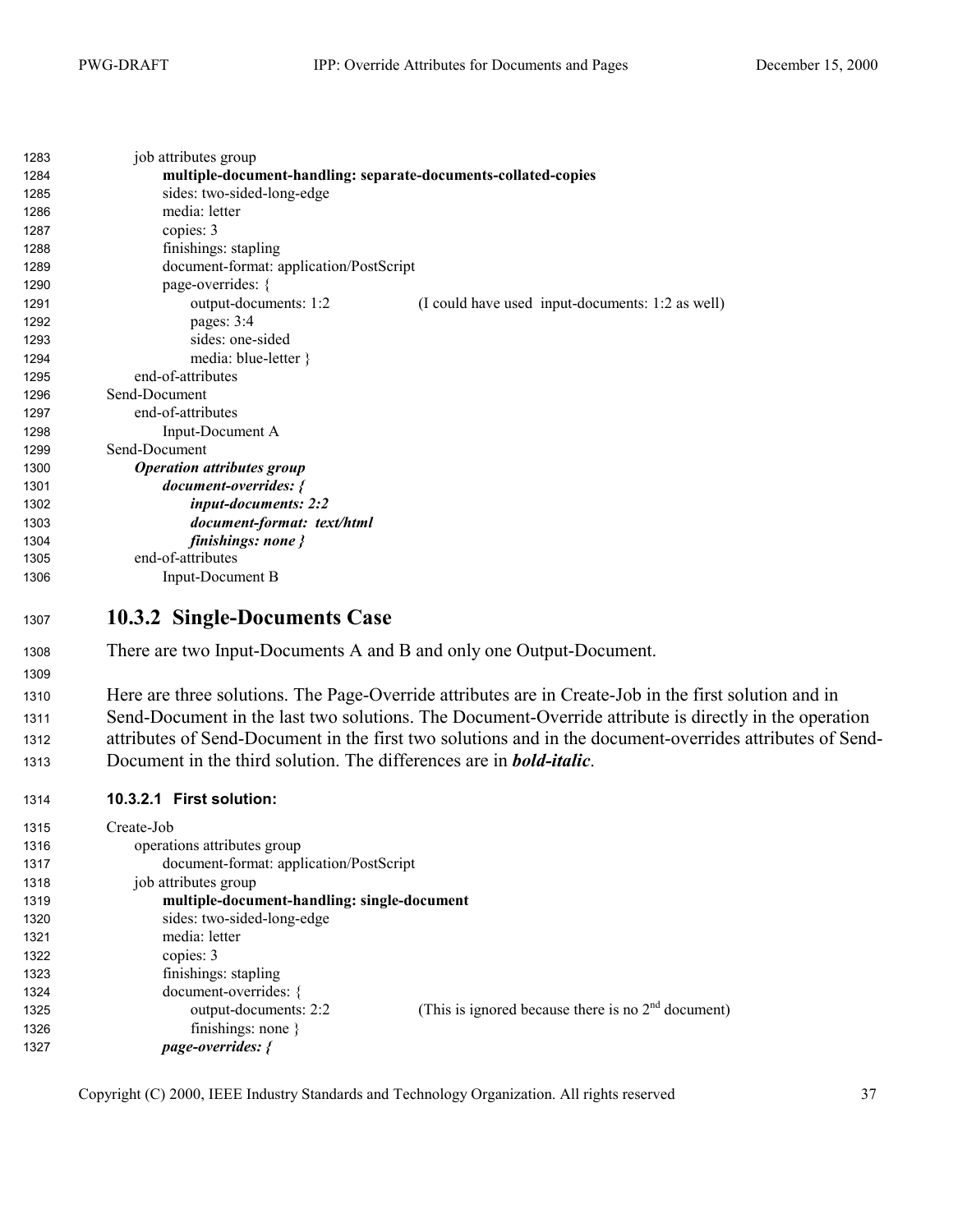| 1328 | input-documents: 1:1                        | (I could have used output-documents: 1:1)            |
|------|---------------------------------------------|------------------------------------------------------|
| 1329 | pages: 3:4                                  |                                                      |
| 1330 | sides: one-sided                            |                                                      |
| 1331 | media: blue-letter }                        |                                                      |
| 1332 | end-of-attributes                           |                                                      |
| 1333 | Send-Document                               |                                                      |
| 1334 | end-of-attributes                           |                                                      |
| 1335 | Input-Document A                            |                                                      |
| 1336 | Send-Document                               |                                                      |
| 1337 | Operation attributes group                  |                                                      |
| 1338 | document-format: text/html                  |                                                      |
| 1339 | end-of-attributes                           |                                                      |
| 1340 | <b>Input-Document B</b>                     |                                                      |
| 1341 | 10.3.2.2 Second solution:                   |                                                      |
| 1342 | Create-Job                                  |                                                      |
| 1343 | operations attributes group                 |                                                      |
| 1344 | document-format: application/PostScript     |                                                      |
| 1345 | job attributes group                        |                                                      |
| 1346 | multiple-document-handling: single-document |                                                      |
| 1347 | sides: two-sided-long-edge                  |                                                      |
| 1348 | media: letter                               |                                                      |
| 1349 | copies: 3                                   |                                                      |
| 1350 | finishings: stapling                        |                                                      |
| 1351 | document-overrides: {                       |                                                      |
| 1352 | output-documents: 2:2                       | (This is ignored because there is no $2nd$ document) |
| 1353 | finishings: none $\}$                       |                                                      |
| 1354 | end-of-attributes                           |                                                      |
| 1355 | Send-Document                               |                                                      |
| 1356 | Operation attributes group                  |                                                      |
| 1357 | page-overrides: {                           |                                                      |
| 1358 | input-documents: 1:1                        | $(I$ could have used output-documents: 1:1)          |
| 1359 | pages: 3:4                                  |                                                      |
| 1360 | sides: one-sided                            |                                                      |
| 1361 | media: blue-letter }                        |                                                      |
| 1362 | end-of-attributes                           |                                                      |
| 1363 | Input-Document A                            |                                                      |
| 1364 | Send-Document                               |                                                      |
| 1365 | Operation attributes group                  |                                                      |
| 1366 | document-format: text/html                  | (this can be here or in the document-overrides)      |
| 1367 | end-of-attributes                           |                                                      |
| 1368 | Input-Document B                            |                                                      |
| 1369 | 10.3.2.3 Third solution:                    |                                                      |
| 1370 | Create-Job                                  |                                                      |
| 1371 | operations attributes group                 |                                                      |
| 1372 | document-format: application/PostScript     |                                                      |
| 1373 | job attributes group                        |                                                      |
| 1374 | multiple-document-handling: single-document |                                                      |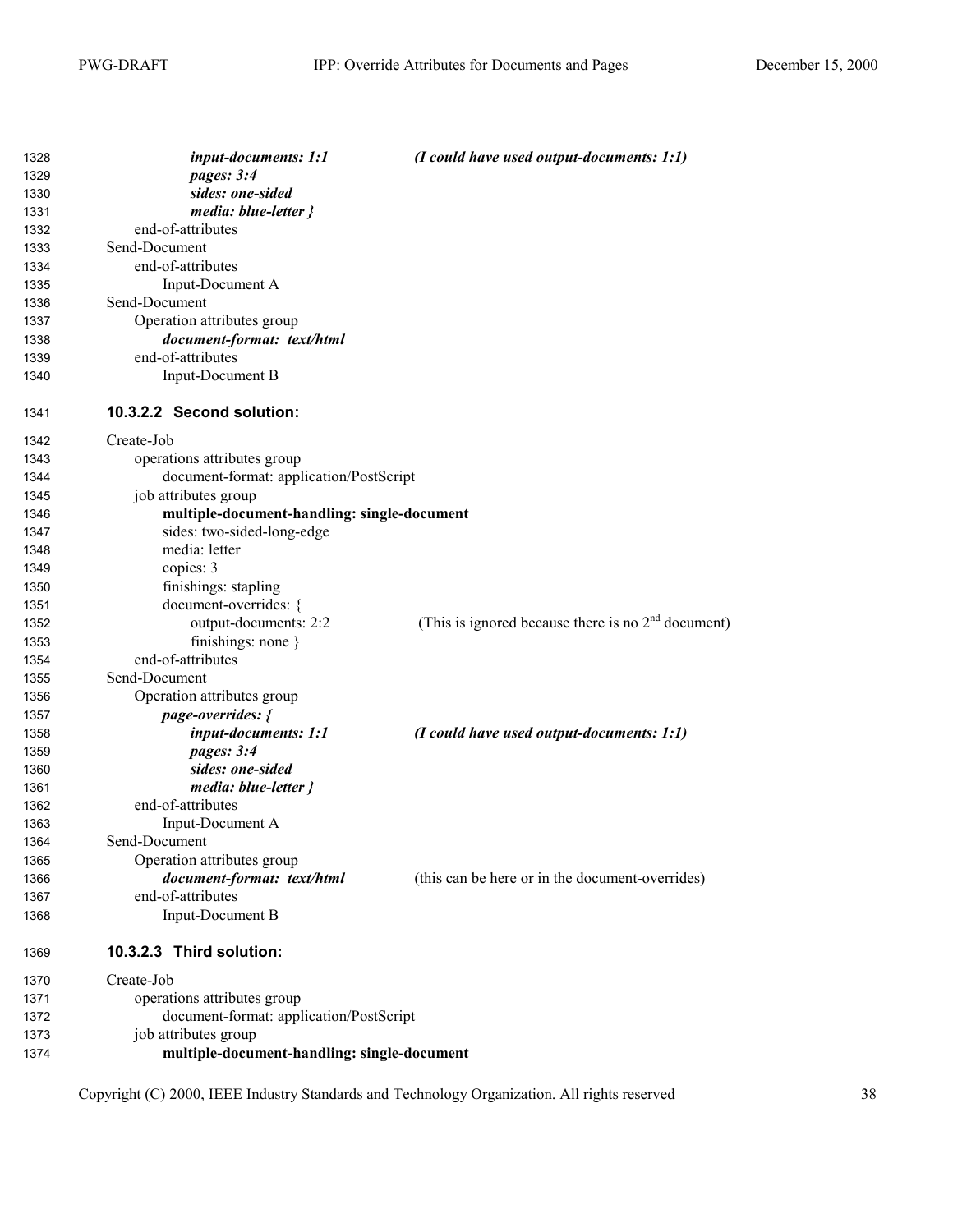<span id="page-38-0"></span>

| 1375 | sides: two-sided-long-edge   |                                                      |
|------|------------------------------|------------------------------------------------------|
| 1376 | media: letter                |                                                      |
| 1377 | copies: 3                    |                                                      |
| 1378 | finishings: stapling         |                                                      |
| 1379 | document-overrides: {        |                                                      |
| 1380 | output-documents: 2:2        | (This is ignored because there is no $2nd$ document) |
| 1381 | finishings: none $\}$        |                                                      |
| 1382 | end-of-attributes            |                                                      |
| 1383 | Send-Document                |                                                      |
| 1384 | Operation attributes group   |                                                      |
| 1385 | <i>page-overrides: {</i>     |                                                      |
| 1386 | input-documents: 1:1         | $(I \text{ could have used output-documents: } 1:1)$ |
| 1387 | pages: 3:4                   |                                                      |
| 1388 | sides: one-sided             |                                                      |
| 1389 | media: $blue-letter$ }       |                                                      |
| 1390 | end-of-attributes            |                                                      |
| 1391 | Input-Document A             |                                                      |
| 1392 | Send-Document                |                                                      |
| 1393 | Operation attributes group   |                                                      |
| 1394 | <i>document-overrides: {</i> |                                                      |
| 1395 | input-documents: 2:2         |                                                      |
| 1396 | document-format: text/html } |                                                      |
| 1397 | end-of-attributes            |                                                      |
| 1398 | Input-Document B             |                                                      |

#### **10.3.3 Page-Subset Documents Case**

1400 There are two Input-Documents A and B. . The first Input-Document contains 10 Pages and the second 1401 one 15 pages. There are 7 Output-Documents with 3 pages, 5 pages, 4 pages, 2 pages, 3 pages, 5 pages 1402 and 3 pages. The "pages-per-subset" attributes wraps after the first four Output-Documents and starts 1403 with "3" again. After consuming 22 Input-Pages, the next number is "4", but only 3 pages remain. So 1404 the last Output-Document is short.

| 1406 | Create-Job                                                                     |
|------|--------------------------------------------------------------------------------|
| 1407 | operations attributes group                                                    |
| 1408 | document-format: application/PostScript                                        |
| 1409 | job attributes group                                                           |
| 1410 | multiple-document-handling: separate-documents-collated-copies                 |
| 1411 | pages-per-subset: $3, 5, 4, 2$                                                 |
| 1412 | sides: two-sided-long-edge                                                     |
| 1413 | media: letter                                                                  |
| 1414 | copies: 3                                                                      |
| 1415 | finishings: stapling                                                           |
| 1416 | document-overrides: {                                                          |
| 1417 | output-documents: 2:2                                                          |
| 1418 | finishings: none $\}$                                                          |
| 1419 | page-overrides: {                                                              |
| 1420 | (I could have used input-documents: 1:100 to be safe)<br>output-documents: 1:7 |
| 1421 | pages: 3:4                                                                     |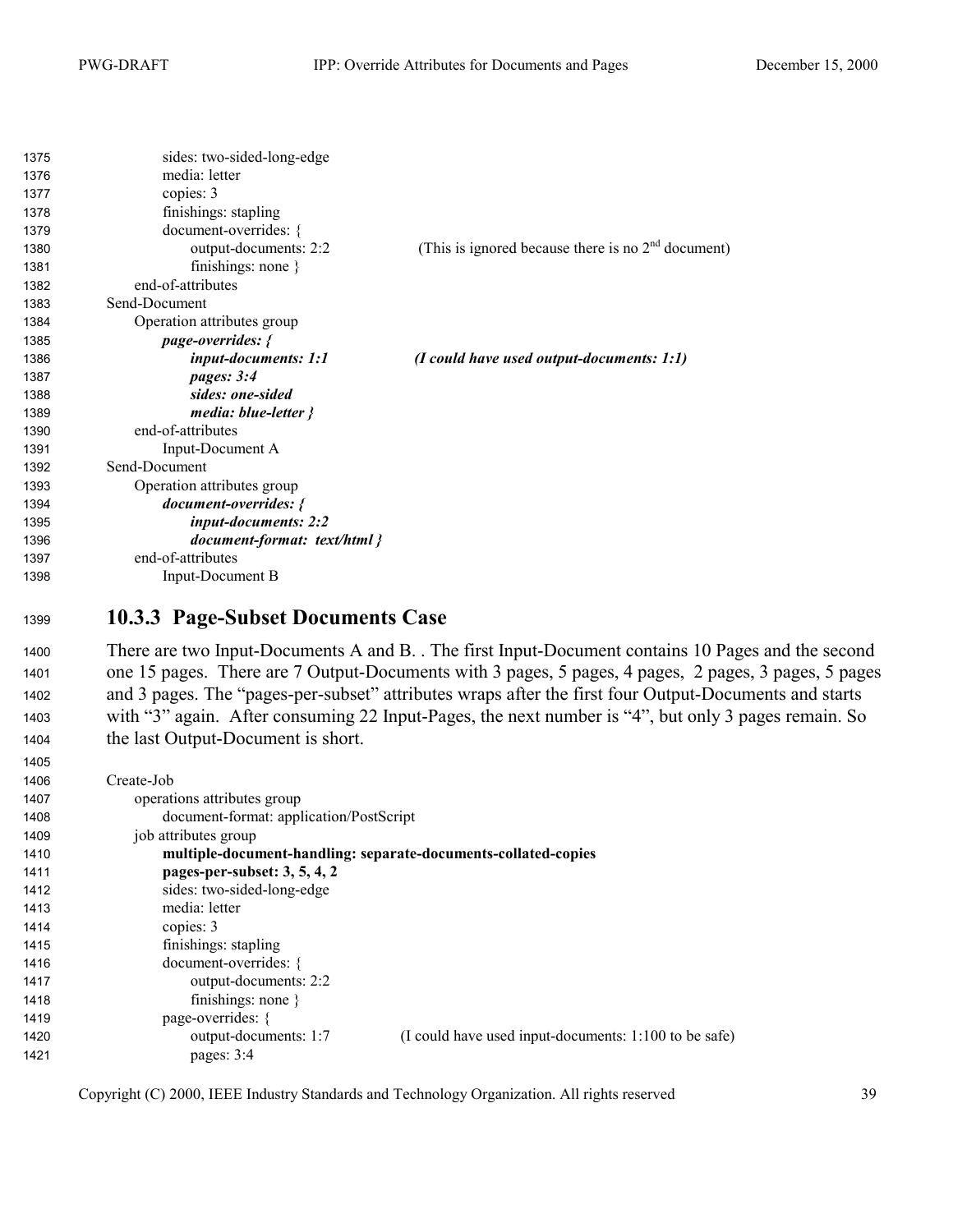<span id="page-39-0"></span>

| 1422 | sides: one-sided           |                                                 |
|------|----------------------------|-------------------------------------------------|
| 1423 | media: blue-letter $\}$    |                                                 |
| 1424 | end-of-attributes          |                                                 |
| 1425 | Send-Document              |                                                 |
| 1426 | end-of-attributes          |                                                 |
| 1427 | Input-Document A           |                                                 |
| 1428 | Send-Document              |                                                 |
| 1429 | Operation attributes group |                                                 |
| 1430 | document-format: text/html | (this can be here or in the document-overrides) |
| 1431 | end-of-attributes          |                                                 |
| 1432 | Input-Document B           |                                                 |

#### **10.4 One document with 100 copies for distribution and one on transparencies.**

- In the fourth example, the Printer produces 101 copies of the single Output-Document using Print-Job. 1435 The first 100 are stapled and printed on letter-paper, two-sided, except the first page is on blue paper, 1436 one-sided. The last copy (number 101) is printed on transparencies, one-sided and not stapled. The file 1437 is PostScript.
- Here are three possible solutions. The first assumes that the job requests 101 letter-paper documents and 1440 that the single transparency copy is the override. The second assumes that the job requests 101 1441 transparency documents and that the 100 letter-paper copies are the override. The third assumes that the 1442 job requests 101 documents with default characteristics and that both single transparency copy and the 100 letter-paper copies are overrides. The differences are in *bold-italic*.

#### **10.4.1 First solution.**

| 1445 | Print-Job                               |                                                  |
|------|-----------------------------------------|--------------------------------------------------|
| 1446 | operations attributes group             |                                                  |
| 1447 | document-format: application/PostScript |                                                  |
| 1448 | job attributes group                    |                                                  |
| 1449 | sides: two-sided-long-edge              |                                                  |
| 1450 | <i>media: letter</i>                    |                                                  |
| 1451 | copies: 101                             |                                                  |
| 1452 | finishings: stapling                    |                                                  |
| 1453 | document-format: application/PostScript |                                                  |
| 1454 | document-overrides: {                   |                                                  |
| 1455 | output-documents: 1:1                   | (I could have used input-documents: 1:1 as well) |
| 1456 | document-copies: 101:101                |                                                  |
| 1457 | sides: one-sided                        |                                                  |
| 1458 | <i>media: transparency</i>              |                                                  |
| 1459 | finishings: none $\}$                   |                                                  |
| 1460 | page-overrides: {                       |                                                  |
| 1461 | output-documents: 1:1                   | (I could have used input-documents: 1:1 as well) |
| 1462 | $document-copies: 1:100$                |                                                  |
| 1463 | pages: $1:1$                            |                                                  |
| 1464 | sides: one-sided                        |                                                  |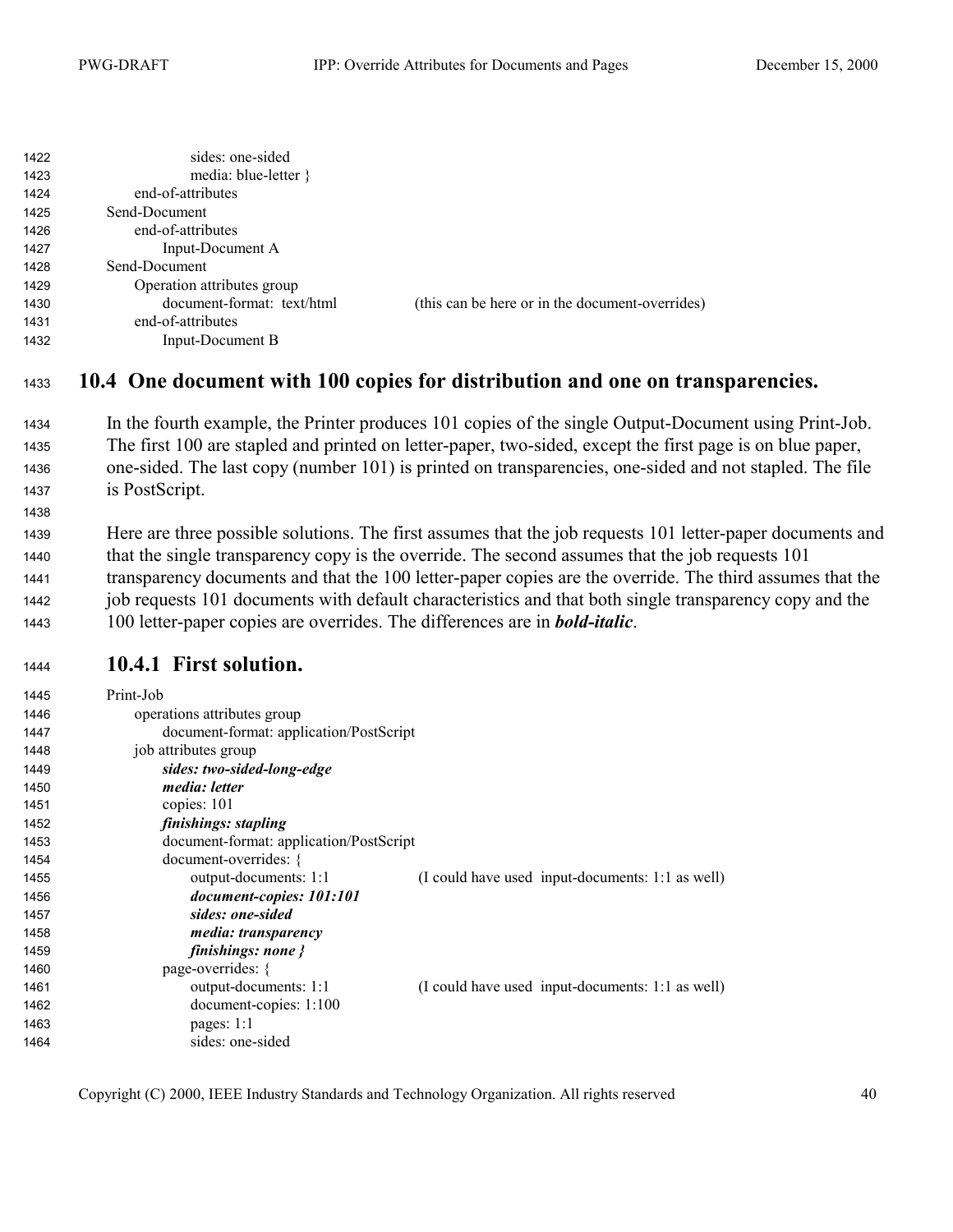<span id="page-40-0"></span>

| 1465 | media: blue-letter } |
|------|----------------------|
| 1466 | end-of-attributes    |
| 1467 | Input-Document A     |

### **10.4.2 Second solution.**

| 1469 | Print-Job                               |                                                  |
|------|-----------------------------------------|--------------------------------------------------|
| 1470 | operations attributes group             |                                                  |
| 1471 | document-format: application/PostScript |                                                  |
| 1472 | job attributes group                    |                                                  |
| 1473 | sides: one-sided                        |                                                  |
| 1474 | <i>media: transparency</i>              |                                                  |
| 1475 | copies: 101                             |                                                  |
| 1476 | finishings: none                        |                                                  |
| 1477 | document-format: application/PostScript |                                                  |
| 1478 | document-overrides: {                   |                                                  |
| 1479 | output-documents: 1:1                   | (I could have used input-documents: 1:1 as well) |
| 1480 | document-copies: 1:100                  |                                                  |
| 1481 | sides: two-sided-long-edge              |                                                  |
| 1482 | media: letter                           |                                                  |
| 1483 | finishings: stapling $\}$               |                                                  |
| 1484 | page-overrides: {                       |                                                  |
| 1485 | output-documents: 1:1                   | (I could have used input-documents: 1:1 as well) |
| 1486 | document-copies: 1:100                  |                                                  |
| 1487 | pages: $1:1$                            |                                                  |
| 1488 | sides: one-sided                        |                                                  |
| 1489 | media: blue-letter }                    |                                                  |
| 1490 | end-of-attributes                       |                                                  |
| 1491 | Input-Document A                        |                                                  |
|      |                                         |                                                  |

#### **10.4.3 Third solution.**

| 1493 | Print-Job                               |                                                                     |
|------|-----------------------------------------|---------------------------------------------------------------------|
| 1494 | operations attributes group             |                                                                     |
| 1495 | document-format: application/PostScript |                                                                     |
| 1496 | job attributes group                    |                                                                     |
| 1497 | copies: 101                             |                                                                     |
| 1498 | document-format: application/PostScript |                                                                     |
| 1499 | document-overrides: {                   |                                                                     |
| 1500 | output-documents: 1:1                   | (I could have used input-documents: 1:1 as well)                    |
| 1501 | document-copies: 101:101                |                                                                     |
| 1502 | sides: one-sided                        |                                                                     |
| 1503 | media: transparency                     |                                                                     |
| 1504 | finishings: none $\}$                   |                                                                     |
| 1505 |                                         |                                                                     |
| 1506 | <i>output-documents: 1:1</i>            | $(I \text{ could have used input-documents: } 1:1 \text{ as well})$ |
| 1507 | document-copies: 1:100                  |                                                                     |
| 1508 | sides: two-sided-long-edge              |                                                                     |
| 1509 | <i>media: letter</i>                    |                                                                     |
| 1510 | finishings: stapling $\}$               |                                                                     |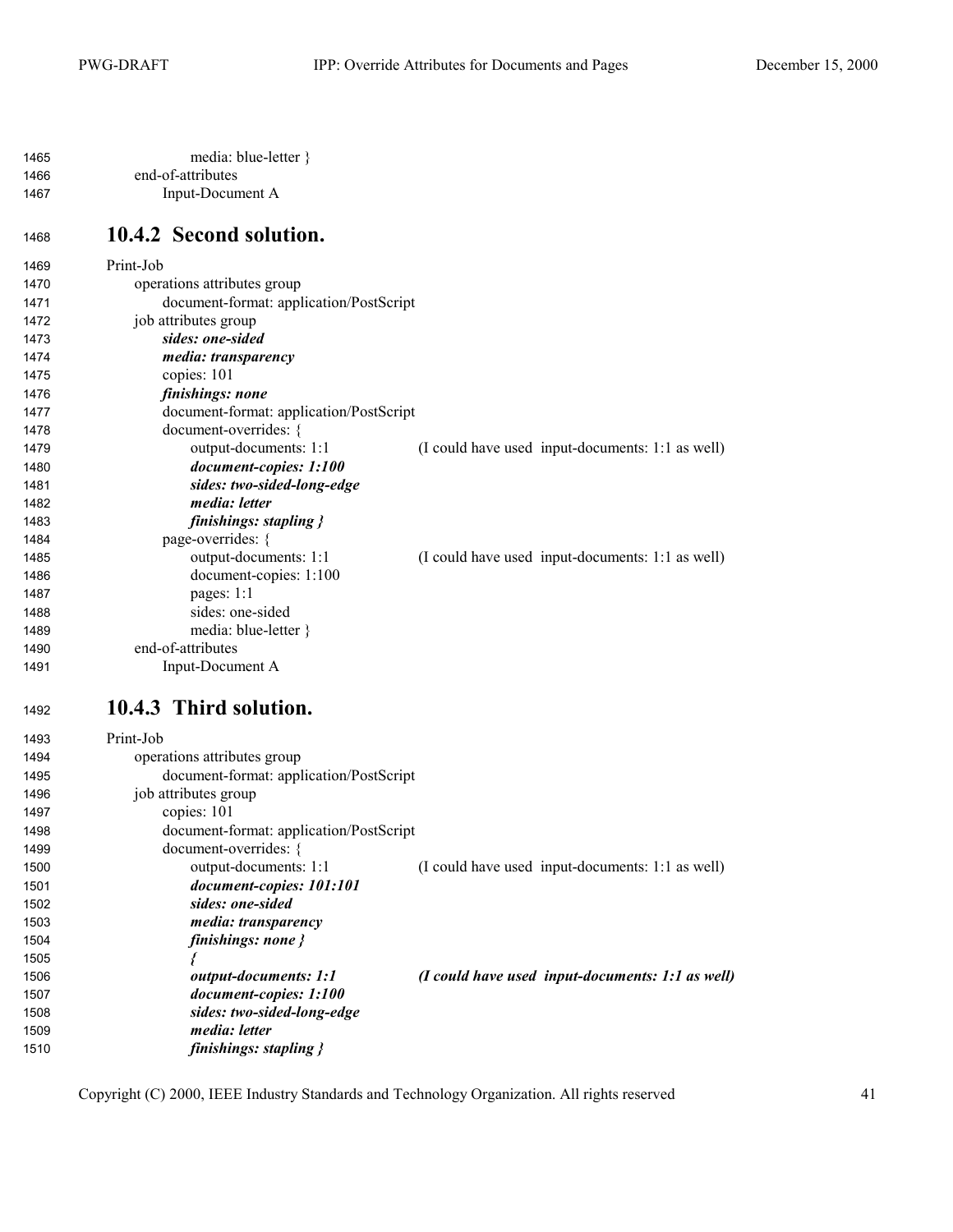<span id="page-41-0"></span>

| 1511 | page-overrides: {       |                                                  |
|------|-------------------------|--------------------------------------------------|
| 1512 | output-documents: 1:1   | (I could have used input-documents: 1:1 as well) |
| 1513 | document-copies: 1:100  |                                                  |
| 1514 | pages: $1:1$            |                                                  |
| 1515 | sides: one-sided        |                                                  |
| 1516 | media: blue-letter $\}$ |                                                  |
| 1517 | end-of-attributes       |                                                  |
| 1518 | Input-Document A        |                                                  |

## **11. IANA Considerations**

#### **11.1 Attribute Registration**

The attributes defined in this document will be published by IANA according to the procedures in RFC 2911 [RFC2911] section 6.2 with the following path: ftp.isi.edu/iana/assignments/ipp/attributes/ The registry entry will contain the following information: 1528 Reference: 1529 ftp://ftp.pwg.org/pub/pwg/ipp/new EXC/pwg-ipp-override-attributes.pdf 1531 Job Template attributes: Section: Section: document-overrides (1setOf collection) [5.1](#page-18-0) 1533 page-overrides (1setOf collection) [5.2](#page-24-0) 1534 pages-per-subset (1setOf integer) [5.3](#page-28-0) 1536 Job Description attributes: 1537 job-warnings-count (integer) [6.1](#page-29-0) 

#### **11.2 Attribute Value Registration**

The "job-state-reasons" type2 keyword attribute values defined in this document will be published by IANA according to the procedures in RFC 2911 [RFC2911] section 6.1 with the following path: 

ftp.isi.edu/iana/assignments/ipp/attribute-values/job-state-reasons/

The registry entry will contain the following information:

1547 Reference:

ftp://ftp.pwg.org/pub/pwg/ipp/new\_EXC/pwg-ipp-override-attributes.pdf Additional type2 keyword values for "job-state-reasons": Section: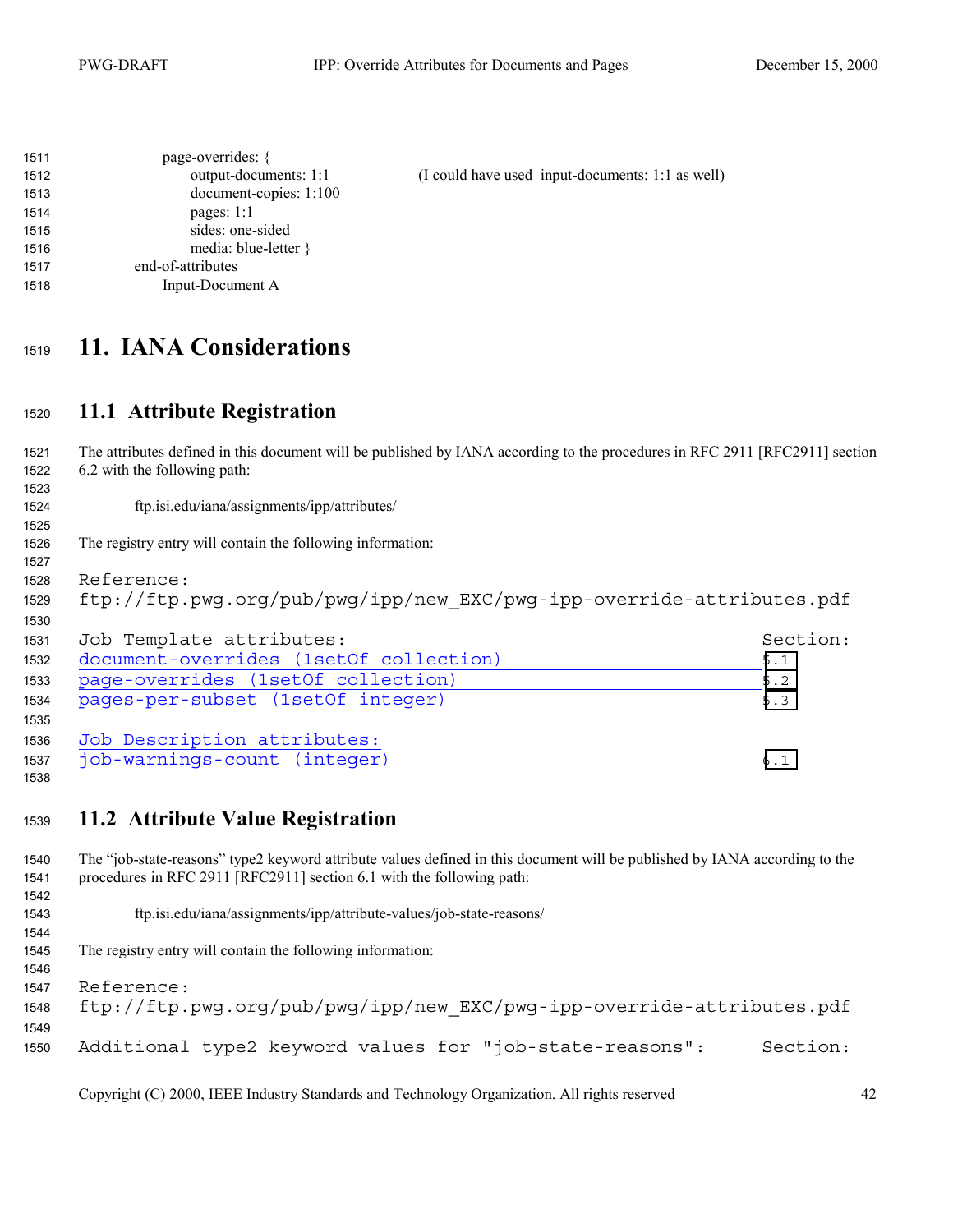<span id="page-42-0"></span>

|  | 1551 job-warnings-detected |  |  |
|--|----------------------------|--|--|
|--|----------------------------|--|--|

## **12. Internationalization Considerations**

The IPP extensions defined in this document require the same internationalization considerations as any of the Job Template attributes defined in IPP/1.1 [ipp-mod].

#### **13. Security Considerations**

The IPP extensions defined in this document require the same security considerations as any of the Job Template attributes defined in IPP/1.1 [ipp-mod].

### **14. References**

[ipp-mod]

R. deBry, T. Hastings, R. Herriot, S. Isaacson, P. Powell, "Internet Printing Protocol/1.0: Model and Semantics", <draft-ietf-ipp-model-v11-04.txt>, June 23, 1999.

[pwg-prod-print]

Ocke, K., Hastings, T., "Internet Printing Protocol (IPP): Production Printing Attributes - Set1", <pwg-ipp-prod-print-set1-001215.doc, rtf, .pdf>, December 15, 2000.

[RFC2566]

R. deBry, T. Hastings, R. Herriot, S. Isaacson, P. Powell, "Internet Printing Protocol/1.0: Model and Semantics", RFC 2566, April 1999.

#### **15. Author's Addresses**

| 1569 | Robert Herriot                        |
|------|---------------------------------------|
| 1570 | Xerox Corp.                           |
| 1571 | 3400 Hill View Ave, Building 1        |
| 1572 | Palo Alto, CA 94304                   |
| 1573 |                                       |
| 1574 | Phone: 650-813-7696                   |
| 1575 | 650-813-6860<br>Fax:                  |
| 1576 | e-mail: robert.herriot@pahv.xerox.com |
| 1577 |                                       |
| 1578 | Kirk Ocke                             |
| 1579 | Xerox Corporation                     |
| 1580 | 800 Phillips Road                     |
| 1581 | Webster, NY 14580                     |
| 1582 |                                       |
|      |                                       |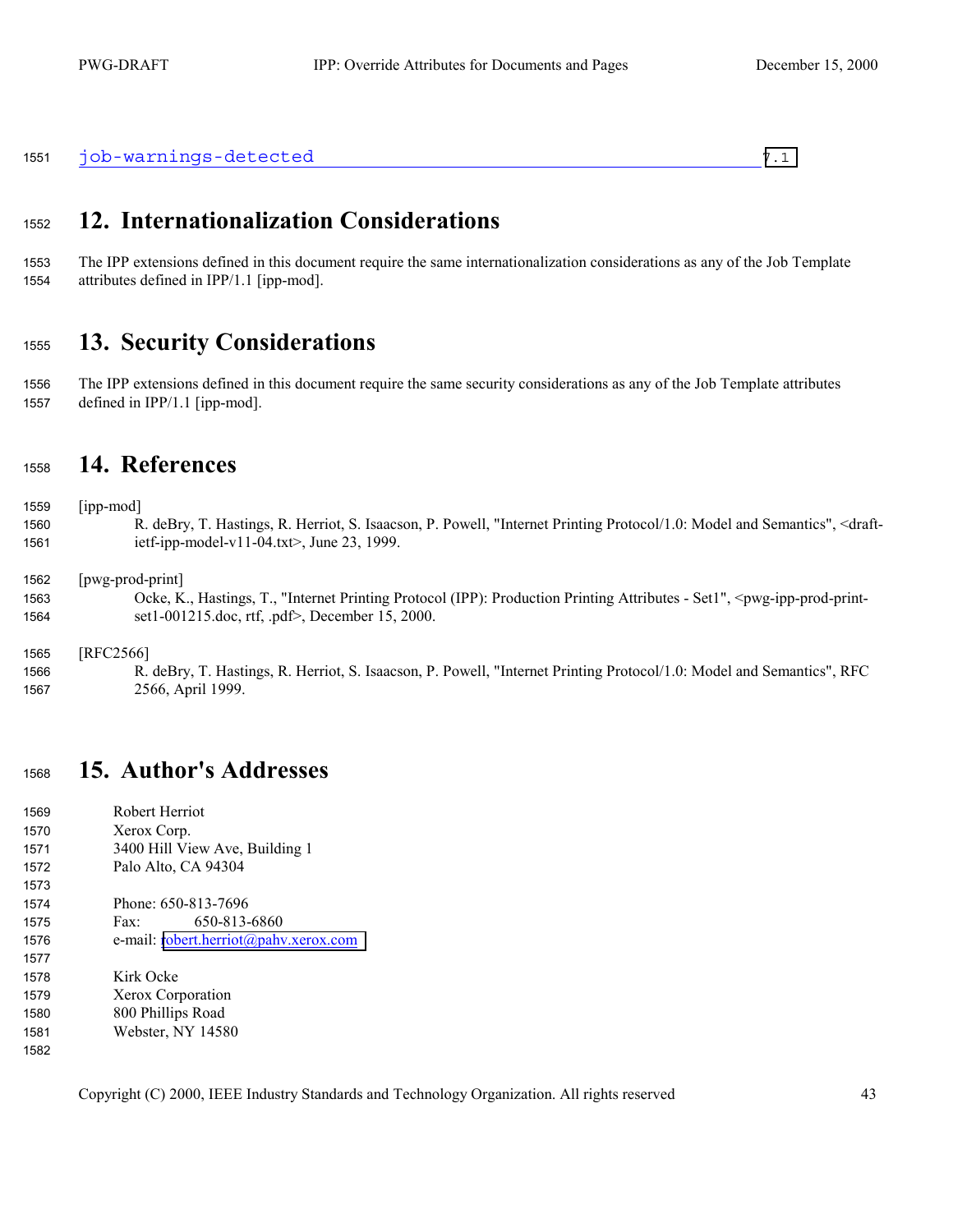<span id="page-43-0"></span>

| 1583 | Phone: 716-422-4832             |
|------|---------------------------------|
| 1584 | e-mail: Kirk.Ocke@usa.xerox.com |

### **16. Appendix A: Rules for Attribute Association**

For each category of attribute, there is a rule: 1. Input-Documents: such an attribute a) cannot be directly associated with Input-Pages, Output-Pages, Output-Documents b) can be directly associated with an Input-Document, and it affects the Input-Document it is associated with. c) can be associated with a Job and it affects all Input-Documents that don't have the attribute associated with it. 2. Output-Documents: such an attribute a) can never be directly associated with an Input-Page or Output-Page. b) can be directly associated with an Output-Document, and it affects the Output-Document it is associated with. c) can be directly associated with an Input-Document. If that Input-Document produces a first Output-Page for one or more Output-Documents, the attribute is effectively associated with each such Output-Document that doesn't have the attribute directly associated with it. Now use rule 2b). If that Input-Document doesn't produce any first Output-Pages of an Output-Document, it is ignored and the Printer produces a warning message. d) can be associated with a Job and it affects all Output-Documents that don't have the attribute associated with it. 3. Sheets: such attributes a) can be directly associated with an Output-Page, and it affects the associated Output-Page . b) can be directly associated with an Input-Page, and it is effectively associated with the Output-Page determined by the relationship described for the four cases in section [4.2 i](#page-11-0)f that Output-Page doesn't have the attribute directly associated with it. Now use rule 3a) c) can be directly associated with an Output-Document, and it affects all Output-Pages in the specified Output-Document that don't have the attribute associated directly with it or the corresponding Input-Page. d) can be directly associated with an Input-Document, and it is effectively associated with all Input-Pages in the specified Input-Document that don't have the attribute associated directly with it. By transitivity, the attribute is effectively associated with all corresponding Output-Pages (see section [4.2\)](#page-11-0) that don't have the attribute associated directly with the them or the containing Output-Document. Now use rule 3a) e) can be associated with a Job and it affects all Output-Pages that don't have the attribute associated with it. When an association includes the "document-copies" attribute, it modifies the meaning of the above rules slightly for each effective association. If the attribute effectively associates with: - Input-Documents, the Printer ignores the "document-copies" attribute. - Output-Documents, the attribute affects the specified copies of the Output-Documents (See Item 2b)) - Sheets: the attribute affects the sheets of the specified copies of Output-Documents (See Items 3a) and 3c)).

### **17. Appendix B: Summary of other IPP documents**

The full set of IPP documents includes: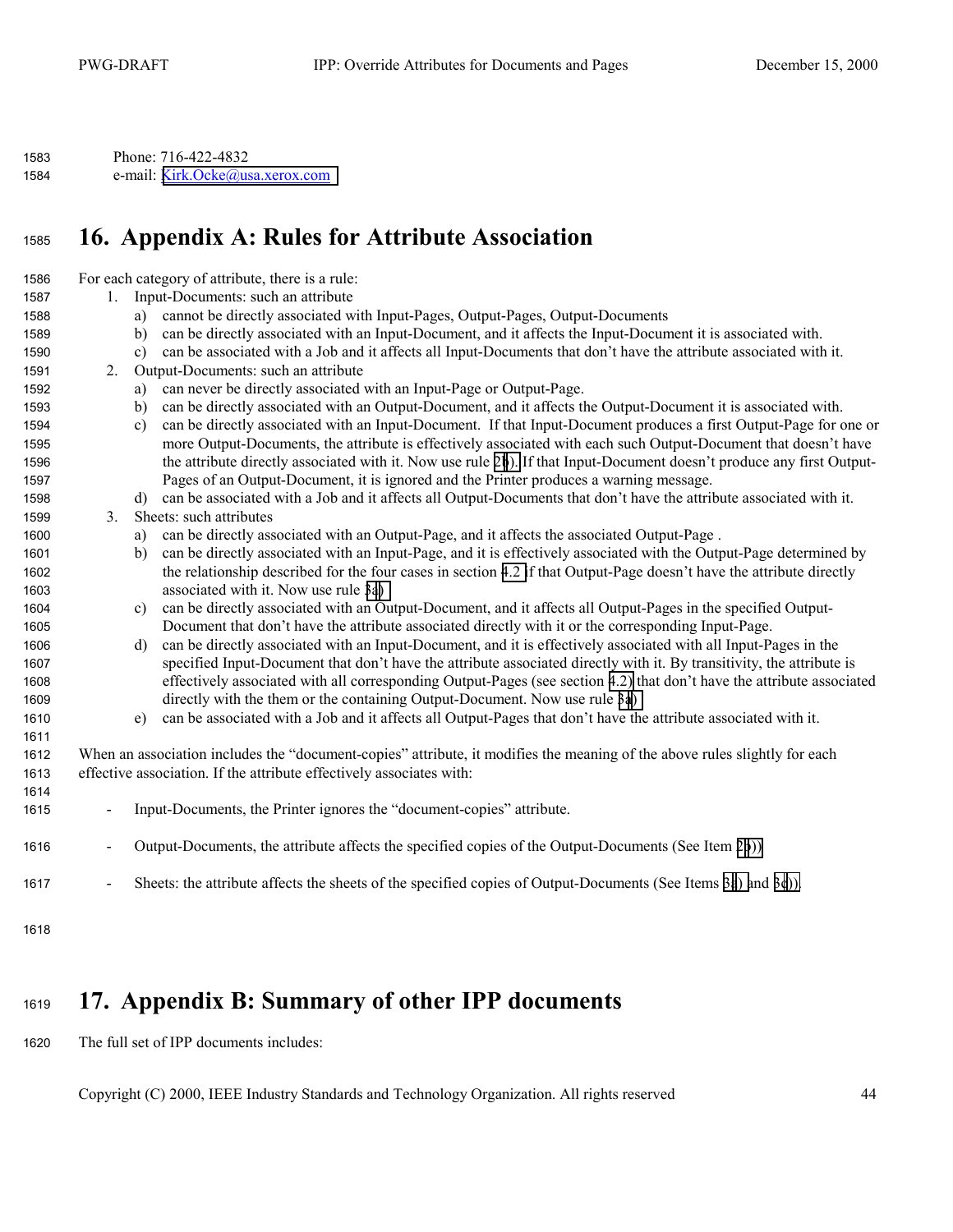<span id="page-44-0"></span>

| 1622 | Design Goals for an Internet Printing Protocol [RFC2567]<br>$\sim$                                                                |
|------|-----------------------------------------------------------------------------------------------------------------------------------|
| 1623 | Rationale for the Structure and Model and Protocol for the Internet Printing Protocol [RFC2568]<br>$\sim$                         |
| 1624 | Internet Printing Protocol/1.1: Model and Semantics [RFC2911]<br>$\sim$                                                           |
| 1625 | Internet Printing Protocol/1.1: Encoding and Transport [RFC2910]<br>$\sim$                                                        |
| 1626 | Internet Printing Protocol/1.1: Implementer's Guide [IPP-IIG]<br>$\sim$                                                           |
| 1627 | Mapping between LPD and IPP Protocols [RFC2569]<br>$\sim$                                                                         |
| 1628 | The "Design Goals for an Internet Printing Protocol" document takes a broad look at distributed printing functionality, and it    |
| 1629 | enumerates real-life scenarios that help to clarify the features that need to be included in a printing protocol for the Internet |

enumerates real-life scenarios that help to clarify the features that need to be included in a printing protocol for the Internet. It identifies requirements for three types of users: end users, operators, and administrators. It calls out a subset of end user requirements that are satisfied in IPP/1.0. A few OPTIONAL operator operations have been added to IPP/1.1.

The "Rationale for the Structure and Model and Protocol for the Internet Printing Protocol" document describes IPP from a high level view, defines a roadmap for the various documents that form the suite of IPP specification documents, and gives background and rationale for the IETF working group's major decisions.

The "Internet Printing Protocol/1.1: Encoding and Transport" document is a formal mapping of the abstract operations and attributes defined in the model document onto HTTP/1.1 [RFC2616]. It defines the encoding rules for a new Internet MIME media type called "application/ipp". This document also defines the rules for transporting over HTTP a message body whose Content-Type is "application/ipp". This document defines a new scheme named 'ipp' for identifying IPP printers and jobs.

The "Internet Printing Protocol/1.1: Implementer's Guide" document gives insight and advice to implementers of IPP clients and IPP objects. It is intended to help them understand IPP/1.1 and some of the considerations that may assist them in the design of their client and/or IPP object implementations. For example, a typical order of processing requests is given, including error checking. Motivation for some of the specification decisions is also included.

The "Mapping between LPD and IPP Protocols" document gives some advice to implementers of gateways between IPP and LPD (Line Printer Daemon) implementations.

## **18. Appendix C: Description of the IEEE Industry Standards and Technology (ISTO)**

The IEEE-ISTO is a not-for-profit corporation offering industry groups an innovative and flexible operational forum and support services. The IEEE-ISTO provides a forum not only to develop standards, but also to facilitate activities that support the implementation and acceptance of standards in the marketplace. The organization is affiliated with the IEEE (http://www.ieee.org/) and the IEEE Standards Association (http://standards.ieee.org/).

For additional information regarding the IEEE-ISTO and its industry programs visit:

http://www.ieee-isto.org.

## **19. Appendix D: Description of the IEEE-ISTO PWG**

The Printer Working Group (or PWG) is a Program of the IEEE Industry Standards and Technology Organization (ISTO) and is an alliance among printer manufacturers, print server developers, operating system providers, network operating systems